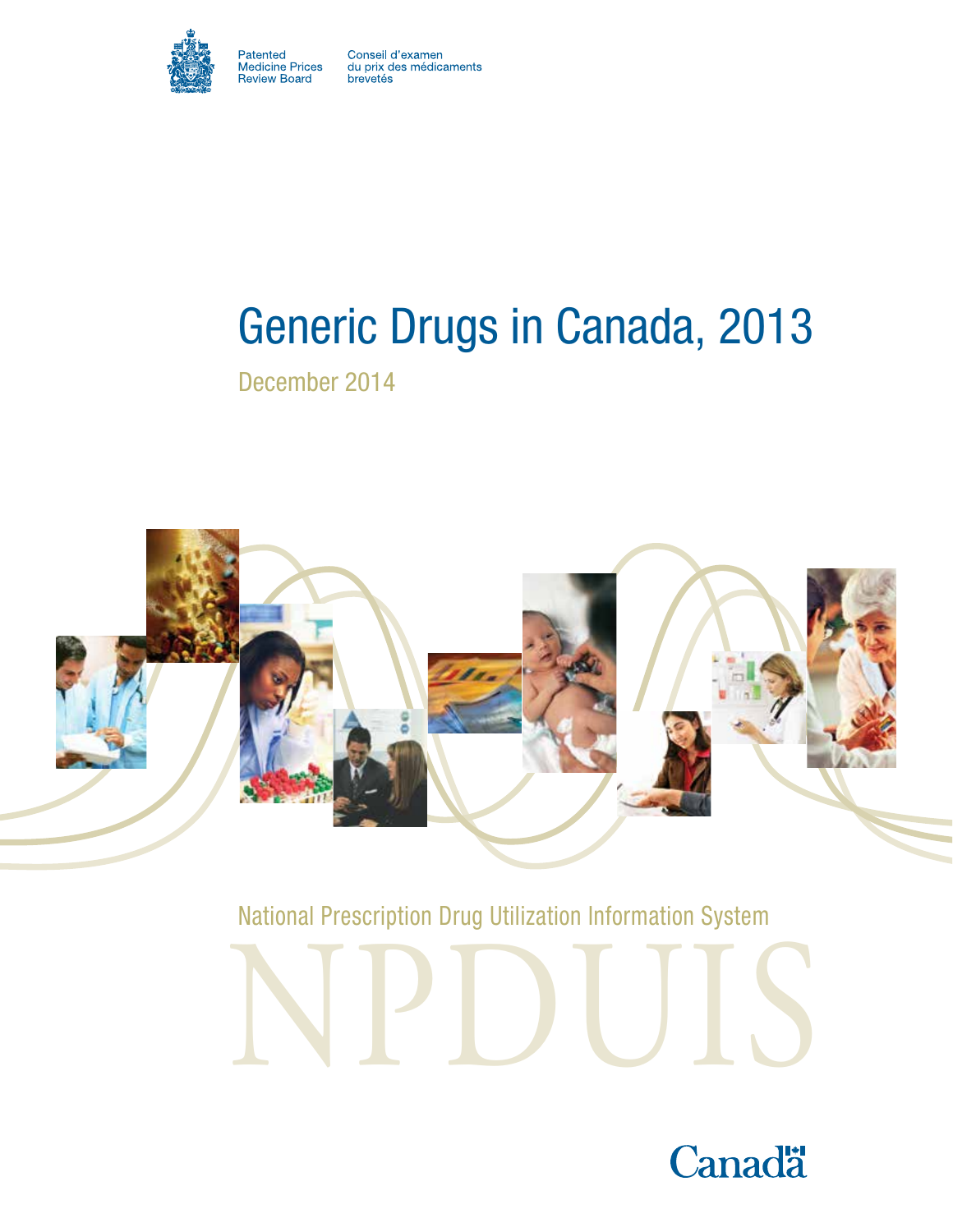Published by the Patented Medicine Prices Review Board *Generic Drugs in Canada, 2013* is available in electronic format at www.pmprb-cepmb.gc.ca

Une traduction de ce document est également disponible en française sous le titre : *« Médicaments génériques au Canada, 2013 »*.

The Patented Medicine Prices Review Board Standard Life Centre Box L40 333 Laurier Avenue West Suite 1400 Ottawa, ON K1P 1C1 Tel.: 1-877-861-2350 613-952-7360 Fax: 613-952-7626 TTY 613-957-4373 Email: pmprb@pmprb-cepmb.gc.ca Web: www.pmprb-cepmb.gc.ca ISBN: 978-1-100-25453-1 Cat. No.: H82-18/2014E-PDF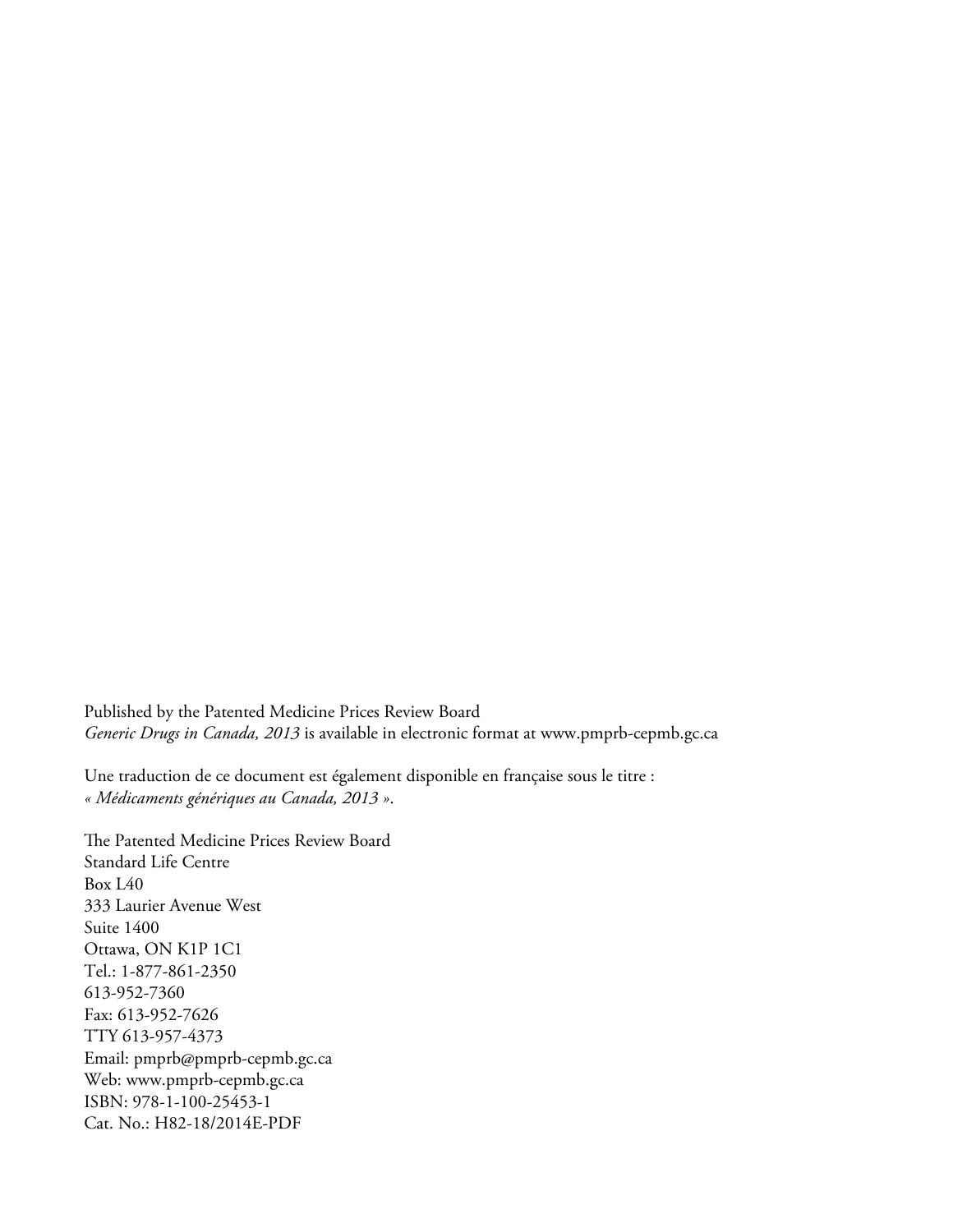# <span id="page-2-0"></span>Executive Summary

This analytical report compares the 2013 generic drug prices and markets in Canada with those of other industrialized countries. It updates previous NPDUIS research (PMPRB 2013), highlighting the changes in Canadian generic pricing that have taken place since 2011.

The analysis covers a set of 487 leading generic drugs – accounting for 79.1% of all Canadian generic manufacturer-level sales (\$902.8 million) in the first quarter of 2013 – broken down by market segment and at molecule level. Price comparisons were conducted using generic prices from IMS AG's MIDAS™ database and the average unit cost reimbursed by the Ontario Drug Benefit Program, as reported in the National Prescription Drug Utilization Information System, Canadian Institute for Health Information database.

International multilateral price comparisons encompass the seven countries the PMPRB considers in reviewing and reporting on the prices of patented drug products: France, Germany, Italy, Sweden, Switzerland, the United Kingdom and the United States. Four other countries are also included in the bilateral price comparisons: the Netherlands, Spain, Australia and New Zealand.

Since 2010, most provincial governments have implemented generic pricing policies which have reduced the price of generic drugs in Canada and have resulted in important cost savings. Provincial and territorial governments are collaborating on a pan-Canadian Generic Value Price Initiative, which sets the stage for further price decreases, including reducing 18 generic drugs to 18% of the brand reference price by April 1, 2016. The creation of a new pricing framework for new generic drugs entering the market is expected to result in lower prices over time for the entire suite of generic drugs.

The full impact of these price changes is not reflected in this analysis due to the timeframe examined; however, important trends do emerge. In particular, the results of the reimbursed average cost in Ontario in the second quarter of 2013 reflect the policies that reduced the generic price relative to the reference brand price for most drugs to a maximum of 25% and 18% for six of the most common generic drugs (The Council of the Federation). The Ontario findings are reflective of the early impacts of the Value Price Initiative.

### Key findings

- 1. Canadian manufacturer prices for generic drugs have fallen markedly relative to their branded counterparts in recent years, with reductions in the relative price levels ranging from 56% of the brand price in the first quarter of 2011 to 39% in the first quarter of 2013. The more recent Ontario data, based on the second quarter of 2013, reveals an even larger difference, with generic prices at 31% of the branded drug price level.
- 2. The domestic price reductions that took effect prior to the second quarter of 2013 resulted in modest improvements in the Canadian generic prices relative to international levels. While in 2011 the mean international prices were 35% lower than in Canada, by 2013 they were 32% lower. Changes in international generic price levels as well as exchange rate variations may explain these findings.
- 3. To more accurately reflect the evolving domestic generic policies, the Ontario prices in the second quarter of 2013, were also compared to international levels. The price differential was less pronounced in this case, with mean international prices 25% lower than in Ontario.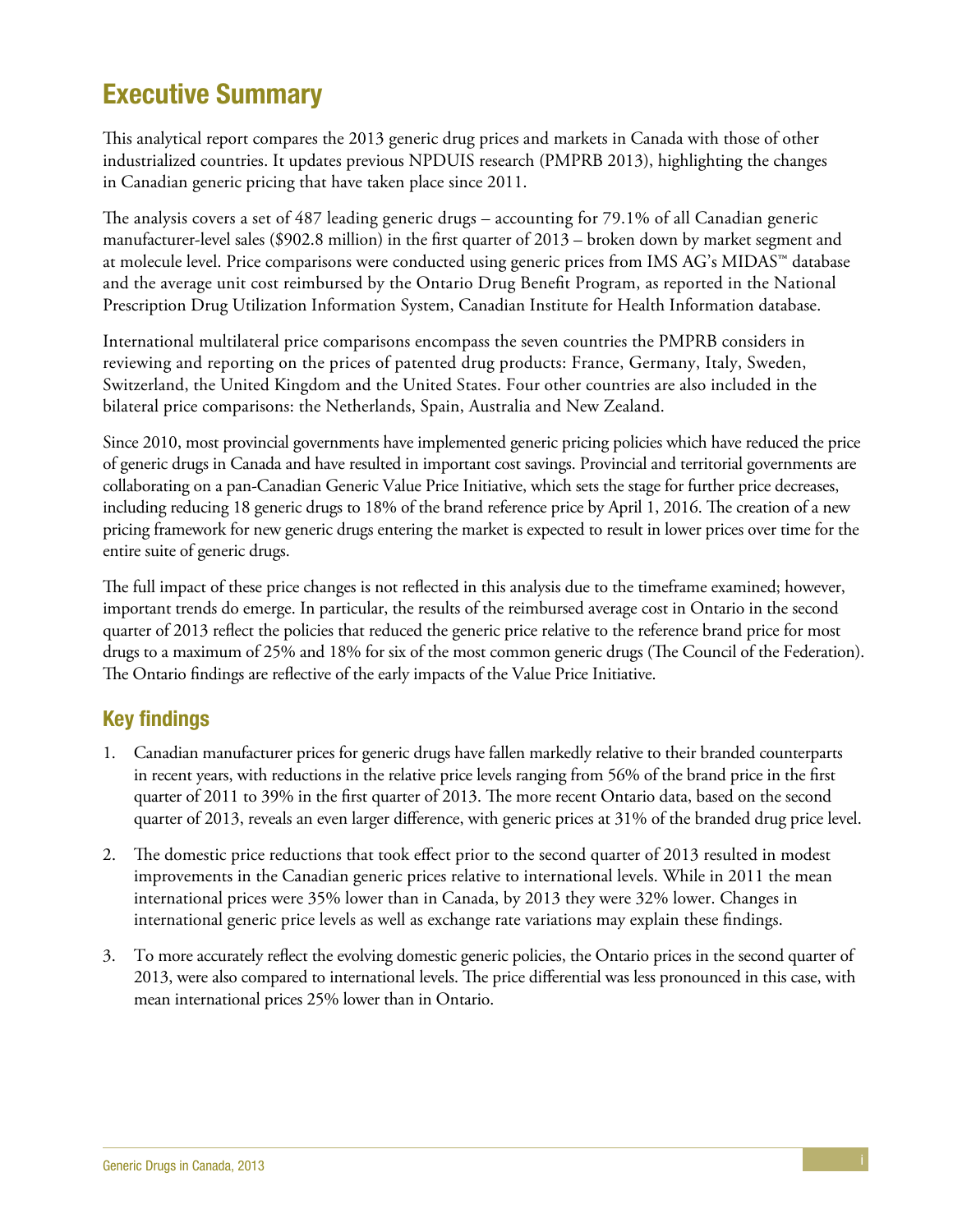- 4. The results based on Ontario prices in the second quarter of 2013 do not capture the full impact of the Value Price Initiative. The analysis does, however, reflect the policies that reduced the generic prices relative to the reference brand price for most drugs to a maximum of 25% and 18% for six of the most common generic drugs. The Ontario results suggest that the pan-Canadian Generic Value Price Initiative has the potential to reduce the gap between Canadian and international prices in the future.
- 5. The gap between foreign and Canadian prices was wider for molecules with higher sales. The price differences were especially pronounced for drugs with estimated annual sales in Canada of \$10 million or more, with the mean international prices 39% lower than in Canada. These markets account for more than two-thirds (68.5%) of generic sales.
- 6. Surprisingly, the gap between foreign and Canadian prices was the widest for drugs with substantial number of suppliers competing in the Canadian marketplace. The price differences are particularly pronounced in markets with six or more suppliers, with mean international prices 38% lower than in Canada. A closer alignment of foreign-to-Canadian prices is observed in markets with fewer suppliers, with mean international prices 3% higher than in Canada for drugs with three to five suppliers and 29% lower than in Canada for drugs with one to two suppliers.

It is important to note that differences in regulations, marketing practices and reimbursement policies pose challenges when interpreting international price comparisons.

PMPRB. 2013. *Analytical Snapshot: International Generic Price Comparison, Early 2011.* Available at: http://www.pmprb-cepmb.gc.ca/view. asp?ccid=487 (Accessed December 1, 2014).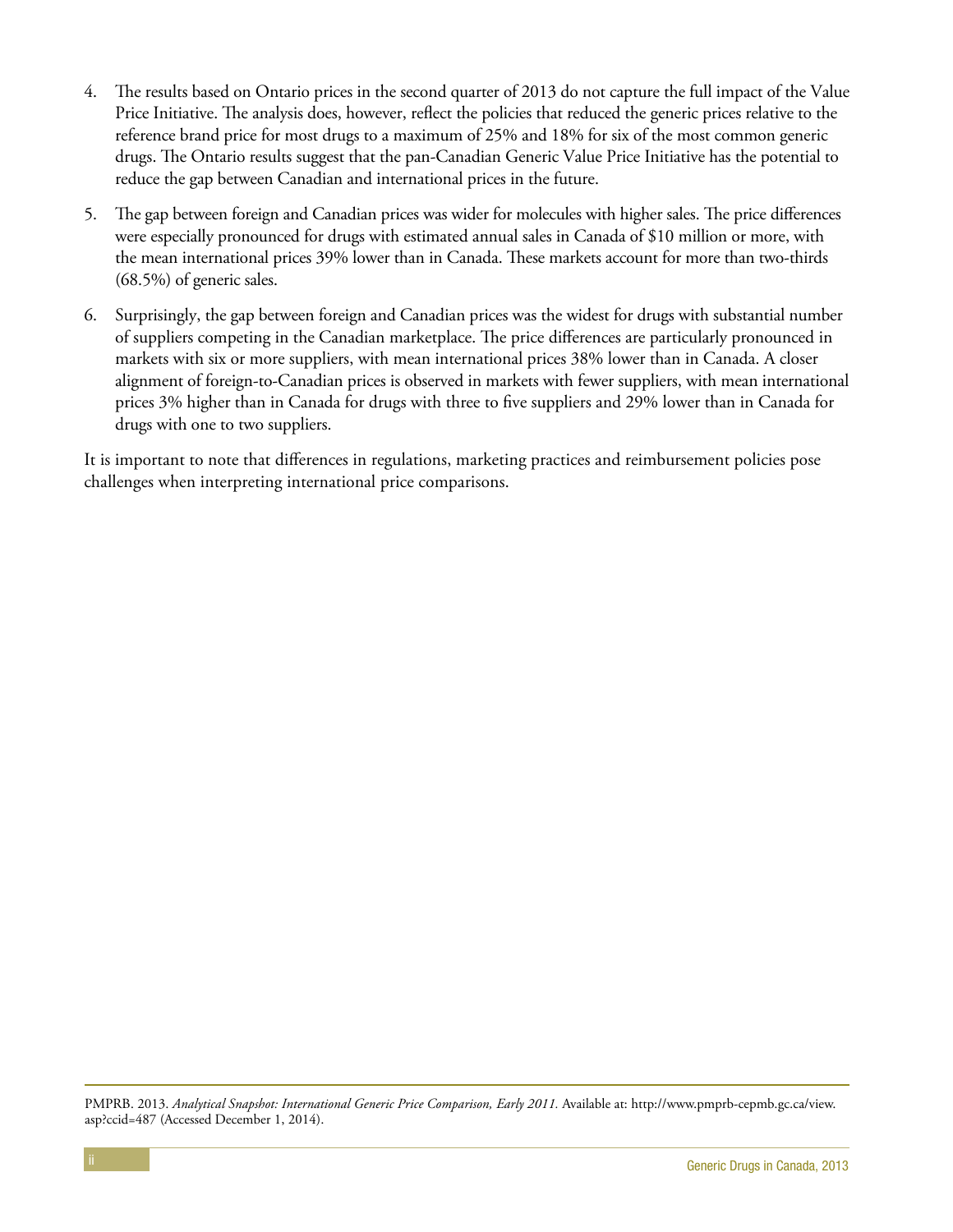# About the PMPRB

The Patented Medicine Prices Review Board (PMPRB) is an independent quasi-judicial body established by Parliament in 1987.

The PMPRB has a dual role: to ensure that prices at which patentees sell their patented medicines in Canada are not excessive; and to report on pharmaceutical trends of all medicines and on research and development (R&D) spending by patentees.

The PMPRB reports annually to Parliament, through the Minister of Health, on its activities, on pharmaceutical trends relating to all medicines, and on R&D spending by patentees.

# The NPDUIS Initiative

The National Prescription Drug Utilization Information System (NPDUIS) provides critical analyses of drug price, utilization, and cost trends in Canada to support drug plan policy decision-making for participating federal, provincial, and territorial governments.

The NPDUIS initiative is a partnership between the PMPRB and the Canadian Institute for Health Information (CIHI). It was established in 2001 by the federal, provincial and territorial Ministers of Health.

# Acknowledgements

This report was prepared by the Patented Medicine Prices Review Board (PMPRB) as part of the National Prescription Drug Utilization Information System (NPDUIS).

The PMPRB would like to acknowledge the contributions of:

- The members of the NPDUIS Advisory Committee, for their expert oversight and guidance in the preparation of this report.
- The PMPRB NPDUIS staff and for their contribution to the analytical content of the report:
	- { Orlando Manti Senior Economist
	- $\circ$  Tanya Potashnik Director Policy and Economic Analysis
	- { Elena Lungu Manager NPDUIS
	- { Gary Warwick Senior Economic Analyst
	- The PMPRB scientific and editing groups
- Council of the Federation's Health Care Innovation Working Group (HCIWG)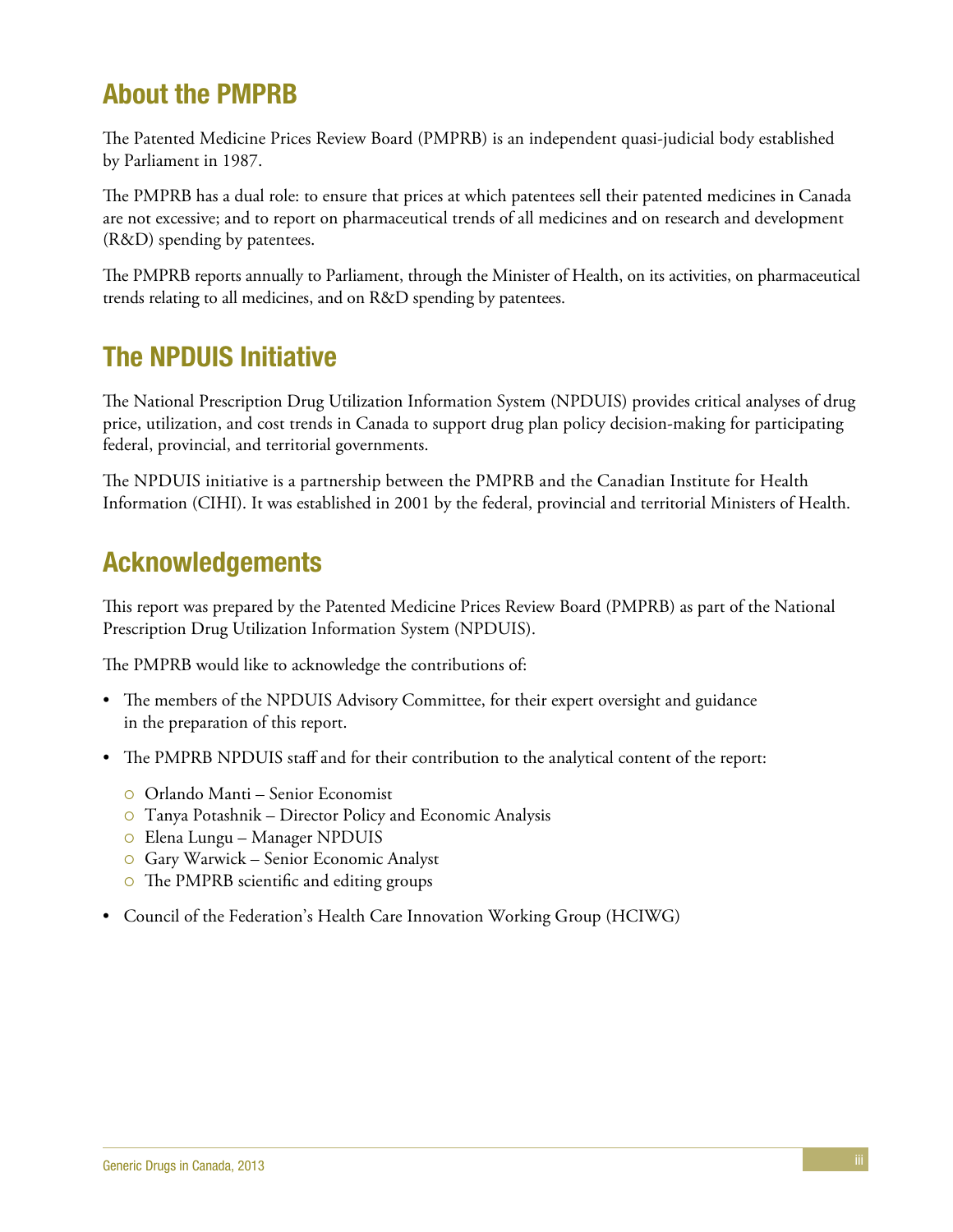# **Disclaimer**

NPDUIS is a research initiative that operates independently of the regulatory activities of the Board of the PMPRB. The statements and opinions expressed in this NPDUIS report do not represent the official position of the PMPRB.

Parts of this material are based on data and information provided by the Canadian Institute for Health Information (CIHI). However, the analyses, conclusions and/or statements expressed herein are not necessarily those of CIHI.

Although based in part on data obtained under license from the MIDAS™ database, the statements, findings, conclusions, views and opinions expressed in this report are exclusively those of the PMPRB and are not attributable to IMS AG.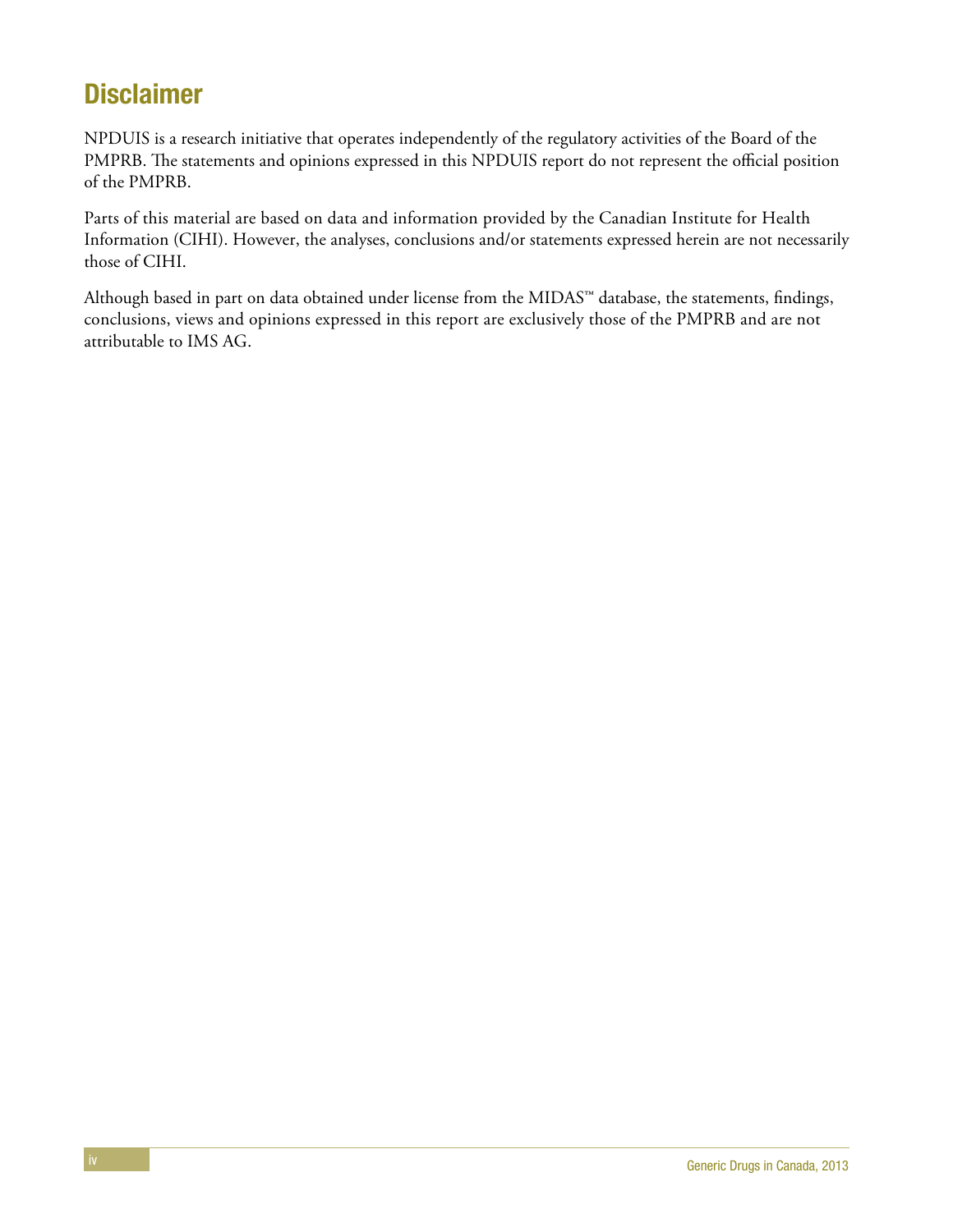# **Table of Contents**

| 1           |  |  |  |  |  |  |  |  |  |
|-------------|--|--|--|--|--|--|--|--|--|
| $\mathbf 2$ |  |  |  |  |  |  |  |  |  |
| 3           |  |  |  |  |  |  |  |  |  |
| 4           |  |  |  |  |  |  |  |  |  |
| 5           |  |  |  |  |  |  |  |  |  |
| 6           |  |  |  |  |  |  |  |  |  |
|             |  |  |  |  |  |  |  |  |  |
|             |  |  |  |  |  |  |  |  |  |
|             |  |  |  |  |  |  |  |  |  |
|             |  |  |  |  |  |  |  |  |  |
|             |  |  |  |  |  |  |  |  |  |
|             |  |  |  |  |  |  |  |  |  |
|             |  |  |  |  |  |  |  |  |  |
|             |  |  |  |  |  |  |  |  |  |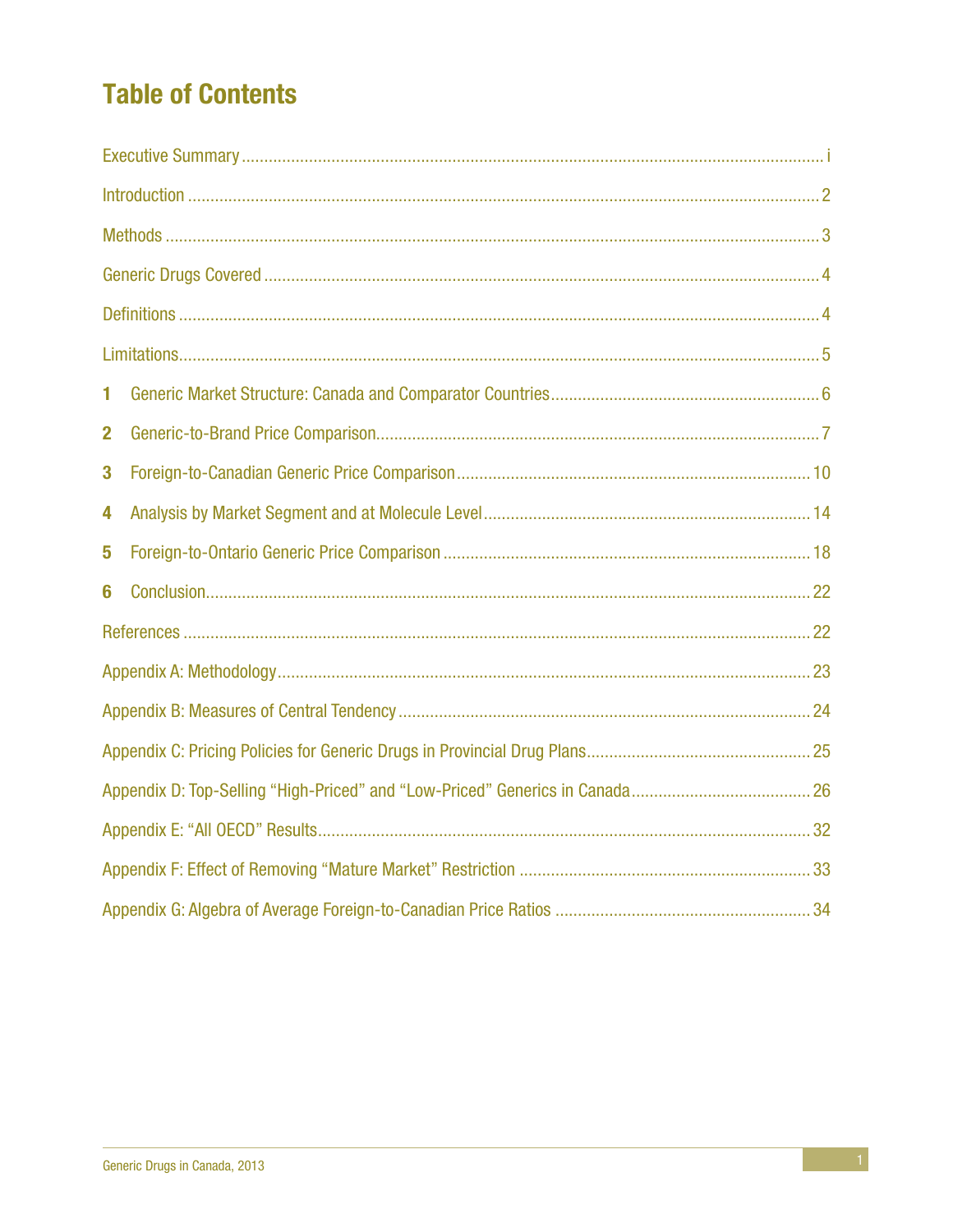## <span id="page-7-0"></span>Introduction

The National Prescription Drug Utilization Information System (NPDUIS) is a research initiative created by the provincial and federal Ministers of Health and is a partnership between the Patented Medicine Prices Review Board (PMPRB) and the Canadian Institute for Health Information (CIHI). Through the NPDUIS initiative, the PMPRB provides critical analyses of price, utilization and cost trends in support of policy decisions and to inform stakeholders on pharmaceutical trends.

In previous NPDUIS reports, trends in generic prices in Canada were monitored with an emphasis on international generic price comparisons (PMPRB 2010*a*, 2010*b*, 2011, 2013). This research area continues to be of interest in the context of recent Canadian generic pricing policy decisions.

Since 2010, many provincial governments have implemented, and continue to implement, generic pricing policies resulting in significant price reductions and cost savings. As a result, prices of generic drugs have been reduced to levels ranging between 25% and 35% of brand name prices. Furthermore, through the Council of the Federation<sup>1</sup>, the prices of 10 commonly used generic drugs have been reduced in recent years to 18% of brand prices. Appendix C provides a summary of the recent provincial pricing policies for generic drugs.

International generic price comparisons allow for a relative assessment of domestic price levels and inform policy discussions. This analytical report provides an update to previous NPDUIS research

that compared the generic drug prices and markets in Canada with those of other industrialized countries. It also highlights the changes in Canadian generic pricing that occurred between 2011 (the last period reported in a previous NPDUIS publication (PMPRB 2013)) and the first and second quarters of 2013.

A brief overview is given of the generic market structure in Canada and in comparator countries with a focus on market concentration (Section 1). The report includes a trend analysis explaining how generic prices have evolved in Canada in recent years relative to the branded product levels (Section 2). Most importantly, highlights of foreign-to-Canadian price differentials for a variety of bilateral and multilateral measures of foreign price are provided for the first quarter of 2013 (Section 3). Further insight into these differentials is provided through a market segmentation and molecule level analysis (Section 4). Finally, the report compares foreign generic prices with those available in Ontario in the second quarter of 2013, which were some of the lowest in Canada and more fully capture the recent generic pricing policies (Section 5).

What follows is a description of the methods used to calculate the statistics available in this report, the drugs covered in the results, and the limitations of the analysis.

<sup>1</sup> The Council of the Federation was established in 2003. It comprises Canada's 13 provincial and territorial Premiers and enables them to work collaboratively to strengthen the Canadian federation by fostering a constructive relationship among the provinces and territories, and with the federal government. For more information, see www.councilofthefederation.ca.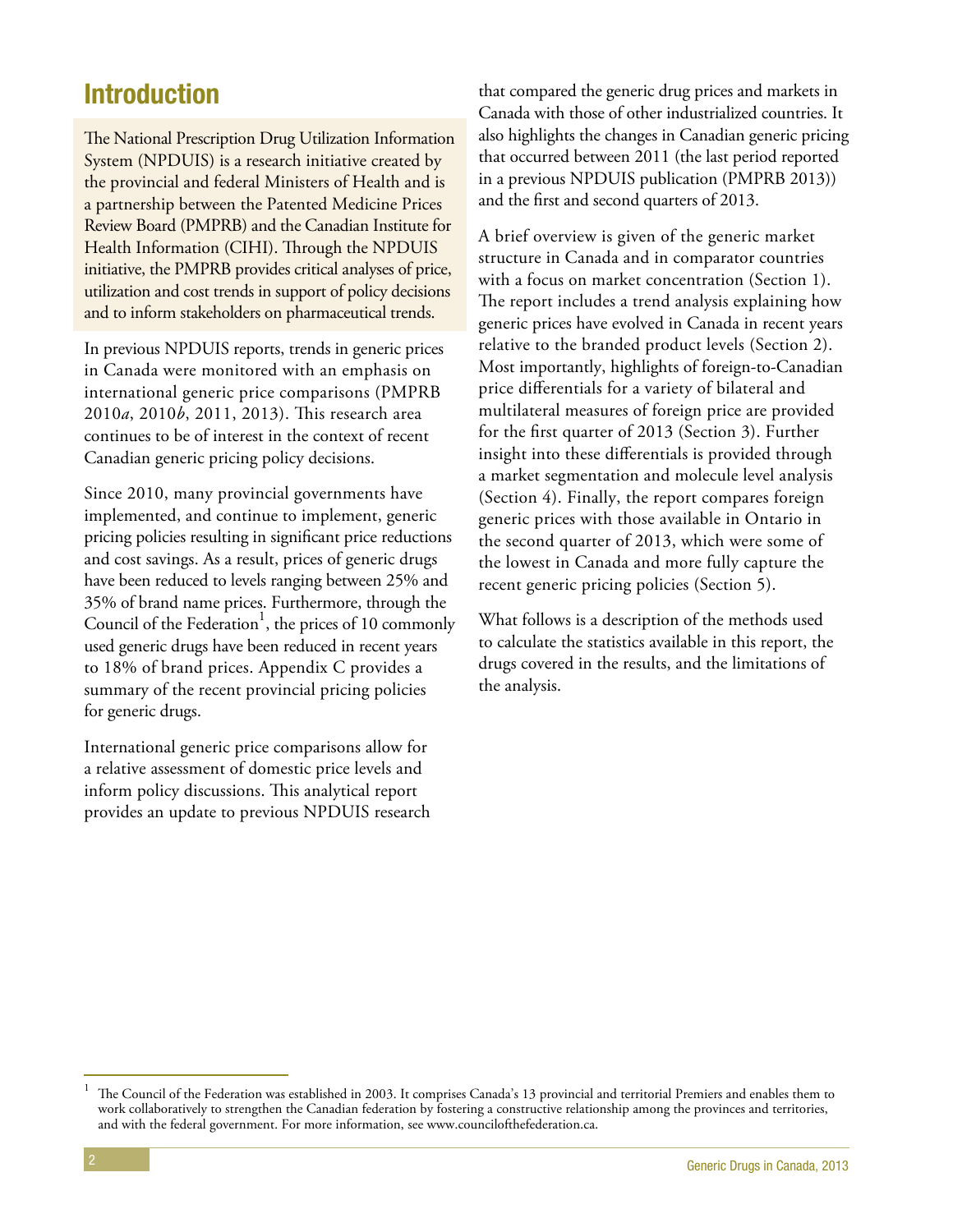### <span id="page-8-0"></span>Methods

The data source for the Canadian and international generic and brand prices was the MIDAS™, IMS AG All Rights Reserved, for the first quarter of 2013 (Q1-2013). The data source for the Ontario Drug Benefit Program was the National Prescription Drug Utilization Information System, Canadian Institute for Health Information database (NPDUIS, CIHI) for the second quarter of 2013 (Q2-2013).

The Canadian and international prices reported in IMS AG's MIDAS™ database are manufacturer prices and reflect all sales to the pharmacy sector. These are average prices for all generic versions of a drug, encompassing all generic trade names available in a particular country. Market spot exchange rates were used to convert foreign currency prices into their Canadian dollar equivalents. Note that all Canadian and foreign prices considered are ex-factory prices.

The average unit costs reimbursed by the Ontario Drug Benefit Program reflect the Drug Benefit Price (DBP). The DBP is published on the Ontario Ministry of Health and Long-Term Care website and excludes the markup, the dispensing fee, and any applicable compounding fees. The average unit costs do not contain any pharmacy distribution and inventory carrying costs. These are paid by the ministry under the 8% markup on the DBP, in accordance with the Regulation under the Ontario Drug Benefit Act, 1990.

The international price comparisons reported encompass 11 foreign reference countries. These include the seven countries—France, Germany, Italy, Sweden, Switzerland, the United Kingdom and the United States—the PMPRB considers in reviewing and reporting on the prices of patented drug products ("PMPRB-7"). This base group has been extended to include four other countries—the Netherlands, Spain, Australia and New Zealand—whose pharmaceutical markets are comparable in scale to Canada's. These countries were included in previous PMPRB studies (PMPRB 2010*a*, 2010*b*, 2013). Appendix E provides results using all countries in the Organisation for Economic Co-operation and Development (OECD).

Key results reported in this study take the form of average foreign-to-Canadian and foreign-to-Ontario price ratios. They are calculated for a variety of bilateral and multilateral measures of foreign price. The bilateral price ratio provides a head-to-head comparison of prices in a particular country to prices available in Canada and in the Ontario Drug Benefit Program. The multilateral price ratios report the minimum, mean, median and maximum prices available in the foreign markets analyzed. These are Canadian salesweighted arithmetic averages of the corresponding foreign-to-Canadian price ratios for individual drugs. Appendix G provides a mathematical description of how average foreign-to-Canadian price ratios are calculated.

Additional methodological notes are provided in Appendix A.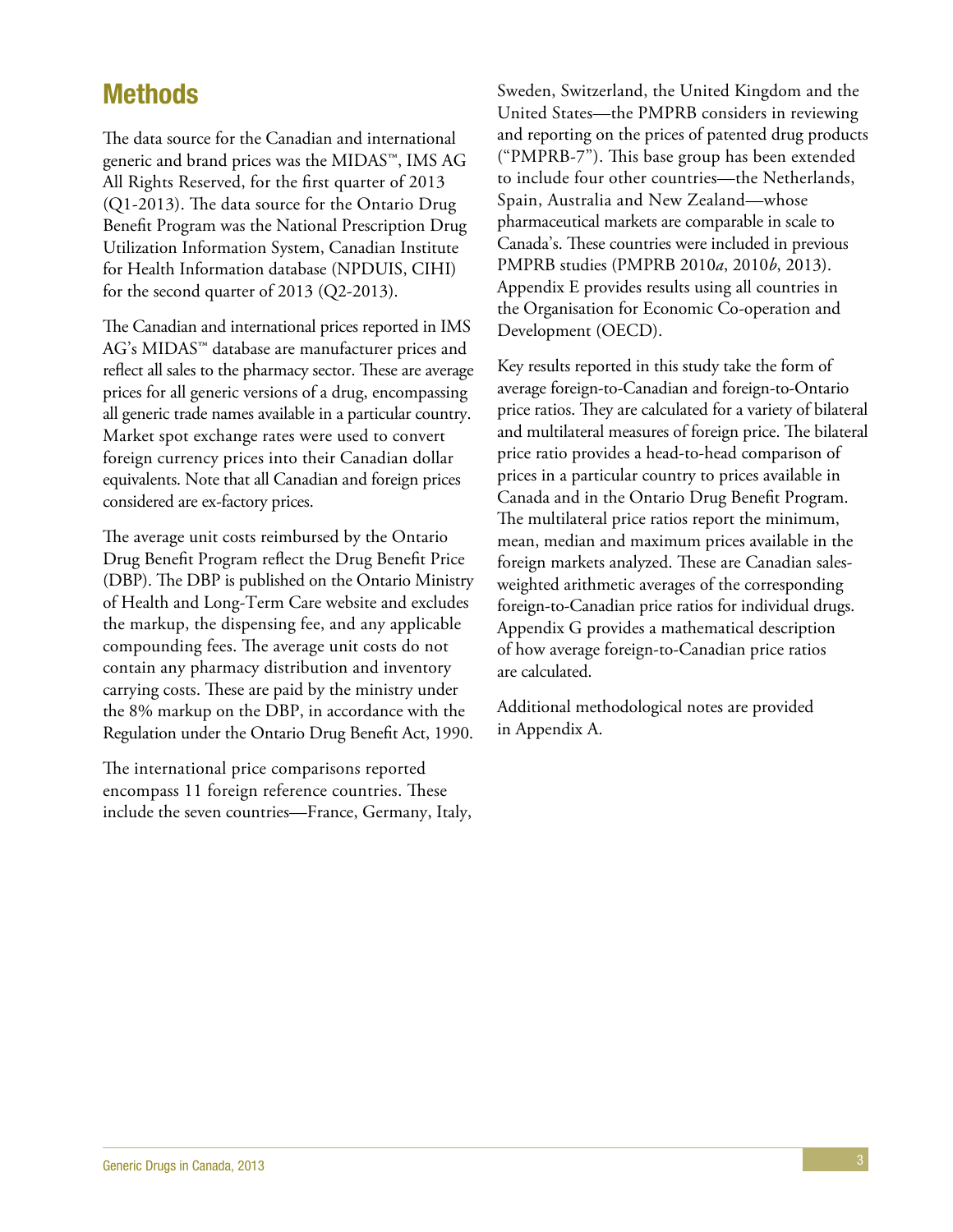# <span id="page-9-0"></span>Generic Drugs Covered

The results are based on retail sales only and exclude hospital sales $^{2}$ .

The analysis covers oral solid prescription drugs with estimated annual Canadian generic sales of at least \$1 million in 2013.

The analysis is restricted to "mature markets", which refer to generic drugs that have been on the market for at least one year. This restriction was imposed to

exclude newly genericized drugs where market structure and the extent of market competition are still in flux, and generic prices may not yet have reached their long-run levels. Appendix F provides a sensitivity analysis by removing the "mature market" restriction.

The main analysis covers a set of 487 leading generic drugs in Canada with available prices in foreign markets. These drugs accounted for Canadian generic ex-factory sales of \$902.8 million in Q1-2013, representing about 79.1% of all generic ex-factory sales.

### Summary Table: All generic drugs in Canada versus generic drugs covered, Q1-2013

|                                | Number of drugs | Ex-factory sales<br>\$million) | <b>Retail sales</b><br>(\$million) |
|--------------------------------|-----------------|--------------------------------|------------------------------------|
| All generic drugs              | 1,064           | \$1,141.6                      | \$1,543.9                          |
| Generic drugs covered          | 487             | \$902.8                        | \$1,221.1                          |
| Share of generic drugs covered | 45.8%           | 79.1%                          | 79.1%                              |

# **Definitions**

In this report the term "drug" refers to any unique combination of active ingredient, strength and form. Except where manufacturer detail is required for the analysis, all calculations were first performed at the level of individual drugs. Calculations were then aggregated to produce the statistics reported.

The term "product" refers to a version of a drug sold by a particular manufacturer.

The term "molecule" refers to the active ingredient a drug contains, and encompasses all related strengths and formulations.

A "generic" product is sold under the name of its active ingredient and is classified according to the IMS definition of a generic/non-generic product. A "branded" product is one sold under a particular trade name.

Results are sometimes reported by "major therapeutic class". This analysis uses the IMS AG's own Anatomical Therapeutic Classification  $\left( \text{ATC} \right)^3$  at level 1, which relates to the anatomical system on which the drugs act. This classification has been developed jointly by the Pharmaceutical Business Intelligence and Research Group (PBIRG) and European Pharmaceutical Market Research Association (EphMRA).

The only exception are results involving the Netherlands, as MIDAS<sup>™</sup> does not provide a pharmacy/hospital split for this country's data.

<sup>&</sup>lt;sup>3</sup> Based on the ATC guidelines originally prepared by the European Pharmaceutical Market Research Association Classification Committee, which are continually updated to take into account developments in therapy. The main objective of the ATC is to create categories for competitive analysis. It groups products according to the parts of the body that they are used to treat.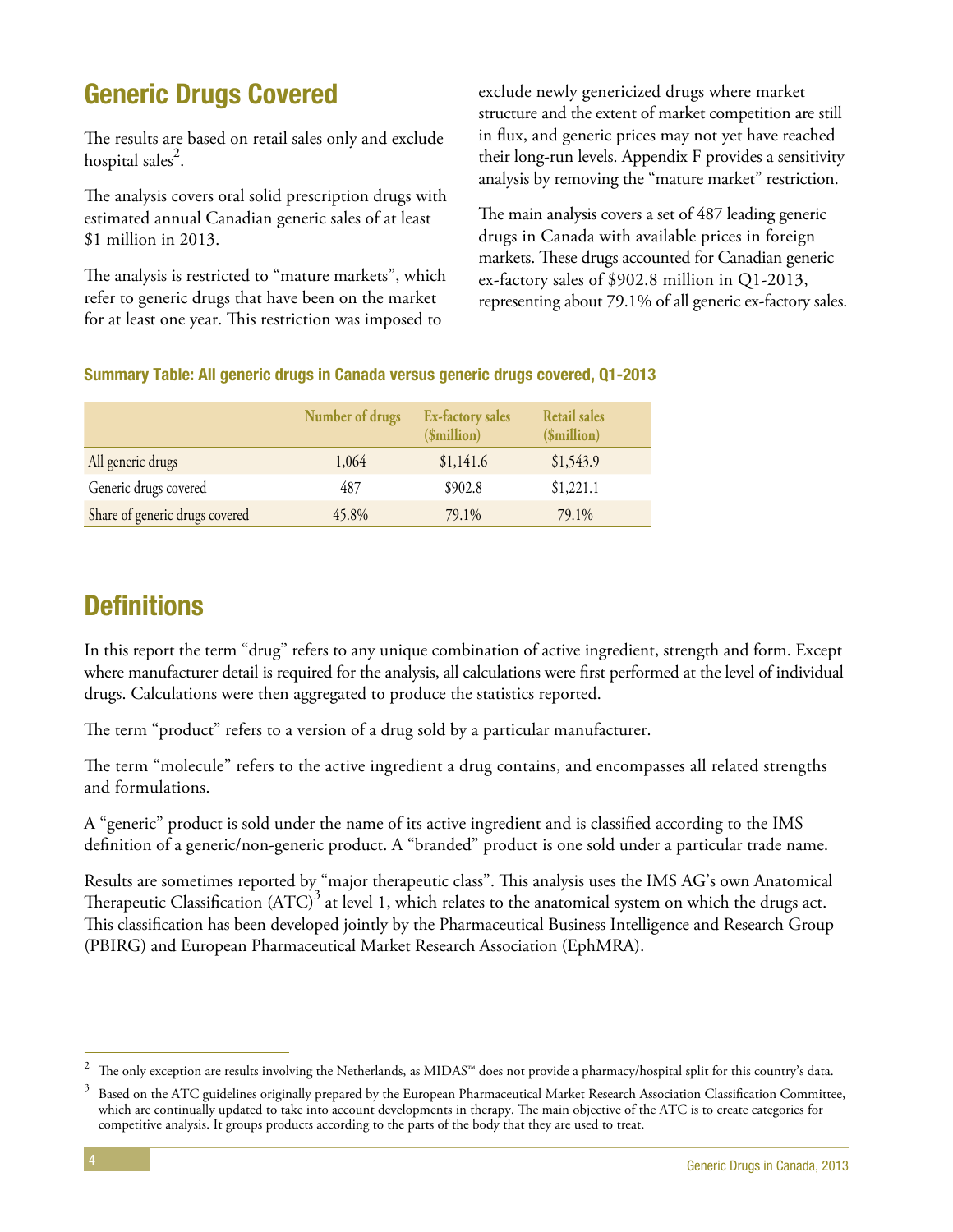# <span id="page-10-0"></span>Limitations

The data reported in this study represents a snapshot in time. Prices are reported for the first quarter of 2013 for the foreign-to-Canadian price comparisons and for the second quarter of 2013 for the foreign-to-Ontario price comparisons. Since then, additional generic pricing policies have been implemented which are not fully reflected in the results (Appendix C). Although the full impact of the recent provincial pricing policies is not captured, significant trends do emerge.

The international prices available in IMS AG's MIDAS™ database are estimated factory-gate prices. They do not capture off-invoice price rebates and allowances, which manufacturers may provide to retailers to stock their interchangeable products (Competition Bureau 2008). Consequently, the prices reported do not necessarily reflect the net revenue to manufacturers.

The analysis reports the estimated manufacturer prices. These prices may be different from other price points in the distribution chain, such as wholesaler or pharmacy retail prices. Therefore, the reported prices may not reflect the prices the consumer paid or what public and private plans reimbursed.

The methodology that MIDAS™ uses for estimating drug prices varies by country. It depends on the distribution system and the availability of public data at various points in the distribution chain. This data includes the manufacturer´s price, the wholesale price, and the pharmacy price in specific markets. Depending on the country, manufacturer, wholesale or retail prices may represent estimates based on assumed regulated margins and/or markups.

Generic prices reported for the Canadian marketplace reflect a mixture of varying provincial generic pricing policies and the timing of implementation of these policies. They also reflect the generic prices paid by private insurers and persons paying out-of-pocket. Variations in distribution, reimbursement and marketing practices may be relevant to consider in inter-jurisdictional price comparisons.

The foreign-to-Ontario price comparisons are based on the average unit cost in the Ontario Drug Benefit Program. At the time of the analysis, the Ontario Drug Benefit Program reimbursed some of the lowest generic prices in Canada. Lower prices may be available domestically and internationally for certain market segments (e.g., public or private purchasers).

The reporting focuses on "mature markets" with established generic competition. The analysis is limited to drugs that have been on the market for at least one year. Therefore, the results do not reflect newly launched generic drugs. Appendix F analyzes the effect of removing the "mature market" restriction.

Some observers of Canadian pharmaceutical markets have suggested that Canada's relatively high prices encourage earlier introduction of new generic drugs. Further, cost savings generated by earlier introduction may be sufficient to offset the effects of higher Canadian prices. These matters are beyond the scope of the present analysis. In addition, this analysis does not attempt to capture the impact and/or savings that may be associated with specific policies aimed at encouraging early generic drug launches in Canada or internationally.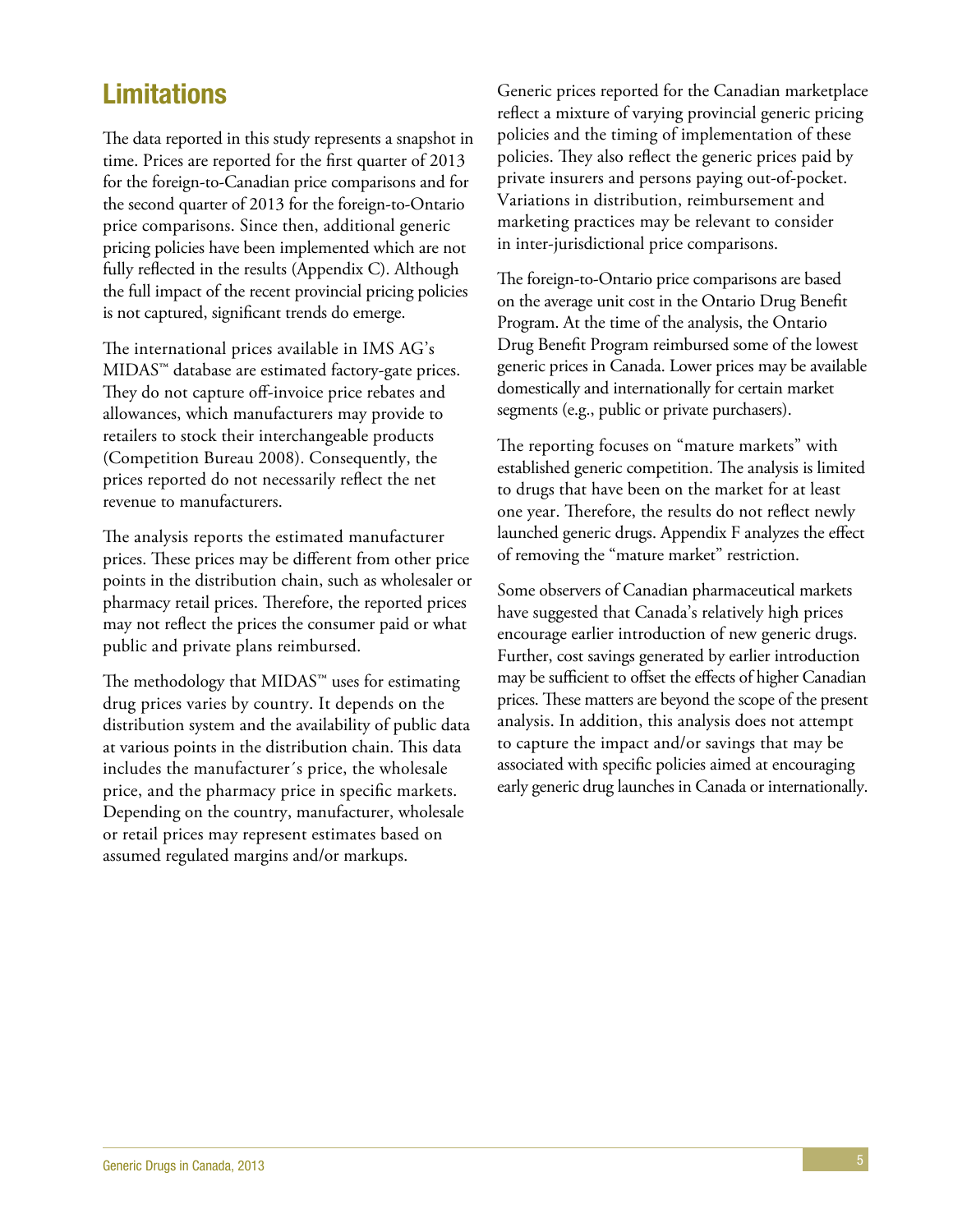# <span id="page-11-0"></span>1 Generic Market Structure: Canada and Comparator Countries

Previous PMPRB studies concluded that markets for generic drugs tend to be highly concentrated with regard to sales both in Canada and other major markets (PMPRB 2010*a*, 2010*b*). This remained the case in 2013. Table 1.1 provides various measures of sales concentration, calculated as averages across generic markets. The left-most column of the table shows the average number of suppliers in a typical generic market of the indicated country. The remaining columns give the average share of sales accounted for by the largest (CR-1), the two largest (CR-4) and the four largest (CR-4) suppliers.

The results suggest that sales in generic markets are highly concentrated among a small number of suppliers in all countries. In 2013 in Canada, the CR-2 values state that the two leading suppliers in a typical generic market accounted for 81.4% of sales, while CR-4 values show the four leading firms accounted for 93.8% of sales, on average. Overall market concentration in Canada was in line with other countries. These results are consistent with those reported in earlier PMPRB studies.

|                      | Average number<br>of suppliers | Average one-firm<br>concentration ratio<br>$CR-1$ (%) | Average two-firm<br>concentration ratio<br>$CR-2$ (%) | Average four-firm<br>concentration ratio<br>$CR-4$ (%) |
|----------------------|--------------------------------|-------------------------------------------------------|-------------------------------------------------------|--------------------------------------------------------|
| Canada               | 5.3                            | 64.2                                                  | 81.4                                                  | 93.8                                                   |
| Switzerland          | 3.7                            | 72.9                                                  | 89.9                                                  | 98.1                                                   |
| Germany              | 9.3                            | 58.5                                                  | 78.9                                                  | 93.0                                                   |
| France               | 7.5                            | 52.1                                                  | 72.5                                                  | 89.4                                                   |
| United Kingdom       | 1.7                            | 96.3                                                  | 99.0                                                  | 99.9                                                   |
| Italy                | 9.2                            | 57.3                                                  | 73.7                                                  | 87.3                                                   |
| Sweden               | 4.5                            | 66.5                                                  | 87.5                                                  | 98.4                                                   |
| <b>United States</b> | 7.8                            | 58.1                                                  | 80.4                                                  | 96.2                                                   |

#### Table 1.1 Market concentration statistics, Canada and PMPRB-7\* comparator countries, Q1-2013

\*France, Germany, Italy, Sweden, Switzerland, the United Kingdom and the United States.

Note: Results are based on 487 generic drugs, identified at ingredient, strength and form levels.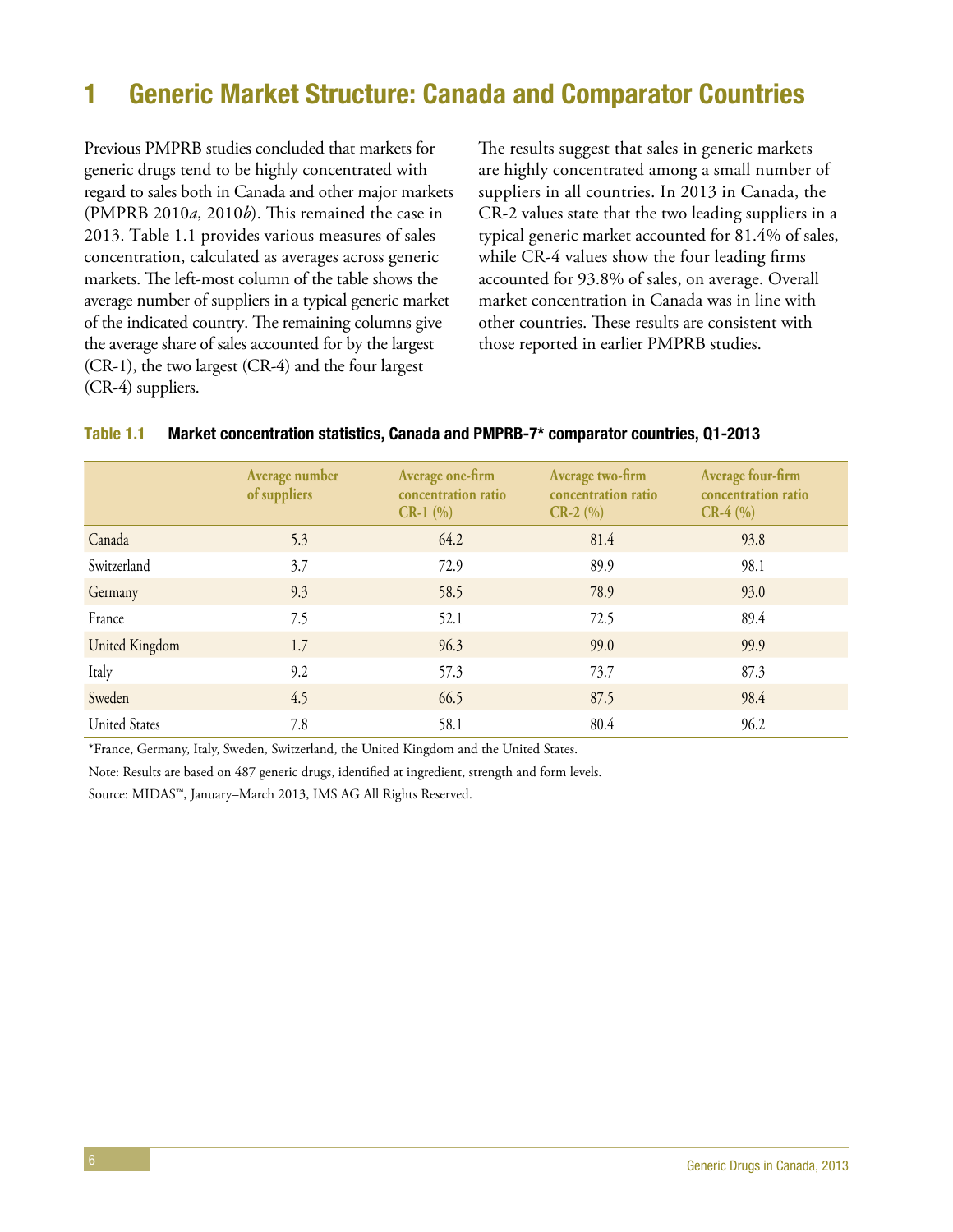# <span id="page-12-0"></span>2 Generic-to-Brand Price Comparison

This section compares the prices of generic and branded drug products in Canada and comparator markets.

Figure 2.1 shows the evolution of Canadian generic-to-brand price ratios from 2011 to 2013. The "unweighted average ratios" shown here are simple averages of product-level ratios taken across all drugs in the sample. The "weighted average ratios" are sales-weighted averages of product-level ratios, with weights based on the Canadian generic sales in the indicated year. The figure also includes results based on the average unit cost reimbursed by Ontario in Q2-2013.

The results suggest that Canadian generic prices have fallen markedly in recent years relative to their branded counterparts. The price of a typical Canadian generic was 64% (unweighted ratio) of the corresponding price of the branded product in Q1-2011. This fell to 49% by Q1-2013. The decline is even more pronounced when sales-weighting is applied, from 56% to 39% in Q1-2011 and Q1-2013, respectively. This suggests that the reduction was more pronounced in drugs with higher sales.

In Ontario, the gap between brand and generic prices was even wider in Q2-2013, with generic prices at 31% of the branded drug price level.



#### Figure 2.1 Generic-to-brand price ratios, Canada

Drugs covered: 284 Canadian generic sales covered : \$619.0 million

Source: MIDAS™, January–March 2011 to January–March 2013, IMS AG All Rights Reserved. Ontario Drug Benefit Plan, National Prescription Drug Utilization Information System Database, Canadian Institute for Health Information, April–June 2013.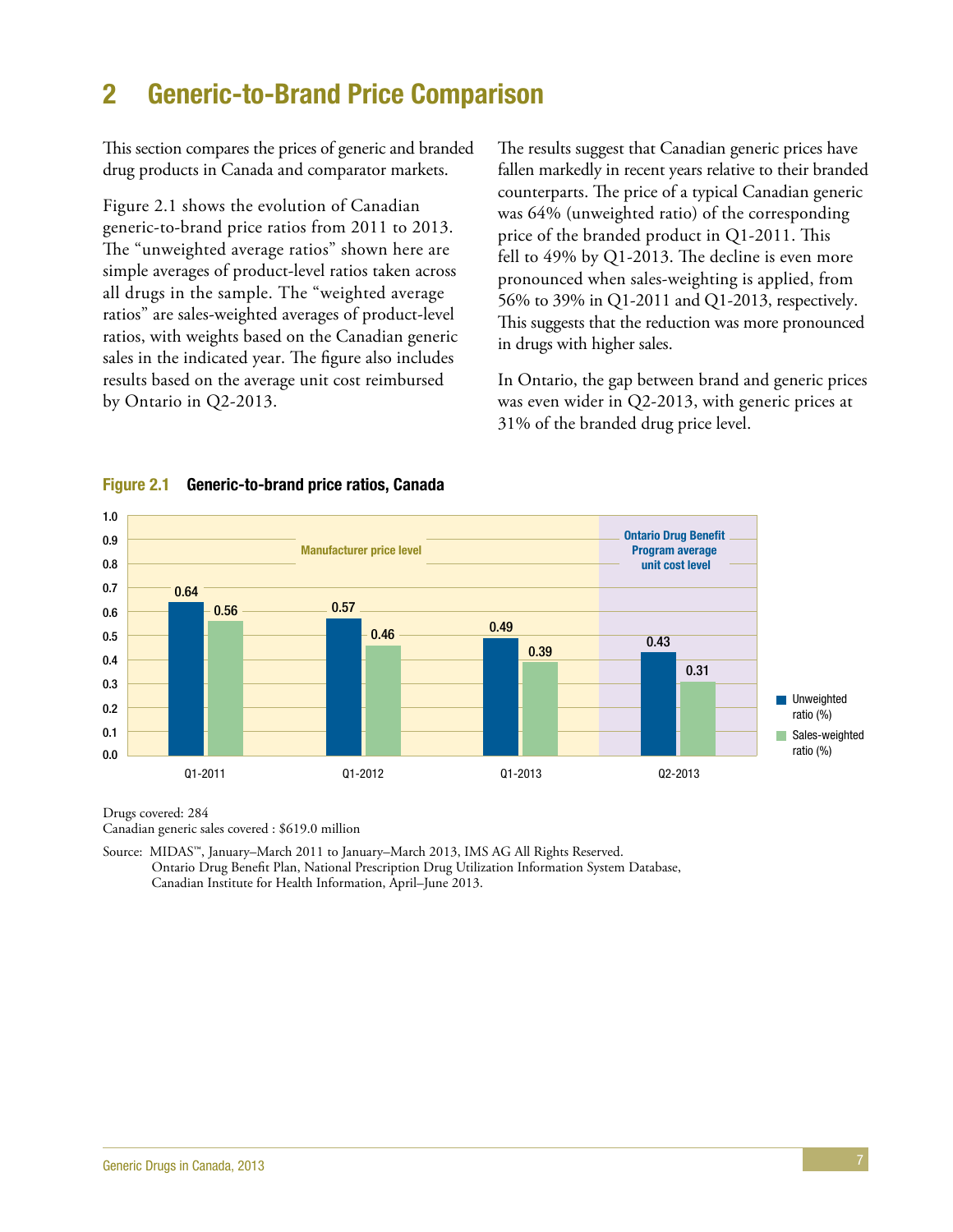Figure 2.2 provides more detail on the Canadian generic-to-brand price ratios for 2013, in the form of a range distribution. This divides the 284 drugs for which generic-to-brand price ratios could be calculated into classes based on the size of the ratio. For example, it indicates that in 184 instances, the generic price was between 25% and 50% of the corresponding brand price, with these 184 drugs accounting for 64.8% of all drugs and 79.9% of all sales.

The results confirm that the decline in generic-tobrand price ratios reported above is broadly based. Ratios for almost two-thirds of drugs fall into the 25% to 50% range, with these drugs accounting for nearly 80% of Canadian generic sales in the sample. There remain many instances where generic price is at least 75% of branded price. However, these are typically small-market drugs that collectively accounted for 7.9% of Canadian generic sales in Q1-2013.

### Figure 2.2 Range distribution, number of drugs and Canadian generic sales by generic-to-brand price ratios Q1-2013



Note: Values may not add to totals due to rounding.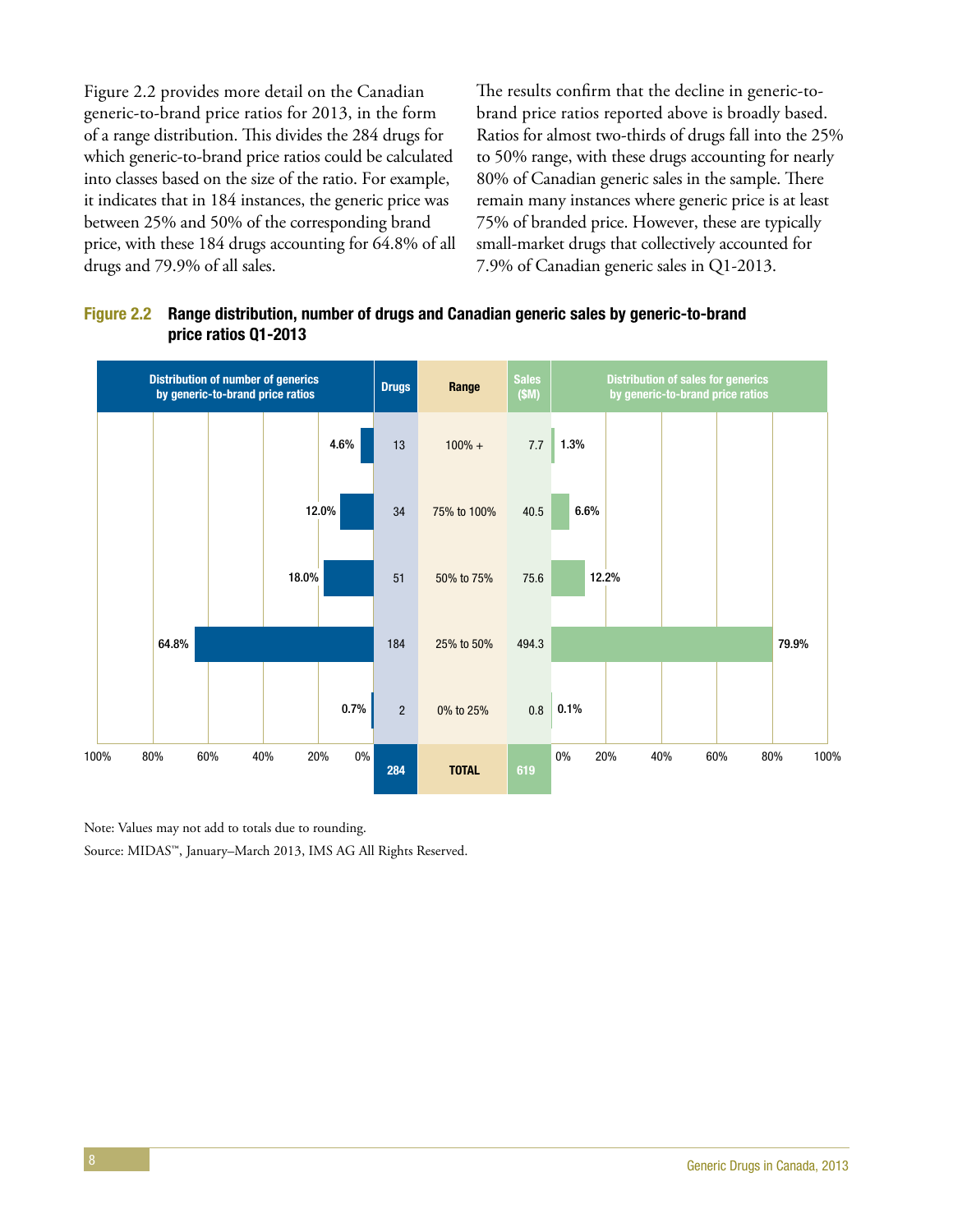Table 2.1 compares Q1-2013 Canadian generic-to-brand ratios to those in other major markets. The table also reports the number of drugs covered and the Canadian generic sales covered (\$million). Drug coverage here refers to the number of leading generic drugs, at ingredient strength and form level, with available prices for the corresponding branded products in the same market.

Canadian ratios appear broadly in line with those observed in Germany, Sweden and the United Kingdom, but appreciably less than those in France, Italy and Switzerland. Generic-to-brand ratios for the United States are in a class by themselves, and largely reflect the high prices of branded products in that market.

|                                                  | Canada | France | <b>Germany</b> | <b>Italy</b> | <b>Sweden</b> | Switzerland | <b>United</b><br>Kingdom | <b>United</b><br><b>States</b> |
|--------------------------------------------------|--------|--------|----------------|--------------|---------------|-------------|--------------------------|--------------------------------|
| Unweighted<br>ratio $(\%)$                       | 0.49   | 0.71   | 0.57           | 0.67         | 0.52          | 0.77        | 0.58                     | 0.15                           |
| Sales-weighted<br>ratio $(\%)$                   | 0.39   | 0.66   | 0.35           | 0.64         | 0.34          | 0.73        | 0.33                     | 0.09                           |
| Drugs covered                                    | 284    | 129    | 167            | 133          | 106           | 100         | 194                      | 218                            |
| Canadian generic<br>sales covered<br>(\$million) | 619.0  | 227.4  | 347.2          | 366.2        | 281.5         | 217.3       | 445.5                    | 422.9                          |

### Table 2.1 Weighted and unweighted generic-to-brand price ratios, Canada and PMPRB-7\* comparator countries, Q1-2013

\*France, Germany, Italy, Sweden, Switzerland, the United Kingdom and the United States.

Source: MIDAS™, January–March 2011 and January–March 2013, IMS AG All Rights Reserved.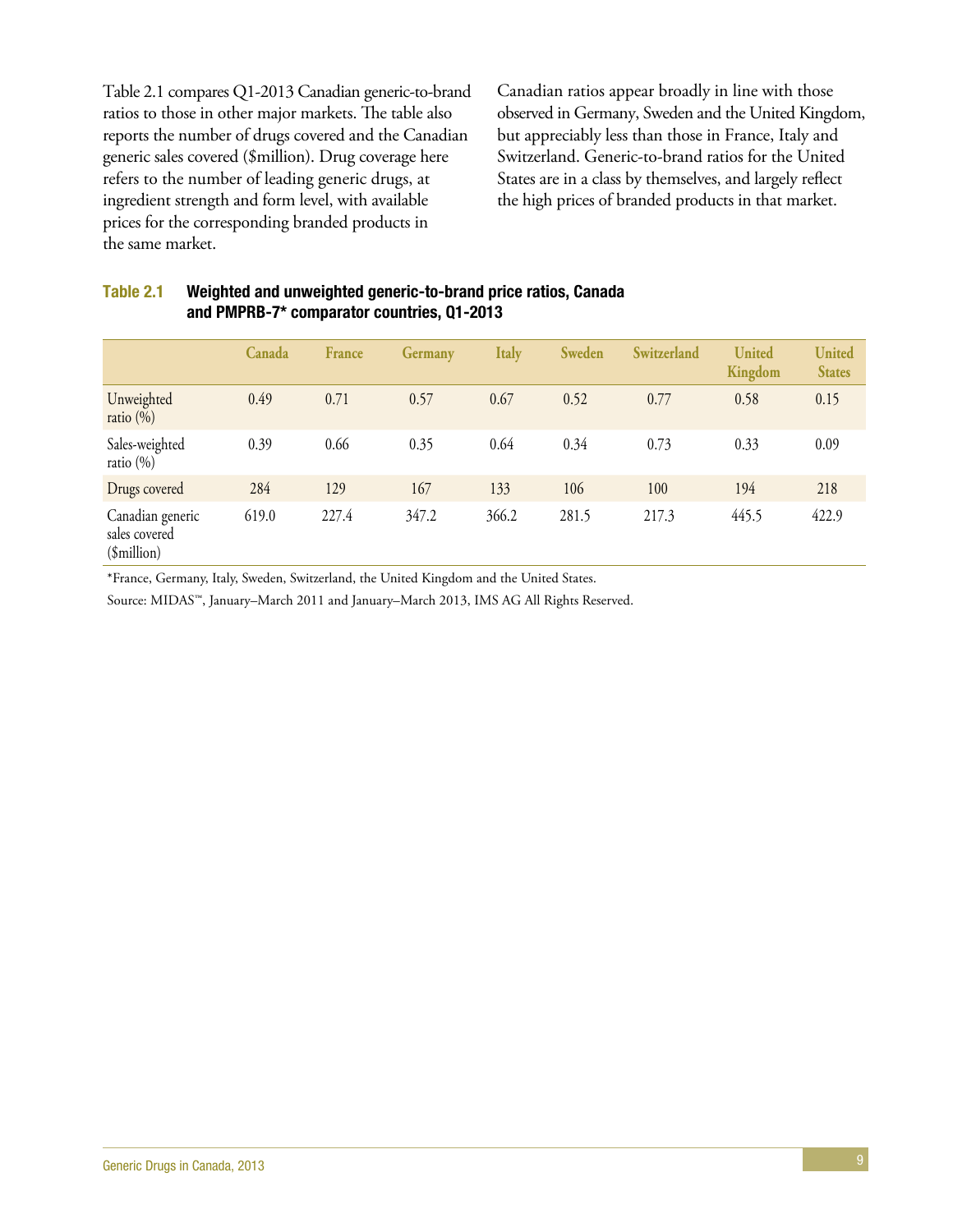# <span id="page-15-0"></span>3 Foreign-to-Canadian Generic Price Comparison

This section reports on the average foreign-to-Canadian price differentials calculated for a variety of bilateral and multilateral measures of foreign price. Appendix G describes how average foreign-to-Canadian price ratios are calculated.

Key results reported in this study take the form of average ratios. These are Canadian sales-weighted arithmetic averages of the corresponding foreign-to-Canadian price ratios for individual drugs, with sales weights based on patterns of Canadian generic sales.

The foreign-to-Canadian price differentials calculated in this way provide exact answers to questions such as:

*"How much more or less would Canadians have paid for the generic drugs they purchased in 2013 had they paid prevailing international prices (multilateral measures) or prices in comparator country X (bilateral measures)?"*

The Canadian generic price level is set to a value of 1. An average foreign-to-Canadian price ratio below or above 1 indicates a lower or higher average foreign price, respectively. Appendix B provides a definition of the measures reported.

More precisely, a foreign-to-Canadian ratio reported for comparator country X that is less (greater) than a value of 1 indicates Canadians would have paid less (more) for the "basket" of generic drugs they purchased in 2013 had they paid comparator country X prices. For example, a foreign-to-Canadian ratio of 0.75 indicates that spending on generics at comparator country X prices would have been 75% of what was actually spent at Canadian prices. In this respect, the average price ratios reported below provide a meaningful answer to the broader question:

### *"Are generic drugs more or less costly in Canada than in comparator country X?"*

The next two figures provide multilateral foreign-to-Canadian ratios. They compare multi-comparator measures of foreign prices to corresponding Canadian prices. It is important to note that the multilateral price measures used here encompass only prices observed among the PMPRB-7 countries.

Figure 3.1 provides results for two multilateral measures of central tendency among foreign prices: the mean and the median<sup>4</sup>. Appendix B describes these measures and compares their properties. The figure also provides foreign-to-Canadian ratios where the minimum and the maximum foreign price are used as the comparator price.

The table accompanying the figure reports the number of drugs covered, the Canadian generic sales covered (\$million), and the share of total Canadian generic sales covered (%). Drug coverage here refers to the number of leading generic drugs in Canada, at ingredient, strength and form level, with available prices in two or more<sup>5</sup> foreign markets.

The results suggest that the domestic price reductions that took effect prior to the second quarter of 2013 resulted in modest improvements in the Canadian generic prices relative to international levels. In Q1-2013, the mean and median foreign prices were 0.68 and 0.58 of the generic price levels in Canada, respectively, suggesting that foreign prices were 32% to 42% less than corresponding Canadian prices. Changes in international generic price levels, as well as exchange rate variations, may explain these findings.

 $^4$  The mean and the median measures will have approximately the same value when foreign prices all lie within a narrow range, but can diverge dramatically when this is not the case. Unusually high or low prices will typically have more influence on the simple mean than the median, because extreme values seldom figure in the calculation of the latter.

<sup>5</sup> The minimum and the maximum measures are based on two or more foreign markets and the mean and median measures are based on three or more foreign markets.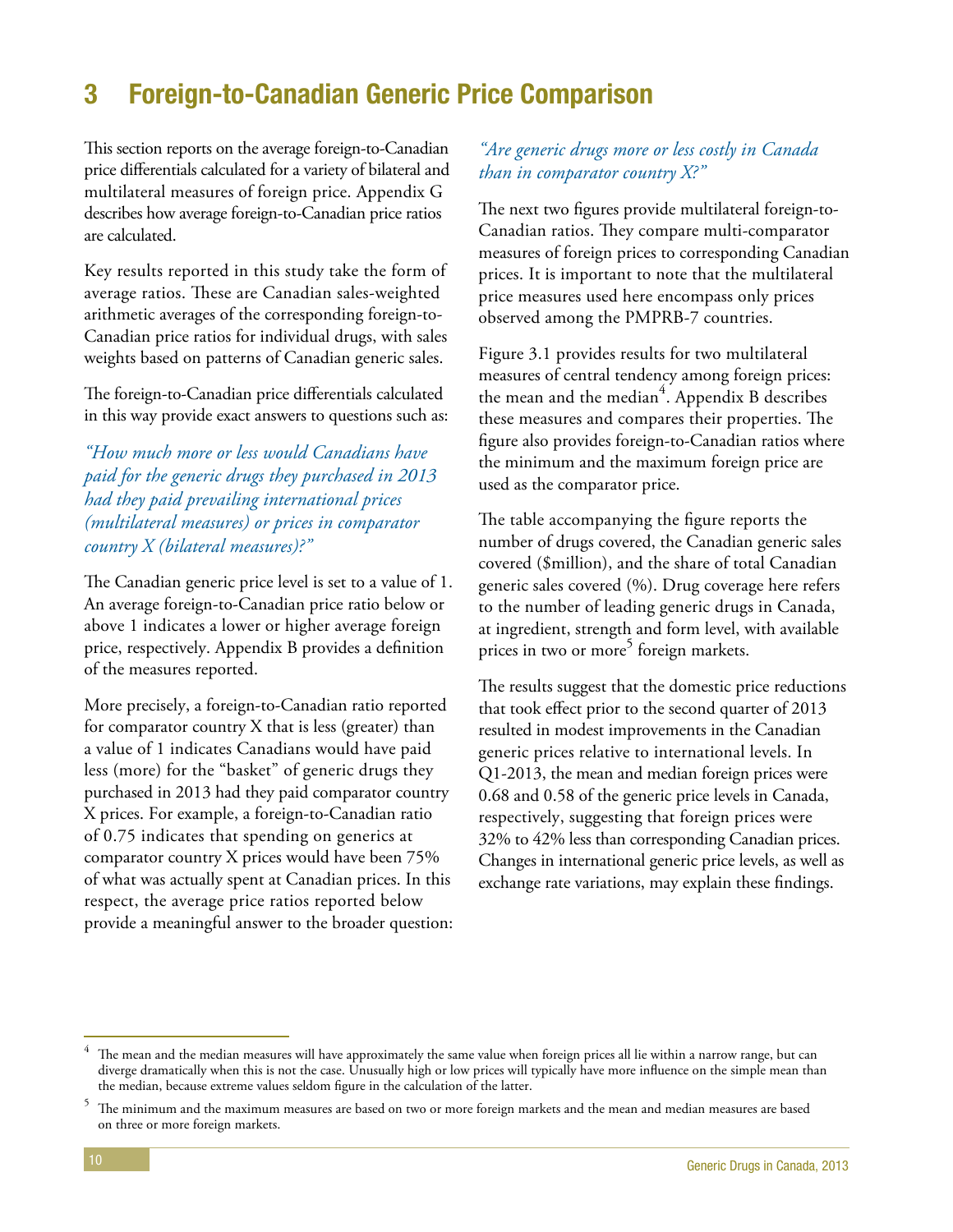

### Figure 3.1 Average multilateral foreign-to-Canadian generic price ratios Generic drugs, PMPRB-7\*, Q1-2011 and Q1-2013

\*France, Germany, Italy, Sweden, Switzerland, the United Kingdom and the United States.

Notes: The analysis was restricted to generic drugs that had been on the market for at least one year.

The mean and median values were calculated for drugs with prices available in at least three foreign markets.

The minimum and maximum values were calculated for drugs with prices available in at least two foreign markets.

Source: MIDAS™, January–March 2011 and January–March 2013, IMS AG All Rights Reserved.

Figure 3.2 provides more detail on the individual price ratios underlying the average median foreignto-Canadian prices reported in Figure 3.1. It divides the 273 drugs used to calculate this ratio by the extent to which the median foreign price differs from the corresponding Canadian price. For example, the first bar of Figure 3.2 indicates that in 47 cases (17.2%) the median foreign price exceeded the corresponding Canadian price, with these drugs accounting for \$63.3 million in sales (9.9%).

The results of Figure 3.2 confirm that median foreign prices are typically less than corresponding Canadian prices. In 182 cases (66.6%) the median foreign price was less than three-quarters of the Canadian price, with these drugs accounting for \$485.9 million (76.2%) of sales. In contrast, there were only 91 instances where the median foreign price was at least three-quarters or more of the Canadian price.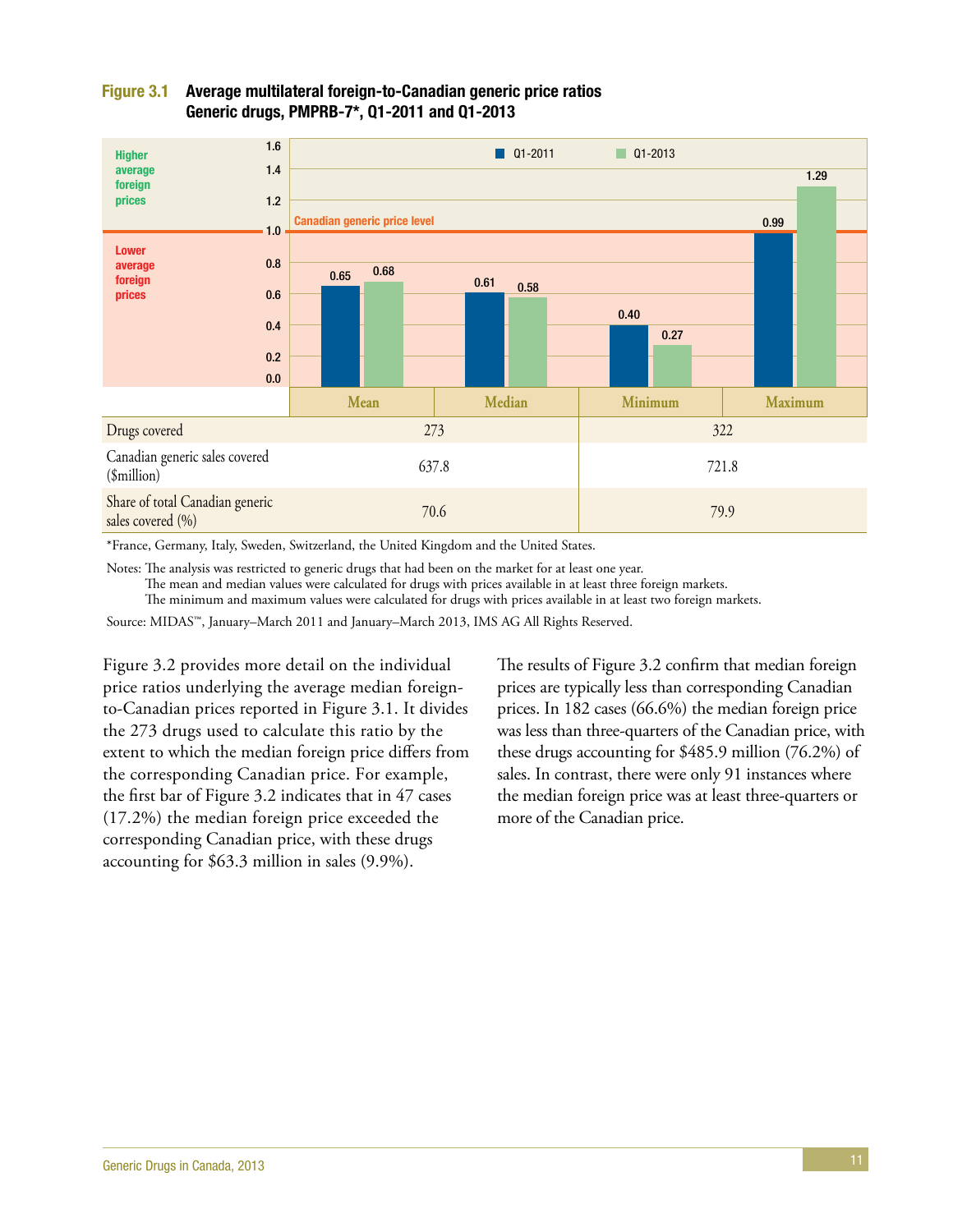

### Figure 3.2 Range distribution, median foreign-to-Canadian price ratios Generic drugs, PMPRB-7\*, Q1-2013

\*France, Germany, Italy, Sweden, Switzerland, the United Kingdom and the United States.

Notes: Values may not add to totals due to rounding.

The analysis was restricted to generic drugs that had been on the market for at least one year.

Source: MIDAS™, January–March 2013, IMS AG All Rights Reserved.

Appendix D provides the top-selling "high-priced" and "low-priced" generics in Canada, listing individual drugs whose Canadian prices appear to be either much greater than or much less than corresponding median foreign prices.

Figure 3.3 reports the average bilateral foreign-to-Canadian generic price ratios by multilateral comparator for Q1-2011 and Q1-2013. The figure also reports the number of drugs covered, the Canadian generic sales covered (\$million), and the share of total Canadian generic sales covered (%). Drug coverage refers to the number of leading generic drugs in

Canada, at ingredient, strength and form level, with available prices in the respective foreign market.

For example, the "drugs covered" value of "190" given for France indicates that it was possible to match French generic prices for 190 of the drugs in the overall set of 487. The corresponding "sales covered" value of "463.6" indicates that the 190 drugs matched for France accounted for \$463.6 million in Q1-2013 Canadian generic sales. Note that there is substantial variation in coverage among comparator countries. This reflects difficulties in matching foreign and Canadian drugs that appear more pronounced for the smaller foreign markets.<sup>6</sup>

 $^6$  MIDAS<sup>™</sup> provides comprehensive coverage of both Canadian and foreign generic markets. Thus, failure to find a matching generic price in country X for a given generic drug sold in Canada means that drug is not available as a generic in country X.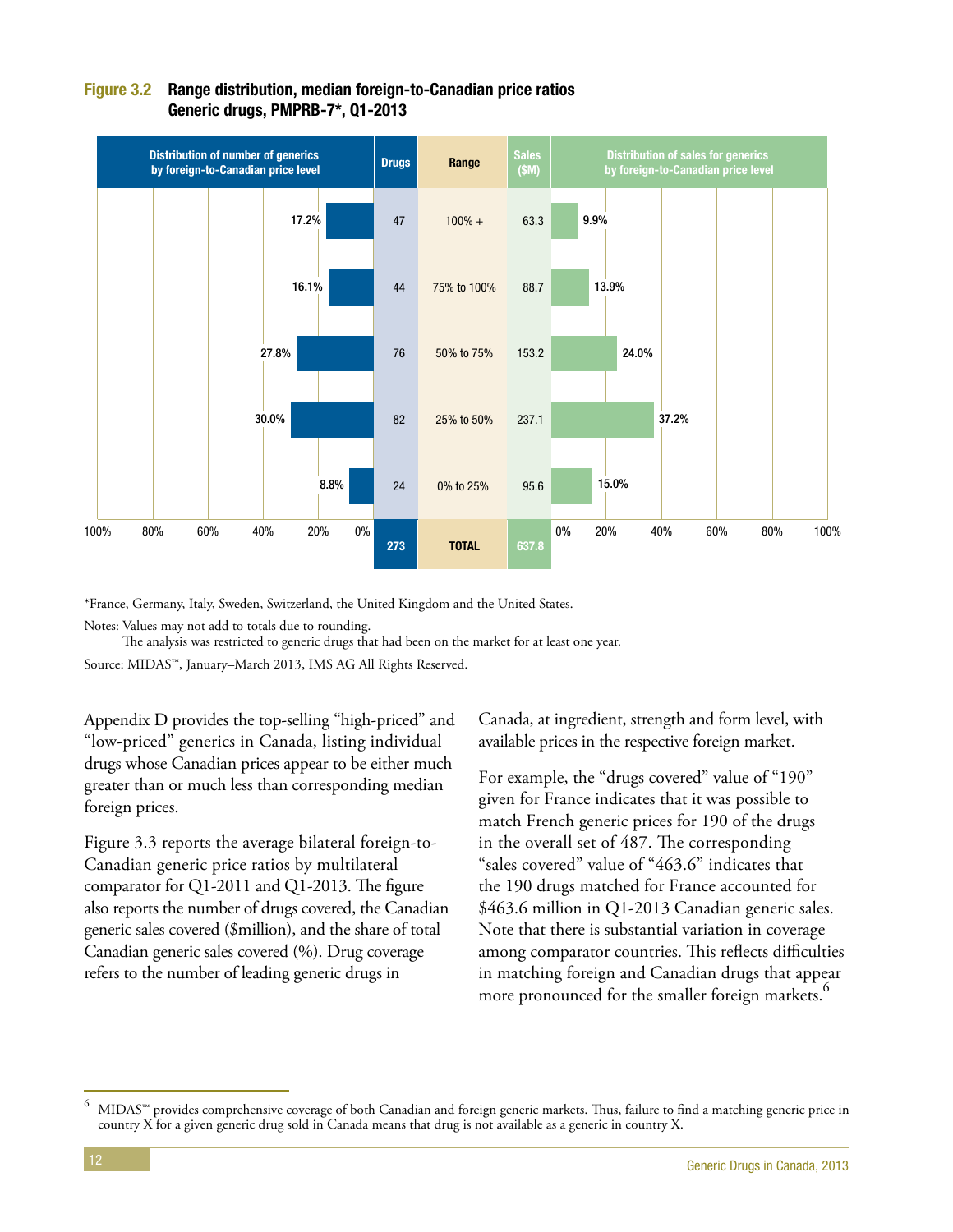Average price ratios range from 1.32 for Australia to 0.35 for the Netherlands. In cases where coverage is greatest (Germany, Italy, the United Kingdom and the United States), foreign prices appear on average to be 39% to 45% less than corresponding Canadian prices in 2013. Coverage is greatest for the US, where the average US-to-Canadian price ratio is 0.61.

Section 5 reports the foreign-to-Ontario price ratios, which provide similar statistics as reported in this section, but relative to the average unit costs reimbursed in by the Ontario Drug Benefit Program.



| <b>Higher</b><br>average                                | 1.4                                 |            | <b>PMPRB's seven comparator countries</b><br>0.17 |              |                       |            |              |           |            |            | $Q1 - 2011$<br>Q1-2013<br>1.32 |            |  |  |
|---------------------------------------------------------|-------------------------------------|------------|---------------------------------------------------|--------------|-----------------------|------------|--------------|-----------|------------|------------|--------------------------------|------------|--|--|
| foreign<br>prices                                       | 1.2                                 |            |                                                   |              |                       |            |              |           |            |            |                                |            |  |  |
|                                                         | <b>Canadian generic price level</b> |            |                                                   |              |                       |            |              |           |            |            |                                |            |  |  |
| <b>Lower</b><br>average                                 | 10<br>0.8                           | 0.72       |                                                   |              |                       | 0.92       |              | 0.70      |            |            |                                |            |  |  |
| foreign<br>prices                                       | 0.6                                 | 0.55       | 0.58<br>0.50                                      | 0.57<br>0.50 |                       |            | 0.63<br>0.55 | 0.61      |            | 0.60       |                                |            |  |  |
|                                                         | 0.4                                 |            |                                                   |              | $0.44\overline{0.49}$ |            |              |           |            |            | 0.35                           | 0.39       |  |  |
|                                                         | 0.2                                 |            |                                                   |              |                       |            |              |           |            |            |                                |            |  |  |
|                                                         | 0.0                                 |            |                                                   |              |                       |            |              |           |            |            |                                |            |  |  |
|                                                         | <b>CAN</b>                          | <b>FRA</b> | <b>GER</b>                                        | <b>ITA</b>   | <b>SWE</b>            | <b>SWI</b> | <b>UK</b>    | <b>US</b> | <b>AUS</b> | <b>ESP</b> | <b>NLD</b>                     | <b>NZL</b> |  |  |
| Drugs covered                                           | 487                                 | 190        | 267                                               | 190          | 159                   | 181        | 238          | 292       | 215        | 203        | 194                            | 122        |  |  |
| Canadian generic<br>sales covered<br>(\$million)        | 902.8                               | 463.6      | 570.0                                             | 572.9        | 405.2                 | 520.6      | 553.8        | 580.4     | 549.4      | 519.3      | 405.5                          | 243.0      |  |  |
| Share of total<br>Canadian generic<br>sales covered (%) | 100.0                               | 51.3       | 63.1                                              | 63.5         | 44.9                  | 57.7       | 61.3         | 64.3      | 60.9       | 57.5       | 44.9                           | 26.9       |  |  |

Notes: The analysis was restricted to generic drugs that had been on the market for at least one year.

The results for Q1-2011 are not available for Australia, Spain, the Netherlands and New Zealand.

Source: MIDAS™, January–March 2011 and January–March 2013, IMS AG All Rights Reserved.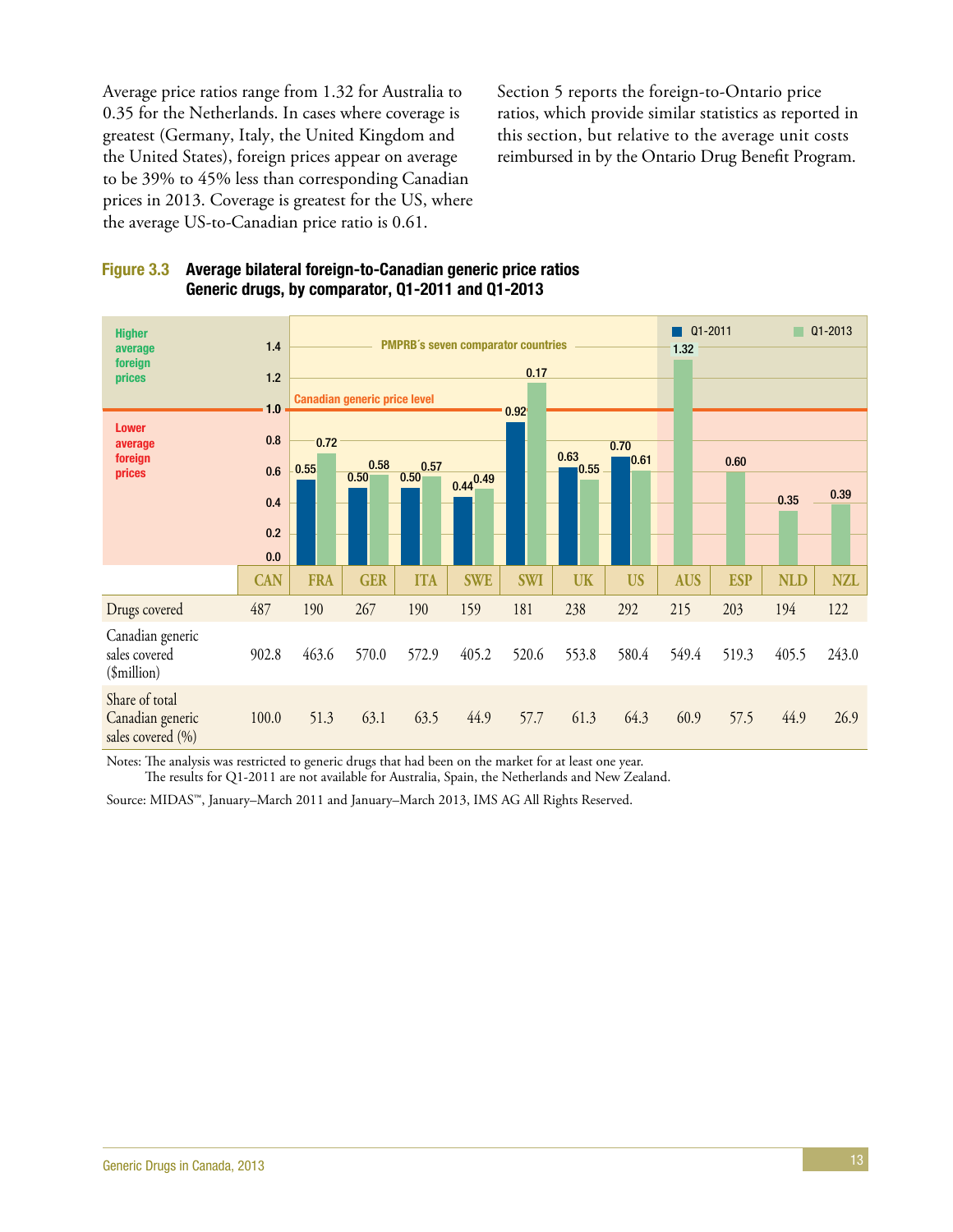# <span id="page-19-0"></span>4 Analysis by Market Segment and at Molecule Level

This section provides further insight into the foreignto-Canadian price comparisons presented in the previous section. It disaggregates the results by therapeutic class, size of the Canadian market, and number of Canadian suppliers. It also provides results for prices at the molecule level, which allows for a greater degree of generic sales coverage than reported in the previous section.

### Therapeutic Class Analysis

Results are reported by "major therapeutic class". This analysis uses the IMS AG's own Anatomical Therapeutic Classification (ATC) at level 1, which relates to the anatomical system on which the drugs act.

Figure 4.1 provides average foreign-to-Canadian price ratios by therapeutic class for measures of central tendency. It also includes the number of drugs and the Canadian generics sales covered. The therapeutic classes are ranked based on the Canadian generic sales covered.

The average price ratios reported below were calculated similarly to those reported in Figure 3.1, except that each calculation has been restricted to drugs in the indicated therapeutic class.

The results confirm that the tendency of Canadian prices to exceed foreign prices is broadly based.

Only two therapeutic classes yield results suggesting that foreign prices are on average just below.

### Figure 4.1 Average multilateral foreign-to-Canadian price ratios Generic drugs, by major therapeutic class**†** , PMPRB-7\*, Q1-2013

| <b>Drugs</b><br>covered | Canadian generic sales<br>covered (\$million) | Therapeutic classification                     | $\blacksquare$ Mean<br><b>Median</b> | <b>Overall median 0.58</b> |      | <b>Overall mean 0.68</b> |      |
|-------------------------|-----------------------------------------------|------------------------------------------------|--------------------------------------|----------------------------|------|--------------------------|------|
| 67                      | 161.9                                         | Cardiovascular system                          |                                      | 0.48<br>0.38               |      |                          |      |
| 85                      | 151.6                                         | Nervous system                                 |                                      |                            |      | 0.81<br>0.70             |      |
| 25                      | 100.8                                         | Alimentary tract and metabolism                |                                      |                            | 0.58 | 0.65                     |      |
| 20                      | 35.8                                          | General antiinfectives for systemic use        |                                      |                            |      | 0.70                     | 0.93 |
| 15                      | 17.8                                          | Musculo-skeletal system                        |                                      |                            |      | 0.79<br>0.78             |      |
| $\mathbf{1}$            | 13.7                                          | Blood and blood forming organs                 |                                      |                            | 0.60 | 0.66                     |      |
| 5                       | 10.0                                          | Genito-urinary system<br>and sex hormones      |                                      |                            |      | 0.82                     | 0.99 |
| 12                      | 8.6                                           | Antineoplastics and<br>immunomodulating agents |                                      |                            |      | 0.86<br>0.74             |      |
| $\mathbf{1}$            | 0.3                                           | Respiratory system                             |                                      | 0.40<br>0.42               |      |                          |      |

† Level-I of IMS Health Anatomical Therapeutic Classification (ATC).

\*France, Germany, Italy, Sweden, Switzerland, the United Kingdom and the United States.

Notes: Values may not add to totals due to rounding.

The analysis was restricted to generic drugs that had been on the market for at least one year.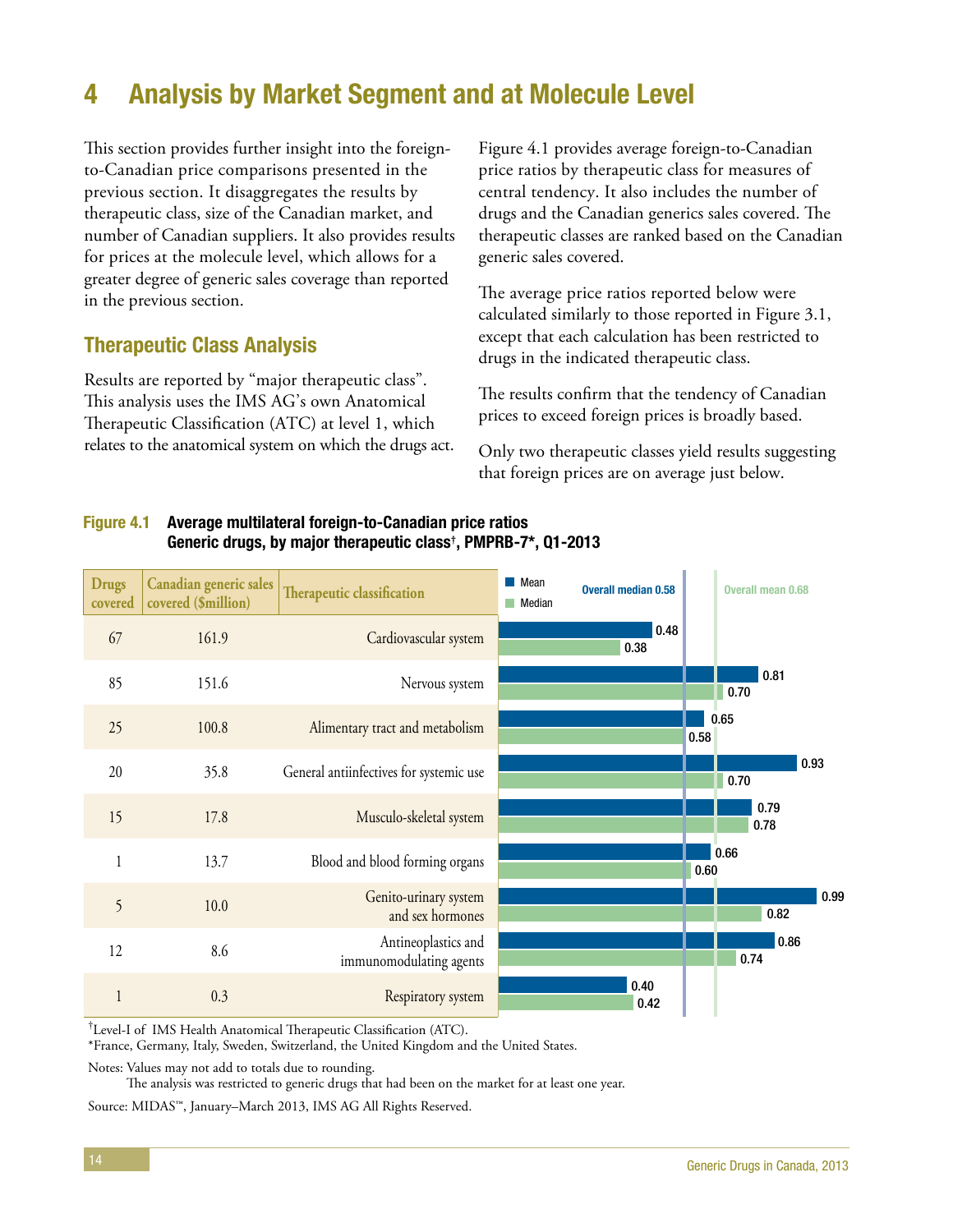Canadian prices: general antiinfectives for systemic use; and genito-urinary system and sex hormones. These classes are relatively smaller in relation to total generic sales.

Results for all other therapeutic classes indicate that foreign prices are typically lower than Canadian prices. The leading therapeutic class by sales cardiovascular system—is especially noteworthy, with foreign prices appearing to be less than half of corresponding Canadian prices.

### Market Size Analysis

Figure 4.2 reports the foreign-to-Canadian ratios by size of the Canadian market. These were calculated similarly to those reported in Figure 3.1, except that in each instance, calculations were restricted to drugs whose estimated 2013 Canadian generic sales fell into the indicated range.

The results reveal a clear pattern: the larger the market, the wider the gap between foreign and Canadian generic prices. The price differences are especially pronounced for drugs with estimated annual sales in Canada of \$10 million or more, with a foreign-to-Canadian ratio of 0.61. These markets account for more than two-thirds (68.5%) of generic sales. Moderate differences are observed in smaller markets, with a ratio of 0.74 for drugs with \$5 to \$10 million in sales, and a ratio of 0.91 for drugs with \$1 to \$5 million in sales.

It is worth noting in this context that medium- and large-sized markets accounted for more than 80% of Canadian generic sales in 2013. These markets dominate the overall results reported in Figure 3.1.



### Figure 4.2 Average multilateral foreign-to-Canadian price ratios Generic drugs, by market size**†** , PMPRB-7\*, Q1-2013

† The size of the market was determined based on the annual Canadian sales for the molecule. \*France, Germany, Italy, Sweden, Switzerland, the United Kingdom and the United States.

Note: The analysis was restricted to generic drugs that had been on the market for at least one year.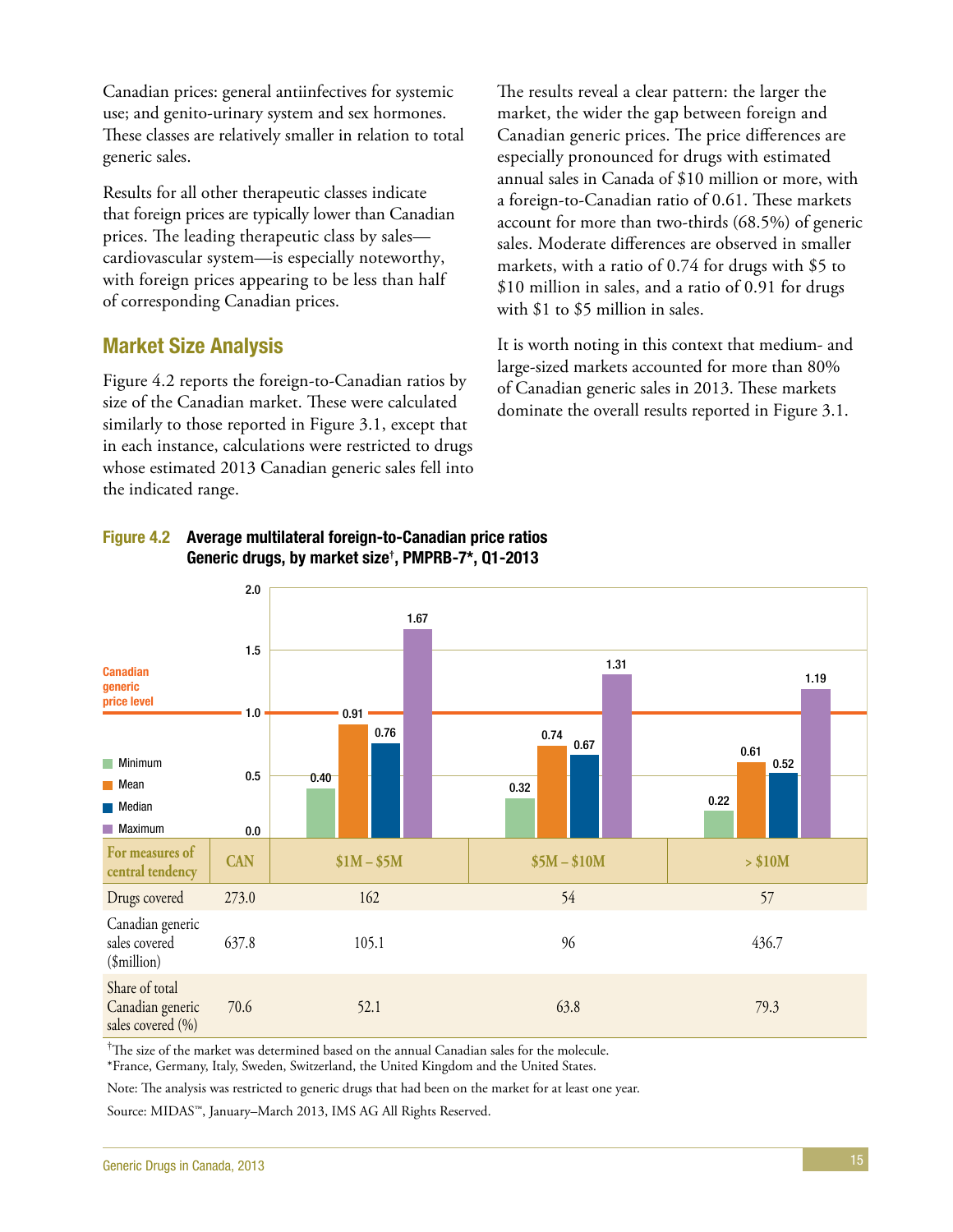### Analysis by Number of Canadian Suppliers

Figure 4.3 provides average foreign-to-Canadian price ratios by the number of suppliers active in the Canadian market in 2013. These average price ratios were calculated similarly to those reported in Figure 3.1 except that in each instance, calculations were restricted to drugs where the numbers of suppliers were in the indicated range.

As might be expected, in Canadian markets with only one or two active generic suppliers, foreign prices are typically much less than corresponding Canadian prices. Here, the mean and median foreign-to-Canadian price ratio is 0.71 and 0.63, respectively.

Foreign prices are the lowest relative to Canadian prices for drugs with six or more suppliers. Here, the mean and median foreign-to-Canadian price ratio is 0.62 and 0.53, respectively. This suggests that Canadian generic prices are much higher than foreign levels even for drugs where there are a large number of suppliers competing in the marketplace.

It is worth noting in this context that markets with "six or more" suppliers accounted for the majority of Canadian generic sales in 2013. These markets dominate the overall results reported in Table 3.1.

Further analysis would be required to understand the results for the three to five suppliers, relative to the other two supplier groupings reported.

### Figure 4.3 Average multilateral foreign-to-Canadian price ratios Generic drugs, by number of suppliers**†** , PMPRB-7\*, Q1-2013



<sup>†</sup>The number of suppliers active in the Canadian market in 2013. This measure was determined at molecule level. \*France, Germany, Italy, Sweden, Switzerland, the United Kingdom and the United States.

Note: The analysis was restricted to generic drugs that had been on the market for at least one year.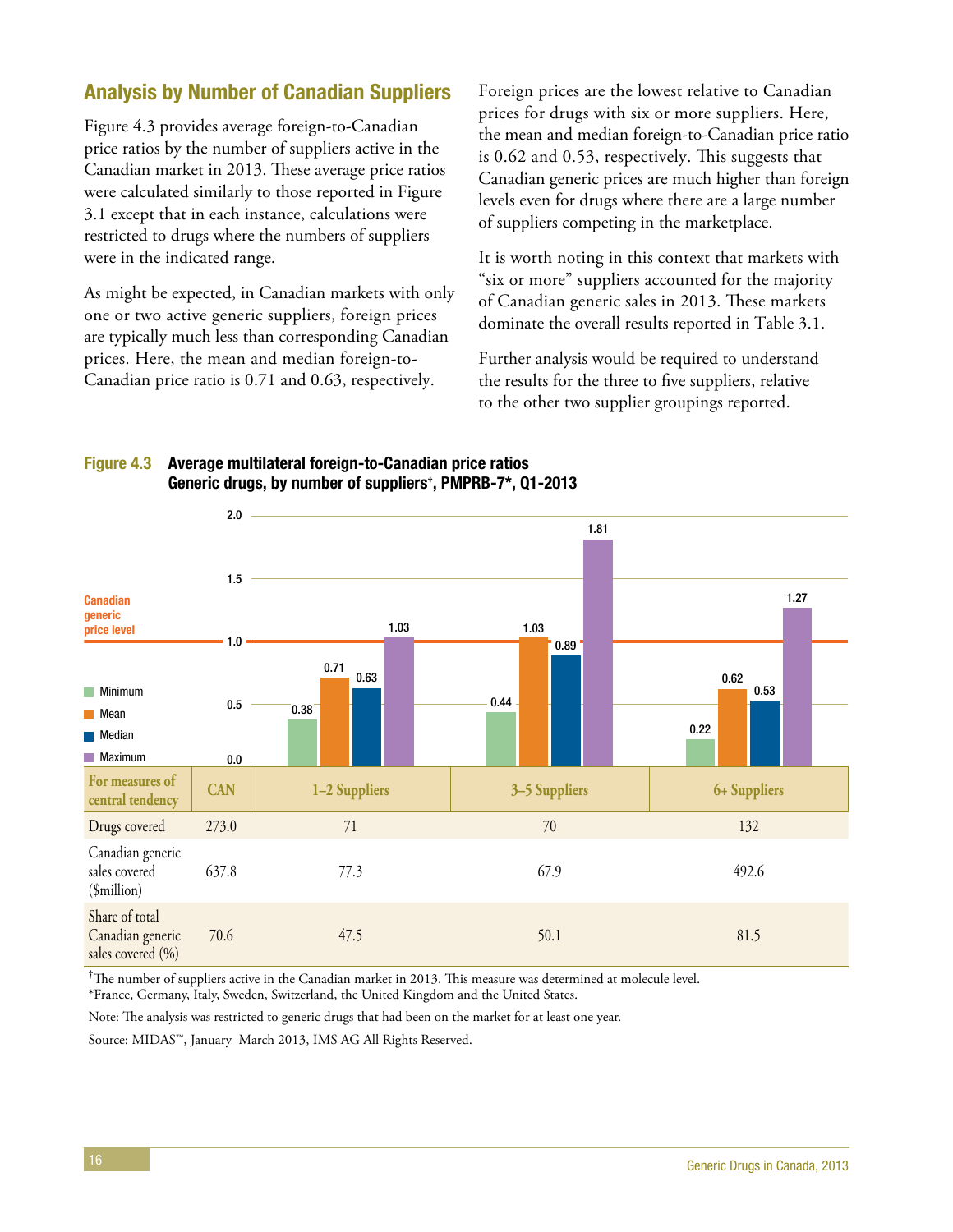### Molecule Level Comparisons

Figure 4.4 provides results similar to those reported in Figure 3.1. In this case, comparisons are based on per-milligram prices (as described in Appendix A).

The results in Figure 4.4 closely match those in Figure 3.1. Similar to the foreign-to-Canadian ratios calculated at drug level, calculations at molecule level

strongly suggest that foreign generic prices are on average much lower than corresponding Canadian prices.

Note that sales coverage is considerably greater here than in Figure 3.1. This is because more foreign price matches are possible when the requirement to match on form and strength (as well as active ingredient) is removed.



### Figure 4.4 Average multilateral foreign-to-Canadian generic price ratios Generic drugs, at product and molecule level, PMPRB-7\*, Q1-2013

\*France, Germany, Italy, Sweden, Switzerland, the United Kingdom and the United States.

Notes: The analysis was restricted to generic drugs that had been on the market for at least one year.

The mean and median values were calculated for drugs with prices available in at least three foreign markets. The minimum and maximum values were calculated for drugs with prices available in at least two foreign markets.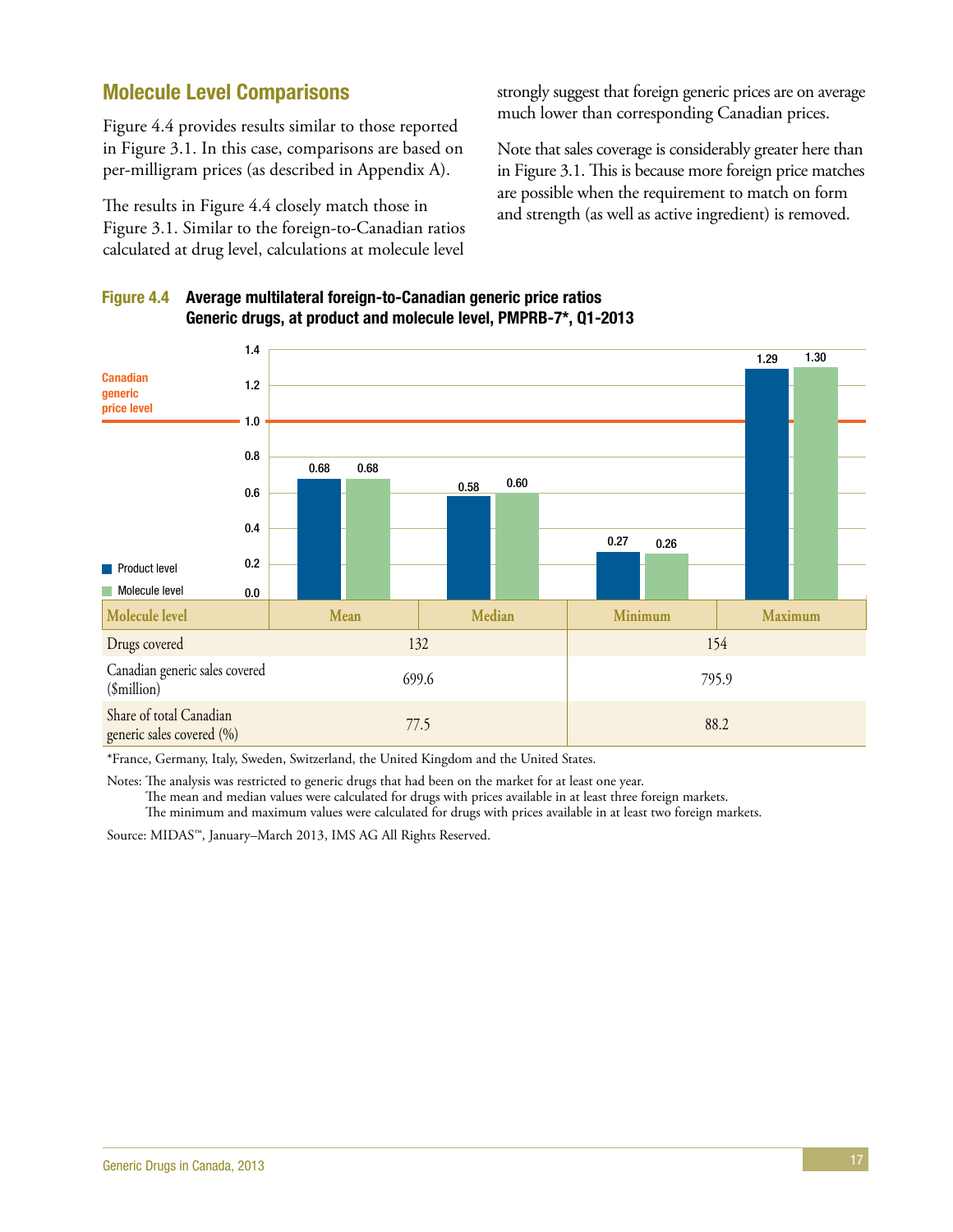# <span id="page-23-0"></span>5 Foreign-to-Ontario Generic Price Comparison

The international generic price comparison reported in the previous sections depicts the state of the Canadian generic pharmaceutical sector in Q1-2013. Since then, additional generic pricing policies have been implemented which are not fully captured in the results (Appendix C). Provincial and territorial governments are collaborating on a pan-Canadian Generic Value Price Initiative, which sets the stage for further price decreases, including reducing 18 generic drugs to 18% of the brand reference price by April 1, 2016. The creation of a new pricing framework for new generic drugs entering the market is expected to result in lower prices over time for the entire suite of generic drugs.

To gauge the possible impact of these changes, the results from Section 3 were regenerated using the average unit costs accepted for reimbursement by the Ontario Drug Benefit Program in the second quarter of 2013. These reflect the policies that reduced the generic price relative to the reference brand price for most drugs to a maximum of 25% and 18% for six of the most common generic drugs (The Council of the Federation). The Ontario findings are reflective of the early impacts of the Value Price Initiative.

The Ontario average unit cost was derived from the NPDUIS CIHI database by dividing the drug cost accepted for reimbursement by the number of physical units dispensed. It is important to note that these are average unit costs for Q2-2013 instead of Q1-2013, which is based on the data available for foreign prices through the IMS AG's MIDAS™.

The average unit costs that the Ontario Drug Benefit Program reimburses reflect the Drug Benefit Price (DBP), which is published on the Ontario Ministry of Health and Long-Term Care website and excludes the markup, the dispensing fee and any applicable compounding fees. The average unit costs do not contain any pharmacy distribution and inventory carrying costs, as these are paid by the Ministry under the 8% markup, in accordance with the Regulation under the Ontario Drug Benefit Act, 1990.

For practical reasons, foreign-to-Ontario price comparisons were limited to a subset of the drugs considered in previous sections. Specifically, these are the 113 top-selling generics (based on Q1-2013 Canadian sales). Although the sample of drugs considered here is much smaller than the set of 487 generic drugs covered in the previous sections, it still accounts for Q1-2013 ex-factory generic sales of \$556.3 million. This is about 62% of the sales covered by the larger set considered in previous sections. Relative to the larger set of drugs, the Ontario sample is somewhat skewed in favour of large-market drugs. In Q1-2013, drugs in this sample generated \$4.9 million in Canadian generic sales, compared to \$1.9 million for the larger set considered in previous sections.

This feature of the Ontario sample should by itself produce foreign-to-Ontario ratios that are slightly less than the full-sample ratios reported in Figure 3.1 and 3.3. Using the results by market size reported in Figure 4.2 and excluding drugs in the \$1 to \$5 million range produces a MIDAS™-based median foreign-to-Canadian price ratio of 0.56, as compared to the value of 0.58 reported in Table 3.1.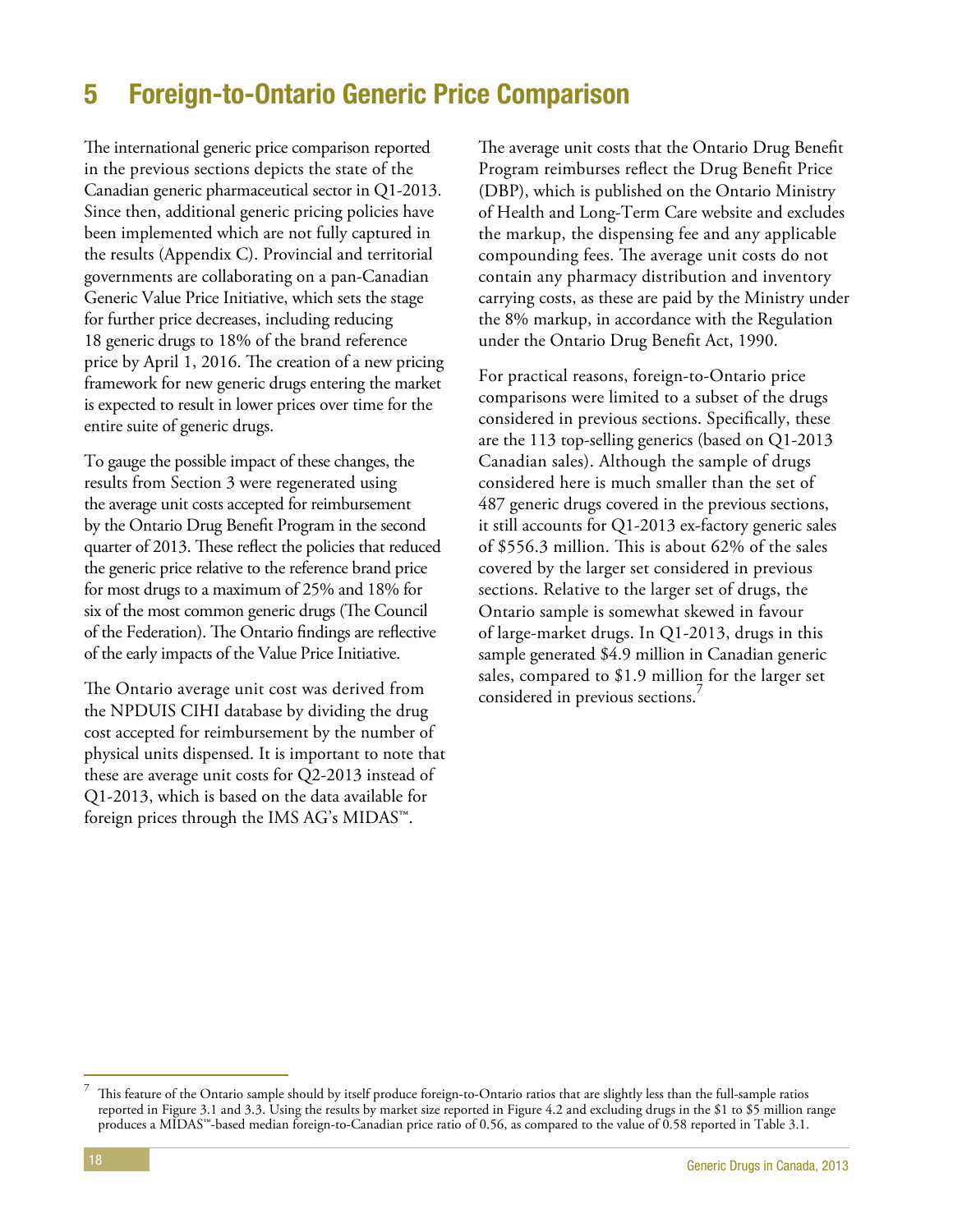Figure 5.1 is identical to Figure 3.1 in form. It provides multilateral comparisons of foreign generic prices (MIDAS™ Q1-2013) to Ontario generic prices (Ontario Q2-2013). As expected, the foreign-to-Ontario ratios reported in Figure 5.1 are higher than corresponding values reported in Figure 3.1. This suggests that the prices available in Ontario in Q2-2013 were less than the Q1-2013 manufacture prices available in Canada. Based on measures of central tendency, the mean and median foreign generic prices were 0.75 and 0.62 of their Canadian counterparts when the Q2-2013 Ontario average reimbursed generic costs are considered.

The results based on Ontario prices in the second quarter of 2013 do not capture the full impact of the Value Price Initiative. The analysis does, however, reflect the policies that reduced the generic prices relative to the reference brand price for most drugs to a maximum of 25% and 18% for six of the most common generic drugs. The Ontario results suggest that the pan-Canadian Generic Value Price Initiative has the potential to reduce the gap between Canadian and international prices in the future.





\*France, Germany, Italy, Sweden, Switzerland, the United Kingdom and the United States.

Notes: The analysis was restricted to generic drugs that had been on the market for at least one year.

Average foreign-to-Ontario price ratios are weighted based on the Canadian volume of sales.

The mean and median values were calculated for drugs with prices available in at least three foreign markets.

The minimum and maximum values were calculated for drugs with prices available in at least two foreign markets.

Sources: Ontario Drug Benefit Program, National Prescription Drug Utilization Information System Database, Canadian Institute for Health Information, April–June 2013.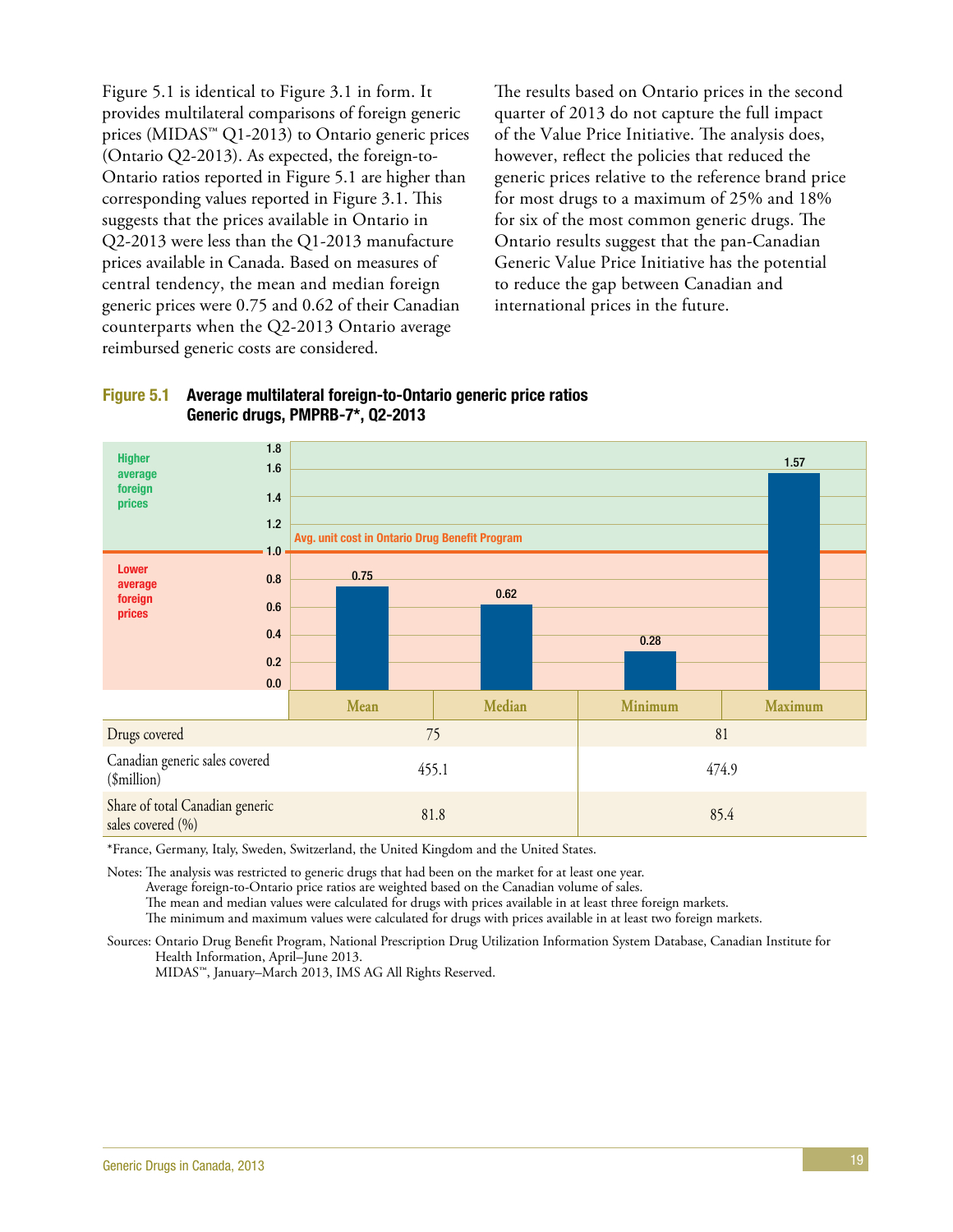Figure 5.2 is identical to Figure 3.2 in form, providing a range distribution of median foreign generic prices (MIDAS™ Q1-2013) to corresponding Ontario average generic unit cost (Ontario Q2-2013).

The results are similar to those reported in the earlier table. The majority of ratios fall into the 25% to 75% range. But there are also many cases where the foreign median price is at least 75% of the corresponding Canadian price. Once again, high ratios tend to occur in relatively small markets: ratios of 75% or more account for 42.7% of all drugs, but only 29.6% of Canadian generic sales.





\*France, Germany, Italy, Sweden, Switzerland, the United Kingdom and the United States.

Notes: Values may not add to totals due to rounding. The analysis was restricted to generic drugs that had been on the market for at least one year.

Sources: Ontario Drug Benefit Program, National Prescription Drug Utilization Information System Database, Canadian Institute for Health Information, April–June 2013.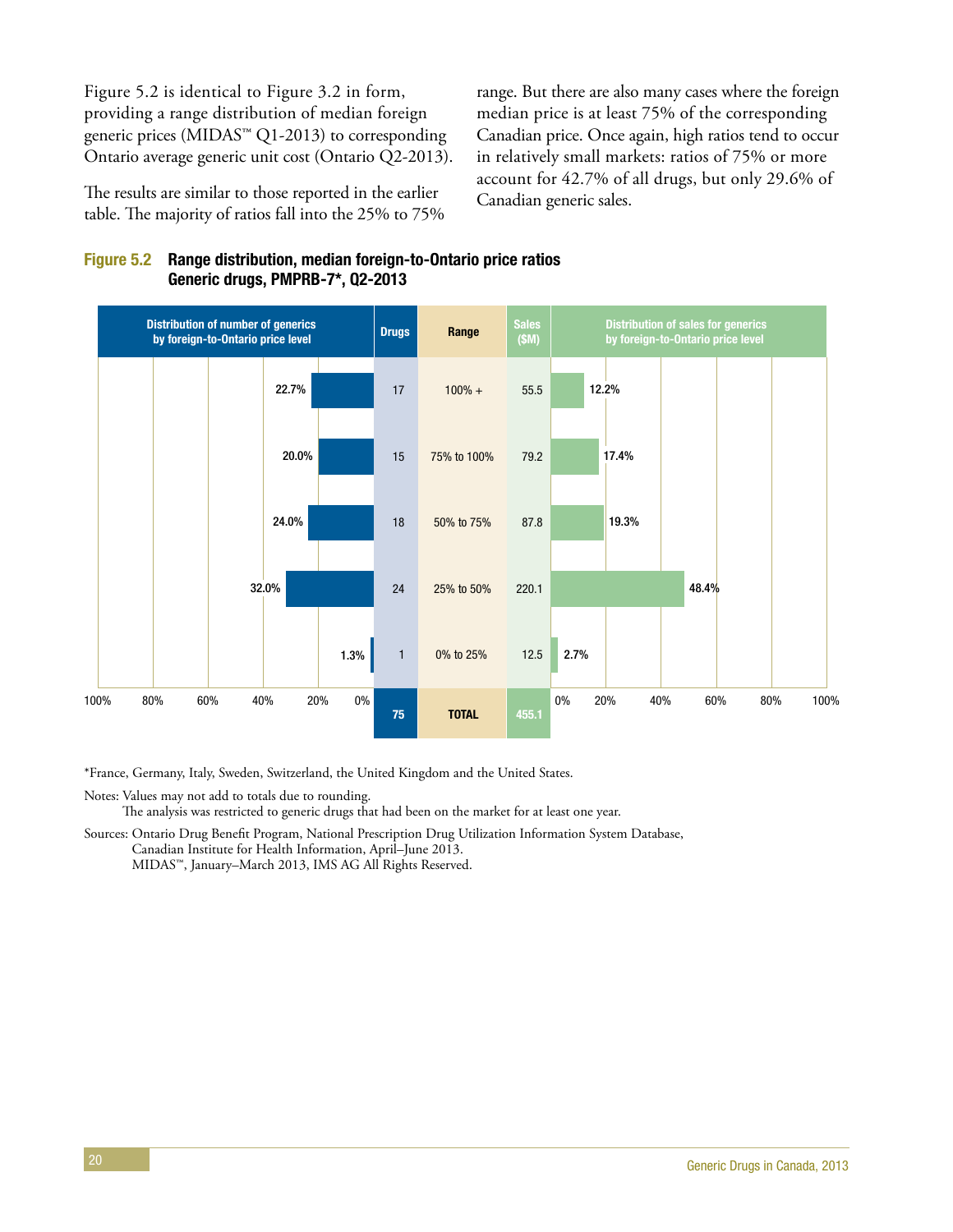Figure 5.3 is identical to Figure 3.3 in form, providing multilateral comparisons of foreign generic prices  $(MIDAS<sup>TM</sup> Q1-2013)$  to Ontario average generic unit cost (Ontario Q2-2013). Here again, the foreign-to-Ontario ratios are consistently higher than those obtained using Q1-2013 Canadian prices, although

the differences are less pronounced. However, it is important to note that the foreign generic prices remain well below the corresponding Canadian prices (with the exceptions of Australia and Switzerland), despite changes in generic pricing policies.





Notes: Values may not add to totals due to rounding.

The analysis was restricted to generic drugs that had been on the market for at least one year.

The results for Q1-2011 are not available for Australia, Spain, the Netherlands and New Zealand.

Sources: Ontario Drug Benefit Program, National Prescription Drug Utilization Information System Database, Canadian Institute for Health Information, April–June 2013 MIDAS™, January–March 2013, IMS AG All Rights Reserved.

<sup>21</sup> Generic Drugs in Canada, 2013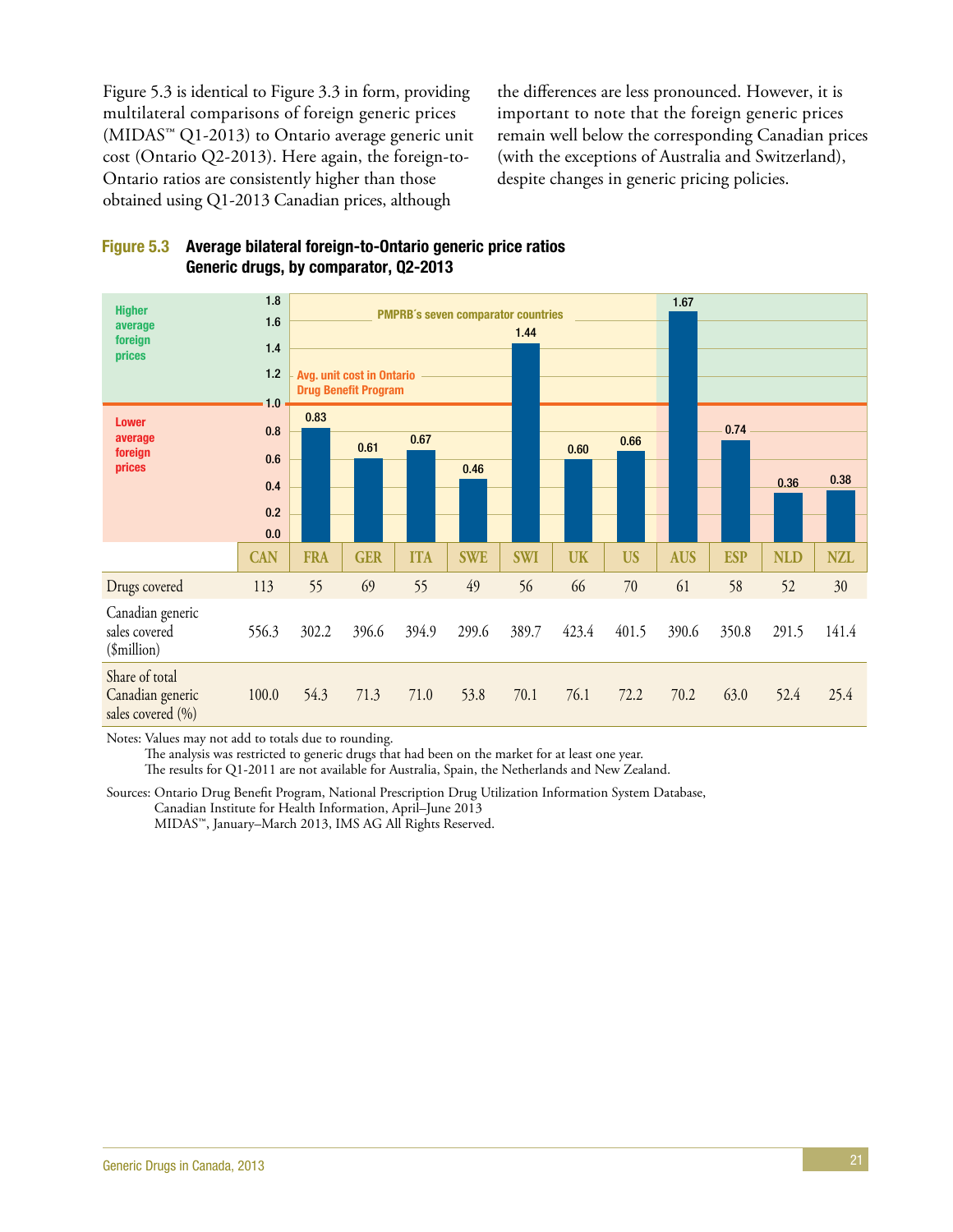# <span id="page-27-0"></span>6 Conclusion

The analysis suggests that generic drugs were typically less expensive in foreign markets than in Canada, regardless of whether Q1-2013 Canadian prices or the Q2-2013 Ontario reimbursed average unit costs were used for analysis. These results are in line with the previous NPDUIS reporting (PMPRB 2013).

In particular:

- Canadian prices for many generic drugs were markedly reduced by Q1-2013, but the mean international prices were still 32% lower on average.
- Overall differences are broadly based: as of Q1-2013, more than two-thirds of Canadian generic sales occurred in markets where the

foreign median price was at least 25% lower than the corresponding Canadian price.

- Foreign-to-Canadian price differences are especially pronounced in larger markets or in markets with a substantial number of suppliers.
- While the Ontario generic price levels were some of the lowest in the country, top-selling generic drugs were priced 25% lower on average in foreign markets.

The data reported in this study represents a snapshot in time, capturing some of the changes since the last NPDUIS publication on generic price comparisons. Given the dynamic nature of this market, generic prices have evolved, and further reporting would be required to assess current generic prices in Canada relative to international levels.

# References

Competition Bureau Canada. 2008. *Benefiting from Generic Drug Competition in Canada: The Way Forward*. Available from: http://www.competitionbureau.gc.ca/eic/site/cb-bc.nsf/vwapj/GenDrugStudy-Report-081125 fin-e.pdf/\$FILE/GenDrugStudy-Report-081125-fin-e.pdf (Accessed December 1, 2014).

Council of the Federation. 2014. *Fact Sheet on Pan-Canadian Pharmaceutical Initiatives*. Available from: http://www.councilofthefederation.ca/en/latest-news/74-2014/370-fact-sheet-on-pan-canadianpharmaceutical-initiatives (Accessed December 1, 2014).

PMPRB. 2010*a. Generic Drugs in Canada: Market Structure—Trends and Impacts*. Available from: http:// www.pmprb-cepmb.gc.ca/view.asp?ccid=949 (Accessed December 1, 2014).

PMPRB. 2010*b. Generic Drugs in Canada: Price Trends and International Price Comparisons, 2007*. Available from: http://www.pmprb-cepmb.gc.ca/view.asp?ccid=868 (Accessed December 1, 2014).

PMPRB. 2011. *Generic Drugs in Canada: International Price Comparisons and Potential Cost Savings*. Available from: http://www.pmprb-cepmb.gc.ca/view.asp?ccid=870 (Accessed December 1, 2014).

PMPRB. 2013. *Analytical Snapshot: International Generic Price Comparison, Early 2011*. Available from: http:// www.pmprb-cepmb.gc.ca/view.asp?ccid=487 (Accessed December 1, 2014).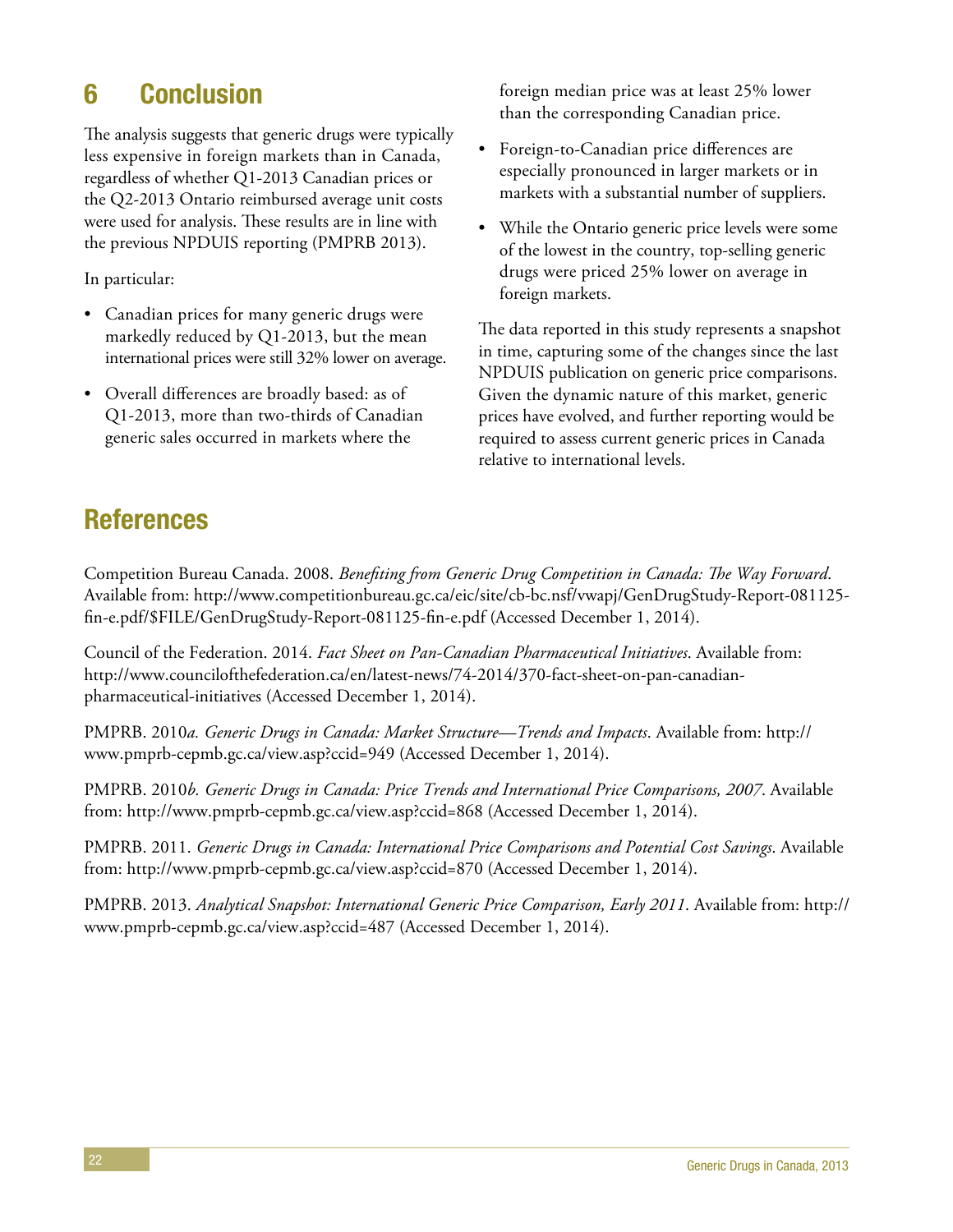# <span id="page-28-0"></span>Appendix A: Methodology

The statistical results reported below were derived from a large body of international data on pharmaceutical sales. This section describes key elements of these calculations.

**The MIDAS™ Dataset**. IMS AG's MIDAS™ database is the source of most sales data used in this analysis. MIDAS™ summarizes data obtained from IMS AG's detailed audits of pharmaceutical purchases made by retailers (in 70 countries) and hospitals (in 45 countries). MIDAS™ contains information on sales of individual products, measured in both currency and physical units. It also includes information on product manufacturer, active ingredient, brand, form, strength, pack-size, patent status and therapeutic class.

**Identification of generics**. MIDAS™ includes a field (GENPRD) that identifies generic and branded products. This was used to distinguish entries representing generic products from those representing branded versions of a drug. In a small number of cases, GENPRD gives no information on a drug's status. In these cases, the drug's product name was compared to that of its active ingredient to determine if it was a generic.

**Identification of supplier**. MIDAS™ includes a field (CORPORATION) that associates each drug product with the ownership entity that controls its source of supply. The company identified in the CORPORATION field is considered to be the supplier in this analysis.

**Sales**. IMS AG's estimates are based directly on the purchase information obtained in its pharmacy and hospital audits. To obtain the value of a company's ex-factory sales of a particular product, IMS AG removes an estimate of wholesalers' mark-ups from the acquisition costs reported by pharmacies and hospitals.

It is important to understand that the acquisition costs that IMS AG uses are based on invoiced prices. Off-invoice discounts, free goods and other forms of price reduction such as rebates are therefore not

represented in the MIDAS™ data. To the extent such off-invoice reductions exist, prices derived from these data do not represent "money in the manufacturer's pocket". Unpublished research that PMPRB staff conducted using price data obtained from independent sources—most notably, provincial formularies indicates MIDAS™'s Canadian ex-factory prices do reliably measure drug costs passed on to consumers and reimbursement programs by retailers.

**Quantities**. MIDAS™ provides a measure of physical quantity it calls "standardized units" (SU). This measure is used throughout the analysis. In general, SUs represent IMS AG's estimate of the number of normal doses a given volume of physical units entails. This becomes the "number of pills"—that is, the number of tablets or capsules—in the case of oral solids.

**Prices**. To calculate a drug's generic unit price, the monetary value of sales and units sold are first summed across all generic suppliers. Price is then obtained by dividing the resulting sum of sales by the sum of SUs for that drug. Branded prices are calculated in a similar fashion.

Where results are provided at molecule level, SUs for the molecule's various formats (that is, strength and form combination) are first translated into equivalent volumes of active ingredient using MIDAS' STRENGTH field. The volumes of active ingredient are summed across suppliers and formats. The resulting total volume of active ingredient is then used to produce a price per milligram.

**Currency conversion**. As noted above, the MIDAS™ sales data used in this report are expressed in local currencies. Naturally, sales were restated in Canadian dollars to allow for meaningful international price comparisons. Currency conversions were undertaken using quarterly average spot-market exchange rates (as reported by the Bank of Canada).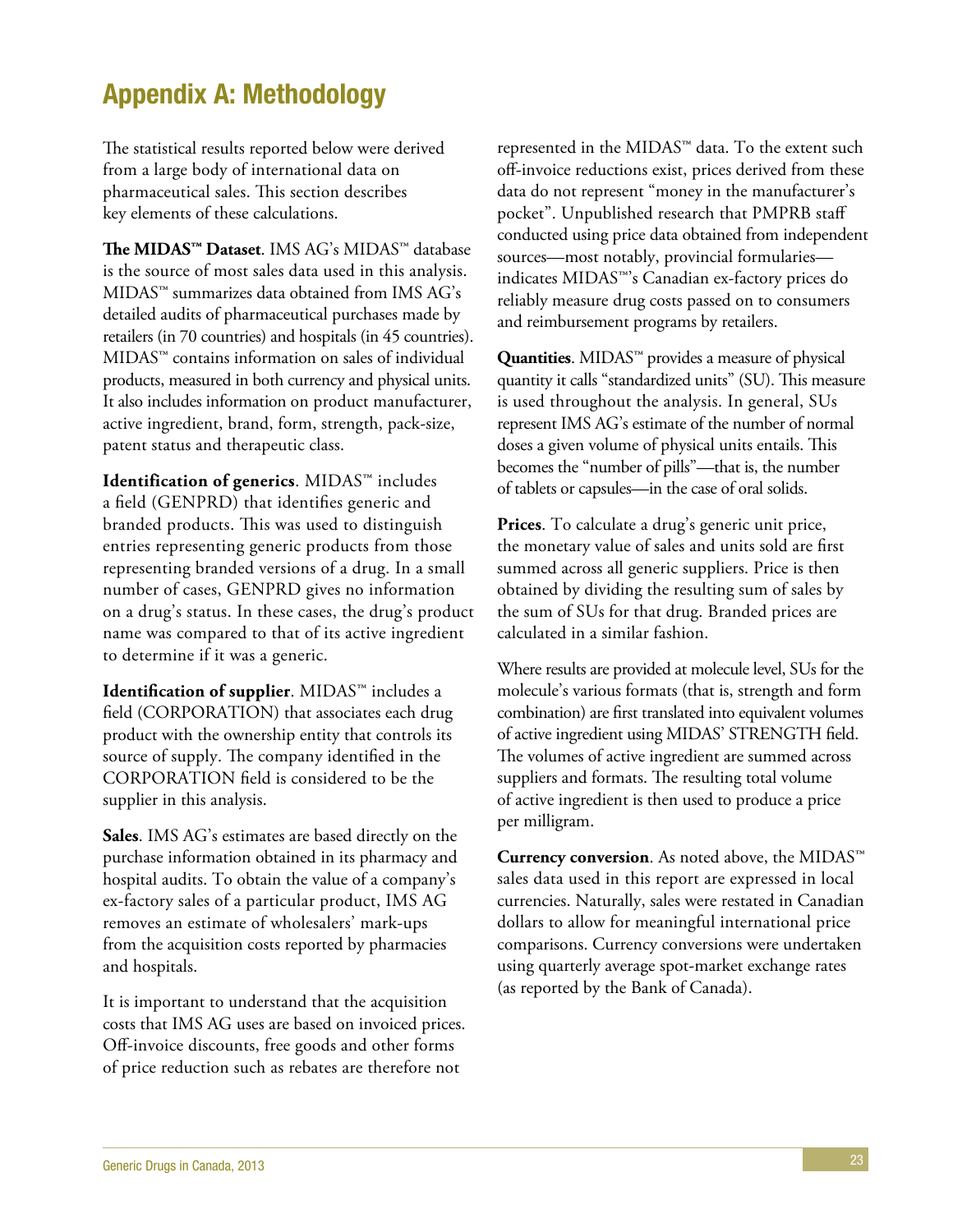# <span id="page-29-0"></span>Appendix B: Measures of Central Tendency

**Mean**. The simple-mean foreign price is an *unweighted* average of the foreign prices observed for a particular drug. As an example, suppose prices for a certain drug in France, Germany, Sweden, the US and Switzerland are, respectively, \$0.25, \$0.50, \$0.50, \$0.50 and \$1.75. In this case, the simple mean is  $($0.25 + $0.50 + $0.50 + $0.50 + $1.75)/5 = $0.70$ . Note that each of the five foreign prices receives an equal weight of one-fifth in calculating the simple mean.

**Median**. The median foreign price is the price that divides the foreign prices observed for a particular drug evenly into two sets of equal size, with half of foreign prices below the median and half above. More precisely, where the number of foreign prices is odd, the median is simply the middle price. Where the number of foreign prices is even, the median is the average of the two middle prices.

As an example, assume once again observed foreign prices for a certain drug are \$0.25, \$0.50, \$0.50, \$0.50, 1.75. Since there are five prices in this case, the median is the middle price: \$0.50. Note the "skating competition" property of the median: foreign prices at either end of the observed range tend to be "thrown out" in the calculation; that is, to have no influence on the median.

The mean and the median measures will return approximately the same value when foreign prices all lie within a narrow range, but can diverge dramatically when this is not the case. Unusually high or low prices will typically have more influence on the simple mean than the median, because extreme values seldom figure in the calculation of the latter.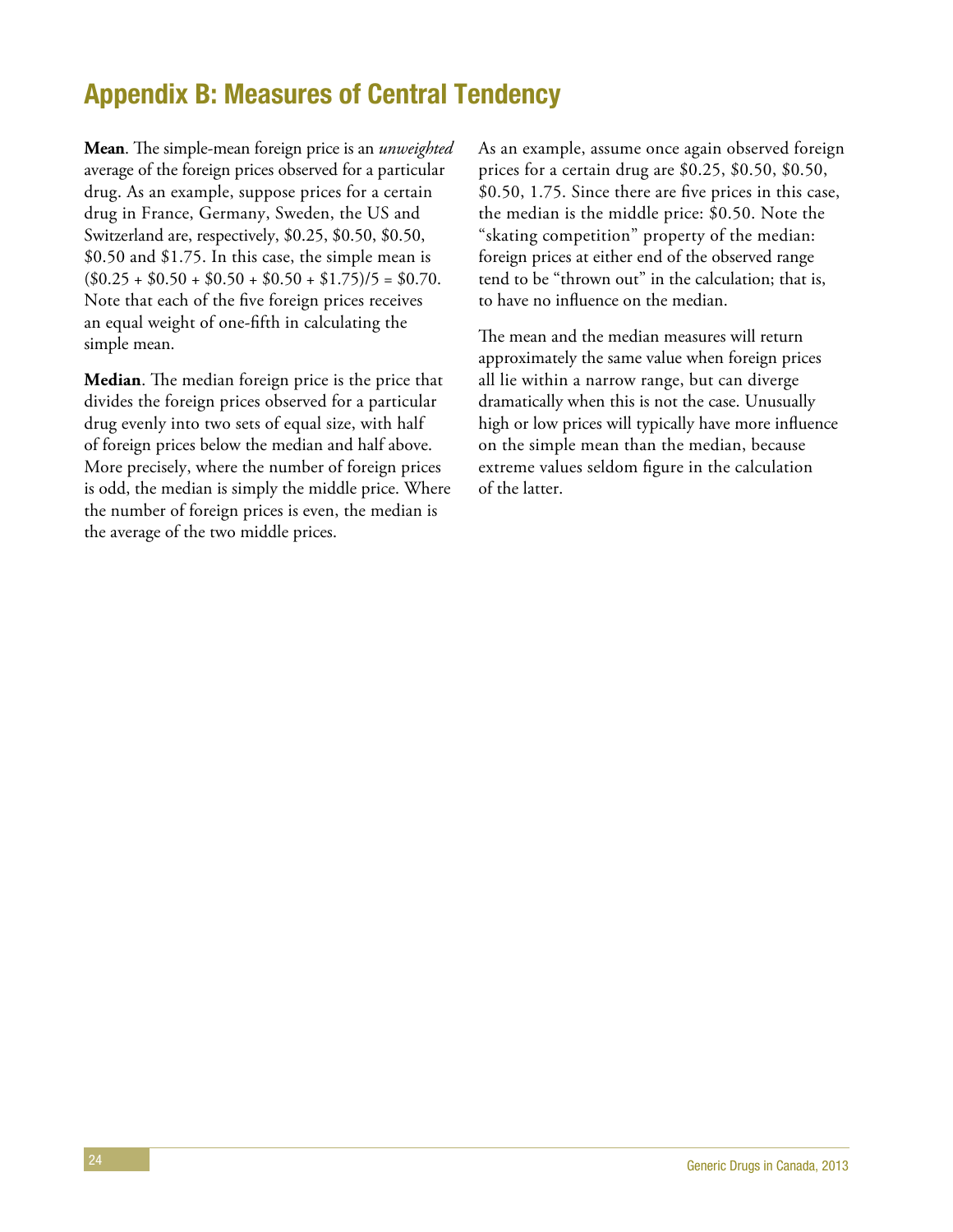# <span id="page-30-0"></span>Appendix C: Pricing Policies for Generic Drugs in Provincial Drug Plans

Table C1 provides a summary, as of December 1, 2014, of the generic price reduction policies across provinces along with their effective dates.

| Province                       | 2010                                                                    | 2011                                                                                                                                                                    | 2012                                                |                                                        | $2013*$                          |                                              | 2014*                                                                                                                                                                                      |
|--------------------------------|-------------------------------------------------------------------------|-------------------------------------------------------------------------------------------------------------------------------------------------------------------------|-----------------------------------------------------|--------------------------------------------------------|----------------------------------|----------------------------------------------|--------------------------------------------------------------------------------------------------------------------------------------------------------------------------------------------|
| <b>British</b><br>Columbia     | October 15:<br>50% existing generics<br>42% new generics                | July 4:<br>40% all generics                                                                                                                                             | April 2:<br>35% all generics                        |                                                        | April 1:<br>25%<br>most generics |                                              | April 1:<br>20%<br>most generics                                                                                                                                                           |
| Alberta                        | April 1:<br>56% existing generics<br>45% new generics                   |                                                                                                                                                                         | July 1:<br>35% all generics                         |                                                        | May 1:<br>18%                    | April<br>$\overline{\phantom{0}}$<br>18% for | April 1:<br>Lowest available price for<br>existing generics; tiered<br>pricing for new generics:<br>70% one generic<br>50% two generics<br>25% three generics<br>18% four or more generics |
| Saskatchewan                   |                                                                         | April 1:<br>40% new generics<br>May 1 and June 1:<br>45% existing generics<br>April 1 and October 1:<br>35% generics in<br>former Standing Offer<br>Contract categories | April 1:<br>35%                                     | April 1, 18% for six of the most common generic drugs. |                                  | ten of the most common generic drugs.        |                                                                                                                                                                                            |
| Manitoba                       | equal to that of other select provinces.                                | Generic drug pricing is subject to utilization management agreements<br>with the manufacturers, which declare that the price of a generic is                            |                                                     |                                                        |                                  |                                              |                                                                                                                                                                                            |
| Ontario                        | <b>July 20:</b><br>$25\%$ * public<br>50% private $\&$<br>out-of-pocket | April 1:<br>$25\%$ public<br>35% private &<br>out-of-pocket                                                                                                             | April 1:<br>25%* public, private<br>& out-of-pocket | (The Council of the Federation)                        |                                  | (The Council of the Federation)              |                                                                                                                                                                                            |
| Quebec                         | lowest price available in other provinces.                              | Quebec requires that generic manufacturers provide the province the                                                                                                     |                                                     |                                                        |                                  |                                              |                                                                                                                                                                                            |
| <b>New</b><br><b>Brunswick</b> |                                                                         |                                                                                                                                                                         | June 1: 40%<br>December 1: 35%                      |                                                        | June 1: 25%                      |                                              |                                                                                                                                                                                            |
| Nova Scotia                    |                                                                         | July 1: 45%                                                                                                                                                             | January 1: 40%<br>July 1: 35%                       |                                                        |                                  |                                              | November 12: 25%                                                                                                                                                                           |
| <b>Prince Edward</b><br>Island |                                                                         |                                                                                                                                                                         | July 1: 35%                                         |                                                        | December 1:<br>25%               |                                              |                                                                                                                                                                                            |
| Newfoundland<br>& Labrador     |                                                                         |                                                                                                                                                                         | April 1: 45%<br>October 1: 40%                      |                                                        | April 1: 35%<br>July 1: 25%      |                                              |                                                                                                                                                                                            |

#### Table C1 Provincial generic pricing policies, generic price as a percentage of the brand price

Note: Information is up to date as of July 1, 2014. Generic pricing exceptions may exist.

\*Generic pricing policies apply to oral solid forms; all others are 35%.

† After April 1, 2013, the general provincial generic pricing policies no longer apply to the drugs subject to the 18% pricing policy as per the Council of the Federation.

Quebec did not participate in the pan-Canadian Generic Value Price Initiative for Generic Drugs, but benefited from it because of the lowest price policy.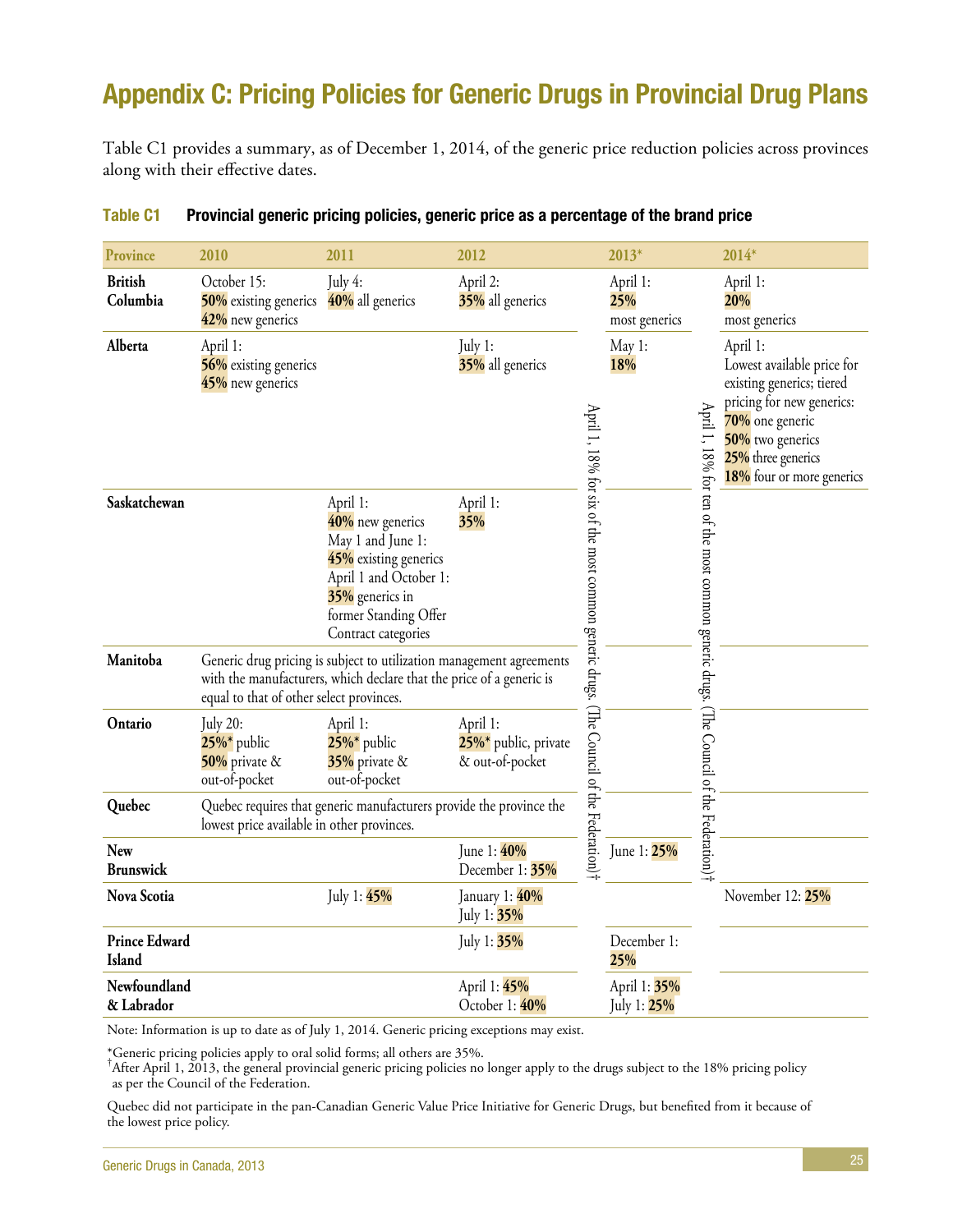# <span id="page-31-0"></span>Appendix D: Top-Selling "High-Priced" and "Low-Priced" Generics in Canada

The first of the following two tables lists all drugs whose Q1-2013 median foreign-to-Canadian generic price ratio was less than 0.50. The second lists all cases where the median foreign generic price exceeded the corresponding Canadian price.

| Ingredient     | Form           | Strength        | <b>Sales</b><br>\$M\$ | Median*-to-<br>Canadian price ratio | Median*<br>foreign price | Number of<br><b>Canadian suppliers</b> |
|----------------|----------------|-----------------|-----------------------|-------------------------------------|--------------------------|----------------------------------------|
| Pantoprazole   | Enteric-Ct Tab | $40$ mg         | 34 <sup>2</sup>       | 0.43                                | 0.24                     | 13                                     |
| Atorvastatin   | Film-Ctd Tabs  | $20$ mg         | 25.3                  | 0.24                                | 0.14                     | 12                                     |
| Atorvastatin   | Film-Ctd Tabs  | $10 \text{ mg}$ | 20.1                  | 0.32                                | 0.15                     | 12                                     |
| Atorvastatin   | Film-Ctd Tabs  | $40$ mg         | 17.9                  | 0.31                                | 0.19                     | 12                                     |
| Amlodipine     | Tablets        | $5$ mg          | 17.9                  | 0.19                                | 0.07                     | 20                                     |
| Zopiclone      | Film-Ctd Tabs  | 7.5 mg          | 16.2                  | 0.48                                | 0.22                     | 13                                     |
| Omeprazole     | Other Capsules | $20 \text{ mg}$ | 15.2                  | 0.5                                 | 0.32                     | 9                                      |
| Progesterone   | Capsules       | $100$ mg        | 12.5                  | 0.21                                | 0.25                     | $\mathbf{1}$                           |
| Ramipril       | Capsules       | $10 \text{ mg}$ | 12.3                  | 0.24                                | 0.07                     | 13                                     |
| Metformin      | Film-Ctd Tabs  | 500 mg          | 8.8                   | 0.48                                | 0.03                     | 8                                      |
| Citalopram     | Film-Ctd Tabs  | $20$ mg         | 8.6                   | 0.46                                | 0.17                     | 19                                     |
| Amoxicillin    | Capsules       | 500 mg          | 8                     | 0.36                                | 0.12                     | 8                                      |
| Fluoxetine     | Capsules       | $20$ mg         | 7.2                   | 0.29                                | 0.16                     | 15                                     |
| Paroxetine     | Film-Ctd Tabs  | $20$ mg         | 6.8                   | 0.44                                | 0.23                     | 12                                     |
| Simvastatin    | Film-Ctd Tabs  | $20$ mg         | 6.6                   | 0.33                                | 0.24                     | 15                                     |
| Clarithromycin | Film-Ctd Tabs  | $500$ mg        | 6.4                   | 0.43                                | 0.75                     | 9                                      |
| Atorvastatin   | Film-Ctd Tabs  | $80$ mg         | 6.3                   | 0.48                                | 0.3                      | 11                                     |
| Ramipril       | Capsules       | $5$ mg          | 6.2                   | 0.24                                | 0.06                     | 13                                     |
| Simvastatin    | Film-Ctd Tabs  | $40$ mg         | 5.8                   | 0.31                                | 0.22                     | 15                                     |
| Clozapine      | Tablets        | $100$ mg        | 4.1                   | 0.26                                | 0.67                     | $\overline{2}$                         |
| Methotrexate   | Tablets        | $2.5$ mg        | 3.7                   | 0.39                                | 0.24                     | $\overline{3}$                         |
| Ramipril       | Capsules       | $2.5$ mg        | 3.5                   | 0.21                                | 0.05                     | 13                                     |
| Lamotrigine    | Tablets        | $100$ mg        | 3.1                   | 0.47                                | 0.21                     | $\overline{7}$                         |
| Pravastatin    | Tablets        | $40$ mg         | 2.7                   | 0.27                                | 0.17                     | 15                                     |
| Terbinafine    | Tablets        | 250 mg          | 2.6                   | 0.45                                | 0.91                     | 14                                     |
| Simvastatin    | Film-Ctd Tabs  | $10$ mg         | 2.5                   | 0.2                                 | 0.11                     | 15                                     |

### Table D1 "High-priced" Canadian generic drugs, PMPRB-7\*, Q1-2013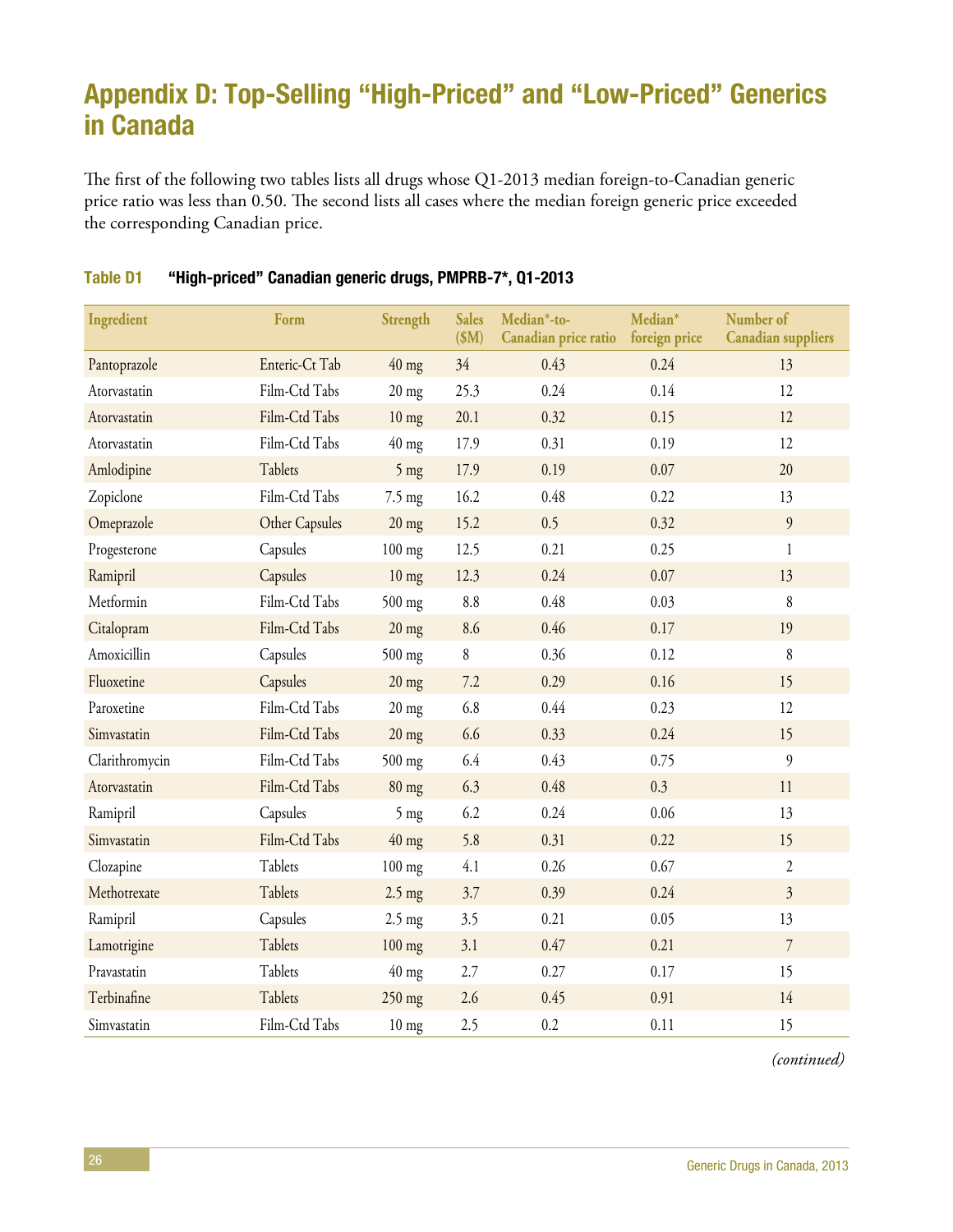### Table D1 (continued)

| Ingredient           | Form           | Strength         | <b>Sales</b><br>\$M\$ | Median*-to-<br>Canadian price ratio | Median*<br>foreign price | Number of<br><b>Canadian suppliers</b> |
|----------------------|----------------|------------------|-----------------------|-------------------------------------|--------------------------|----------------------------------------|
| Pravastatin          | Tablets        | $20$ mg          | 2.3                   | 0.21                                | 0.11                     | 15                                     |
| Baclofen             | Tablets        | $10$ mg          | 2.2                   | 0.37                                | 0.07                     | $\,8\,$                                |
| Amiodarone           | Tablets        | $200$ mg         | 1.9                   | 0.38                                | 0.22                     | 10                                     |
| Paroxetine           | Film-Ctd Tabs  | $30$ mg          | 1.8                   | 0.22                                | 0.12                     | 13                                     |
| Olanzapine           | Film-Ctd Tabs  | $15$ mg          | 1.8                   | 0.29                                | 0.86                     | 9                                      |
| Metformin            | Film-Ctd Tabs  | 850 mg           | 1.7                   | 0.24                                | 0.04                     | $\overline{7}$                         |
| Risperidone          | Film-Ctd Tabs  | $2$ mg           | 1.7                   | 0.41                                | 0.28                     | 13                                     |
| Risperidone          | Film-Ctd Tabs  | $1 \text{ mg}$   | 1.7                   | 0.38                                | 0.13                     | 13                                     |
| Atenolol             | Film-Ctd Tabs  | $50$ mg          | 1.6                   | 0.48                                | 0.07                     | 6                                      |
| Sotalol              | Tablets        | $80$ mg          | 1.5                   | 0.17                                | 0.08                     | 11                                     |
| Verapamil            | Film-C Tab Ret | 240 mg           | 1.5                   | 0.36                                | 0.21                     | $\overline{7}$                         |
| Morphine             | Film-C Tab Ret | $100$ mg         | 1.5                   | 0.49                                | 0.94                     | $\overline{4}$                         |
| Lisinopril           | Tablets        | $20$ mg          | 1.5                   | 0.27                                | 0.07                     | 11                                     |
| Zolmitriptan         | Film-Ctd Tabs  | $2.5 \text{ mg}$ | 1.4                   | 0.34                                | 1.88                     | 6                                      |
| Cefuroxime Axetil    | Tablets        | 500 mg           | 1.4                   | 0.45                                | 0.63                     | $\overline{2}$                         |
| Allopurinol          | Tablets        | 300 mg           | 1.4                   | 0.27                                | 0.05                     | $\overline{\mathfrak{Z}}$              |
| Risperidone          | Film-Ctd Tabs  | $0.5$ mg         | 1.3                   | 0.39                                | 0.1                      | 13                                     |
| Ramipril             | Tablets        | $10 \text{ mg}$  | 1.3                   | 0.44                                | 0.12                     | $\mathbf{1}$                           |
| Meloxicam            | Tablets        | $7.5 \text{ mg}$ | 1.2                   | 0.45                                | 0.09                     | $\overline{7}$                         |
| Doxycycline          | Capsules       | $100$ mg         | 1.2                   | 0.27                                | 0.16                     | 6                                      |
| Aciclovir            | Tablets        | $400$ mg         | 1.1                   | 0.17                                | 0.25                     | $\overline{4}$                         |
| Levetiracetam        | Film-Ctd Tabs  | 250 mg           | 1.1                   | 0.32                                | 0.29                     | 5                                      |
| Risperidone          | Film-Ctd Tabs  | 3 mg             | 1.1                   | 0.41                                | $0.4\,$                  | 13                                     |
| Minocycline          | Capsules       | 50 mg            | $\mathbf{1}$          | 0.48                                | 0.18                     | $\overline{7}$                         |
| Levothyroxine Sodium | Tablets        | 25 Y             | $\mathbf{1}$          | 0.38                                | 0.03                     | $\mathbf{1}$                           |
| Zolmitriptan         | Or Disintg Tab | $2.5 \text{ mg}$ | $\mathbf{1}$          | 0.32                                | 1.82                     | $\overline{4}$                         |
| Pentoxifylline       | Film-C Tab Ret | $400$ mg         | $\mathbf{1}$          | 0.26                                | 0.16                     | $\overline{2}$                         |
| Lisinopril           | Tablets        | $10$ mg          | $\mathbf{1}$          | 0.21                                | 0.04                     | 11                                     |
| Carvedilol           | Film-Ctd Tabs  | $25$ mg          | 0.9                   | 0.35                                | 0.14                     | $\,8$                                  |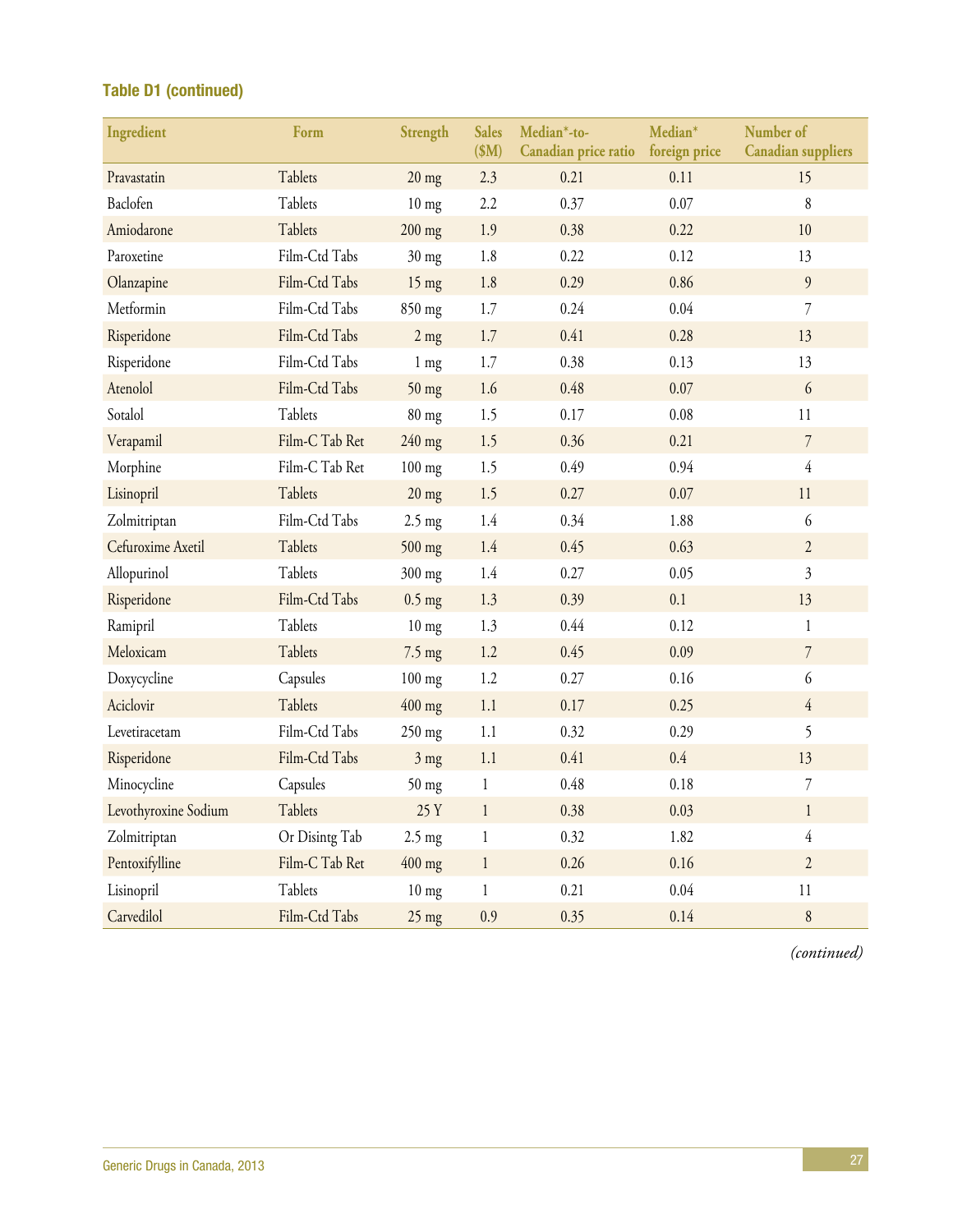### Table D1 (continued)

| Ingredient             | Form           | Strength         | <b>Sales</b><br>\$M\$ | Median*-to-<br>Canadian price ratio | Median*<br>foreign price | Number of<br><b>Canadian suppliers</b> |
|------------------------|----------------|------------------|-----------------------|-------------------------------------|--------------------------|----------------------------------------|
| Naratriptan            | Film-Ctd Tabs  | $2.5$ mg         | 0.9                   | 0.28                                | 1.97                     | $\overline{2}$                         |
| Metoprolol             | Tablets        | $50$ mg          | 0.9                   | 0.42                                | 0.03                     | $\overline{4}$                         |
| Indometacin            | Capsules       | $50$ mg          | 0.9                   | 0.31                                | 0.08                     | $\mathfrak{Z}$                         |
| Levetiracetam          | Film-Ctd Tabs  | 750 mg           | 0.8                   | 0.42                                | 0.63                     | 6                                      |
| Diclofenac             | Enteric-Ct Tab | $50$ mg          | 0.8                   | 0.37                                | 0.09                     | $\overline{7}$                         |
| Carvedilol             | Film-Ctd Tabs  | $6.25$ mg        | 0.8                   | 0.23                                | 0.09                     | $\, 8$                                 |
| Atenolol               | Film-Ctd Tabs  | $100$ mg         | 0.7                   | 0.38                                | 0.1                      | 6                                      |
| Lamotrigine            | Tablets        | $25$ mg          | 0.7                   | 0.49                                | 0.05                     | $7\overline{ }$                        |
| Ramipril               | Tablets        | $5$ mg           | 0.7                   | 0.45                                | 0.1                      | $\mathbf{1}$                           |
| Simvastatin            | Film-Ctd Tabs  | $80$ mg          | 0.7                   | 0.12                                | 0.09                     | 13                                     |
| Naproxen               | Film-Ctd Tabs  | 550 mg           | 0.6                   | 0.28                                | 0.18                     | $\overline{3}$                         |
| Isosorbide Mononitrate | Ret.Tablets    | $60$ mg          | 0.6                   | 0.49                                | 0.17                     | $\mathbf{1}$                           |
| Granisetron            | Film-Ctd Tabs  | $1 \text{ mg}$   | 0.6                   | 0.44                                | 6.05                     | $\mathbf{1}$                           |
| Pravastatin            | Tablets        | $10$ mg          | 0.6                   | 0.15                                | 0.07                     | 15                                     |
| Sumatriptan            | Tablets        | $50$ mg          | 0.6                   | 0.23                                | 1.68                     | 6                                      |
| Citalopram             | Film-Ctd Tabs  | $10$ mg          | 0.6                   | 0.15                                | 0.04                     | 9                                      |
| Atenolol               | Film-Ctd Tabs  | $25$ mg          | 0.6                   | 0.5                                 | 0.06                     | 5                                      |
| Losartan               | Film-Ctd Tabs  | $25$ mg          | 0.6                   | 0.45                                | 0.16                     | 9                                      |
| Bromocriptine          | Tablets        | $2.5 \text{ mg}$ | 0.6                   | 0.39                                | 0.39                     | $\mathfrak{Z}$                         |
| Estradiol              | Tablets        | $2$ mg           | 0.6                   | 0.31                                | 0.13                     | $\mathbf{1}$                           |
| Propafenone            | Film-Ctd Tabs  | 150 mg           | 0.6                   | 0.24                                | 0.08                     | $\overline{4}$                         |
| Lovastatin             | Tablets        | $20$ mg          | 0.6                   | 0.16                                | 0.09                     | 10                                     |
| Metoprolol             | Tablets        | $100$ mg         | 0.6                   | 0.39                                | 0.06                     | 5                                      |
| Ciprofloxacin          | Film-Ctd Tabs  | $250$ mg         | 0.6                   | 0.31                                | 0.21                     | 13                                     |
| Doxycycline            | Film-Ctd Tabs  | $100$ mg         | 0.6                   | 0.49                                | 0.28                     | $\mathfrak{Z}$                         |
| Allopurinol            | Tablets        | $100$ mg         | 0.5                   | 0.44                                | 0.03                     | $\mathfrak{Z}$                         |
| Olanzapine             | Or Disintg Tab | $20$ mg          | 0.5                   | 0.4                                 | 2.9                      | 6                                      |
| Prednisone             | Tablets        | $1$ mg           | 0.5                   | 0.4                                 | 0.04                     | $\overline{2}$                         |
| Digoxin                | Tablets        | $0.25$ mg        | 0.5                   | 0.27                                | 0.06                     | $\mathbf{1}$                           |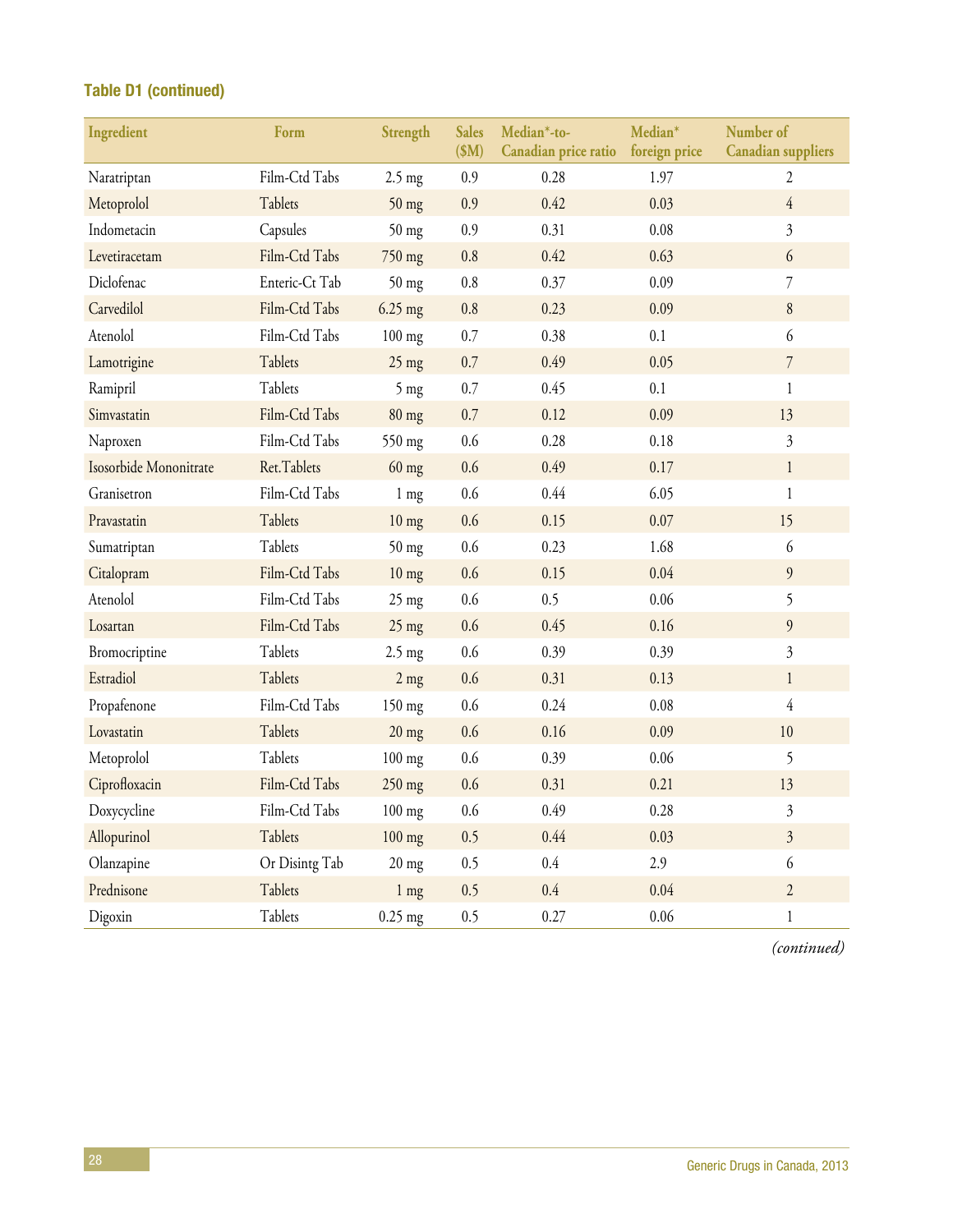### Table D1 (continued)

| Ingredient             | Form              | Strength        | <b>Sales</b><br>\$M\$ | Median*-to-<br>Canadian price ratio | Median*<br>foreign price | Number of<br><b>Canadian suppliers</b> |
|------------------------|-------------------|-----------------|-----------------------|-------------------------------------|--------------------------|----------------------------------------|
| Methotrexate           | Tablets           | $10$ mg         | 0.5                   | 0.39                                | 0.89                     | 1                                      |
| Clomifene              | Tablets           | $50$ mg         | 0.5                   | 0.16                                | 0.79                     | 1                                      |
| Valsartan              | Film-Ctd Tabs     | $40$ mg         | 0.5                   | 0.4                                 | 0.18                     | 9                                      |
| Pantoprazole           | Enteric-Ct Tab    | $20$ mg         | 0.5                   | 0.21                                | 0.26                     | 5                                      |
| Aciclovir              | Tablets           | $200$ mg        | 0.5                   | 0.33                                | 0.23                     | 5                                      |
| Verapamil              | Film-C Tab Ret    | $120$ mg        | 0.5                   | 0.43                                | 0.24                     | $\overline{3}$                         |
| Methadone              | Tablets           | $5 \text{ mg}$  | 0.4                   | 0.23                                | 0.14                     | $\mathbf{1}$                           |
| Clozapine              | Tablets           | $25$ mg         | 0.4                   | 0.28                                | 0.19                     | $\overline{2}$                         |
| Oxcarbazepine          | Film-Ctd Tabs     | 300 mg          | 0.4                   | 0.45                                | 0.4                      | $\mathbf{1}$                           |
| Isosorbide Mononitrate | Film-C Tab Ret    | $60$ mg         | 0.4                   | 0.4                                 | 0.19                     | $\overline{2}$                         |
| Flecainide             | Tablets           | $100$ mg        | 0.4                   | 0.31                                | 0.24                     | $\mathbf{1}$                           |
| Tizanidine             | Tablets           | $4 \text{ mg}$  | 0.4                   | 0.36                                | 0.15                     | $\overline{2}$                         |
| Flecainide             | Tablets           | $50$ mg         | 0.4                   | 0.31                                | 0.13                     | $\overline{2}$                         |
| Lansoprazole           | Other Capsules    | $15 \text{ mg}$ | 0.4                   | 0.38                                | 0.21                     | 6                                      |
| Valsartan              | Abc Film-Ctd Tabs | 320 mg          | 0.4                   | 0.5                                 | 0.37                     | 9                                      |
| Hydroxycarbamide       | Capsules          | $500$ mg        | 0.4                   | 0.29                                | 0.29                     | $\mathfrak{Z}$                         |
| Aciclovir              | Tablets           | 800 mg          | 0.3                   | 0.32                                | 0.43                     | $\overline{4}$                         |
| Theophylline           | Ret.Tablets       | $400$ mg        | 0.3                   | 0.43                                | 0.22                     | $\mathfrak{2}$                         |
| Clozapine              | Tablets           | $200$ mg        | 0.3                   | 0.38                                | 1.96                     | $\mathbf{1}$                           |
| Sumatriptan            | Film-Ctd Tabs     | $50$ mg         | 0.3                   | 0.24                                | 1.99                     | $\mathfrak{Z}$                         |
| Diazepam               | Tablets           | $10 \text{ mg}$ | 0.3                   | 0.43                                | 0.04                     | $\overline{3}$                         |
| Diazepam               | Tablets           | $5$ mg          | 0.3                   | 0.46                                | 0.03                     | $\mathfrak{Z}$                         |

Note: The analysis was restricted to generic drugs that had been on the market for at least one year.

\*The median foreign price was calculated based on the following countries: France, Germany, Italy, Sweden, Switzerland, the United Kingdom and the United States.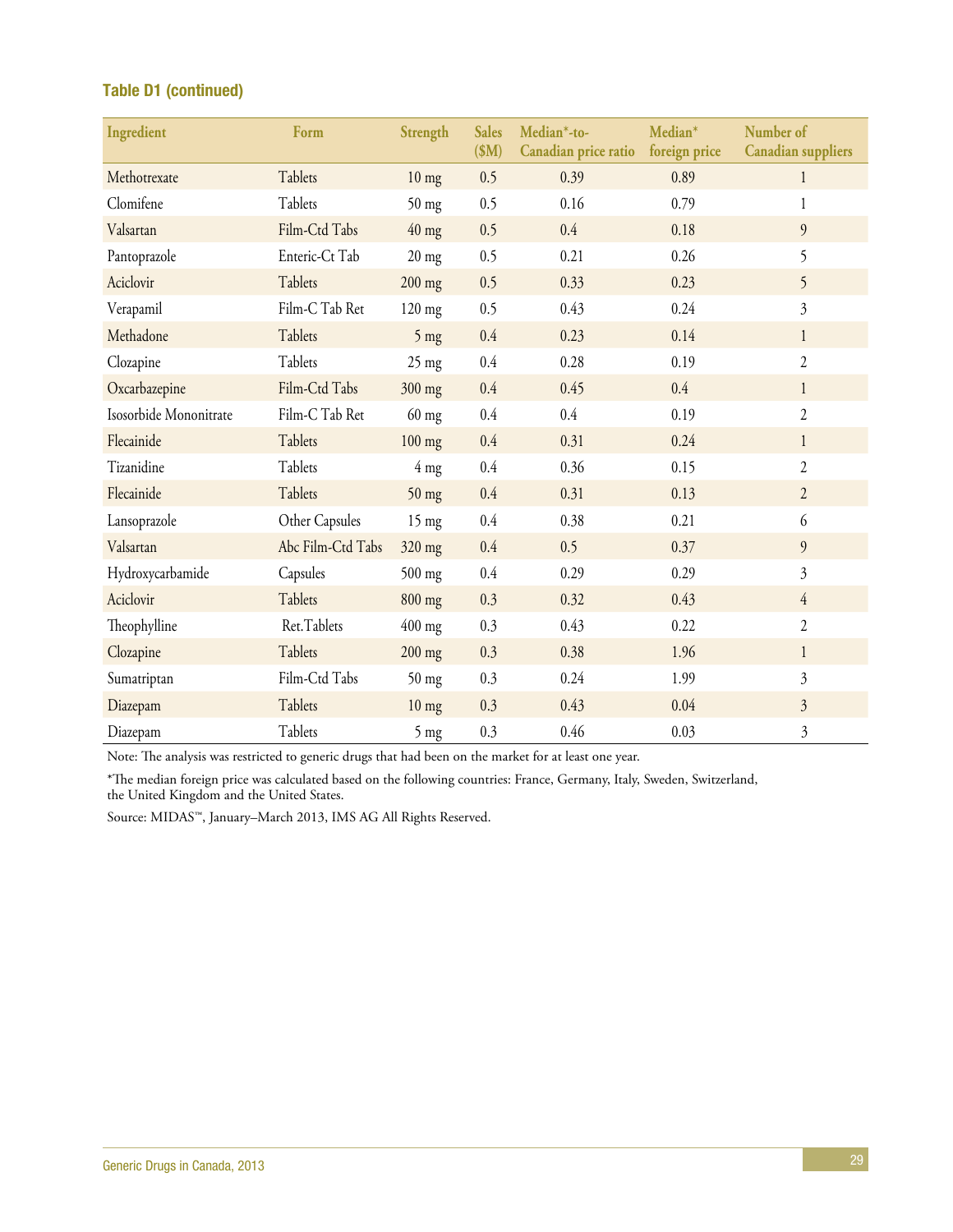| Ingredient          | Form               | Strength         | <b>Sales</b><br>\$M\$ | Median*-to-<br>Canadian price ratio foreign price | Median* | Number of<br><b>Canadian suppliers</b> |
|---------------------|--------------------|------------------|-----------------------|---------------------------------------------------|---------|----------------------------------------|
| Valaciclovir        | Film-Ctd Tabs      | $500$ mg         | 6.7                   | 1.19                                              | 1.03    | $\overline{4}$                         |
| Risedronic Acid     | Film-Ctd Tabs      | 35 mg            | 5.2                   | 1.27                                              | 2.73    | 8                                      |
| Alendronic Acid     | Tablets            | $70$ mg          | 5.1                   | 1.04                                              | 2.87    | 13                                     |
| Quetiapine          | Film-Ctd Tabs      | $25$ mg          | 4.8                   | 1.5                                               | 0.15    | 12                                     |
| Tamsulosin          | <b>Retard Caps</b> | $0.4$ mg         | 4.2                   | 1.1                                               | 0.19    | 5                                      |
| Quetiapine          | Film-Ctd Tabs      | $100$ mg         | 2.7                   | 1.18                                              | $0.4\,$ | 12                                     |
| Hydroxychloroquine  | Film-Ctd Tabs      | $200$ mg         | 2.3                   | 1.29                                              | 0.26    | $\overline{2}$                         |
| Domperidone         | Film-Ctd Tabs      | $10 \text{ mg}$  | 2.2                   | 1.27                                              | 0.07    | 8                                      |
| Glibenclamide       | Tablets            | $5$ mg           | $\overline{2}$        | 1.4                                               | 0.06    | 10                                     |
| Galantamine         | Retard Caps        | $16$ mg          | 1.8                   | 2.24                                              | 1.35    | $\overline{\mathfrak{Z}}$              |
| Mesalazine          | Enteric-Ct Tab     | $400$ mg         | 1.5                   | 1.01                                              | 0.38    | $\overline{2}$                         |
| Fenofibrate         | Film-Ctd Tabs      | $160$ mg         | 1.4                   | 1.04                                              | 0.35    | 5                                      |
| Levofloxacin        | Film-Ctd Tabs      | $500$ mg         | 1.3                   | 1.26                                              | 1.68    | 6                                      |
| Alendronic Acid     | Film-Ctd Tabs      | $70$ mg          | 1.2                   | 1.11                                              | 2.72    | $\overline{c}$                         |
| Lorazepam           | Tablets            | $1 \text{ mg}$   | 1.2                   | 2.52                                              | 0.04    | 5                                      |
| Methylphenidate     | Retard Caps        | $30$ mg          | 1.2                   | 1.08                                              | 1.76    | $\mathbf{1}$                           |
| Methylphenidate     | <b>Retard Caps</b> | $40$ mg          | 1.2                   | 1.17                                              | 2.26    | $\mathbf{1}$                           |
| Hydrochlorothiazide | Tablets            | $25 \text{ mg}$  | 1.1                   | 2.91                                              | 0.02    | 6                                      |
| Famciclovir         | Film-Ctd Tabs      | $500$ mg         | 1.1                   | 1.57                                              | 2.01    | 5                                      |
| Finasteride         | Film-Ctd Tabs      | $1 \text{ mg}$   | 1.1                   | 1.18                                              | 1.12    | $\overline{c}$                         |
| Galantamine         | <b>Retard Caps</b> | $24$ mg          | $\mathbf{1}$          | 2.6                                               | 1.36    | $\overline{\mathfrak{Z}}$              |
| Letrozole           | Film-Ctd Tabs      | $2.5 \text{ mg}$ | $\mathbf{1}$          | 1.01                                              | 1.55    | 7                                      |
| Galantamine         | <b>Retard Caps</b> | $8$ mg           | 0.9                   | 1.74                                              | 1.36    | $\overline{\mathfrak{Z}}$              |
| Methylphenidate     | Retard Caps        | $20$ mg          | 0.8                   | 1.06                                              | 1.28    | $\mathbf{1}$                           |
| Carbamazepine       | Ret.Tablets        | $200$ mg         | 0.8                   | 1.04                                              | 0.11    | $\overline{3}$                         |
| Prednisone          | Tablets            | $5 \text{ mg}$   | 0.7                   | 2.19                                              | 0.03    | $\mathfrak{Z}$                         |
| Morphine            | <b>Retard Caps</b> | $100$ mg         | 0.6                   | 1.36                                              | 1.33    | $\mathbf{1}$                           |
| Carbamazepine       | Tablets            | 200 mg           | 0.5                   | 1.09                                              | 0.08    | $\overline{3}$                         |

### Table D2 "Low-Priced" Canadian Generic Drugs, PMPRB-7\*, Q1-2013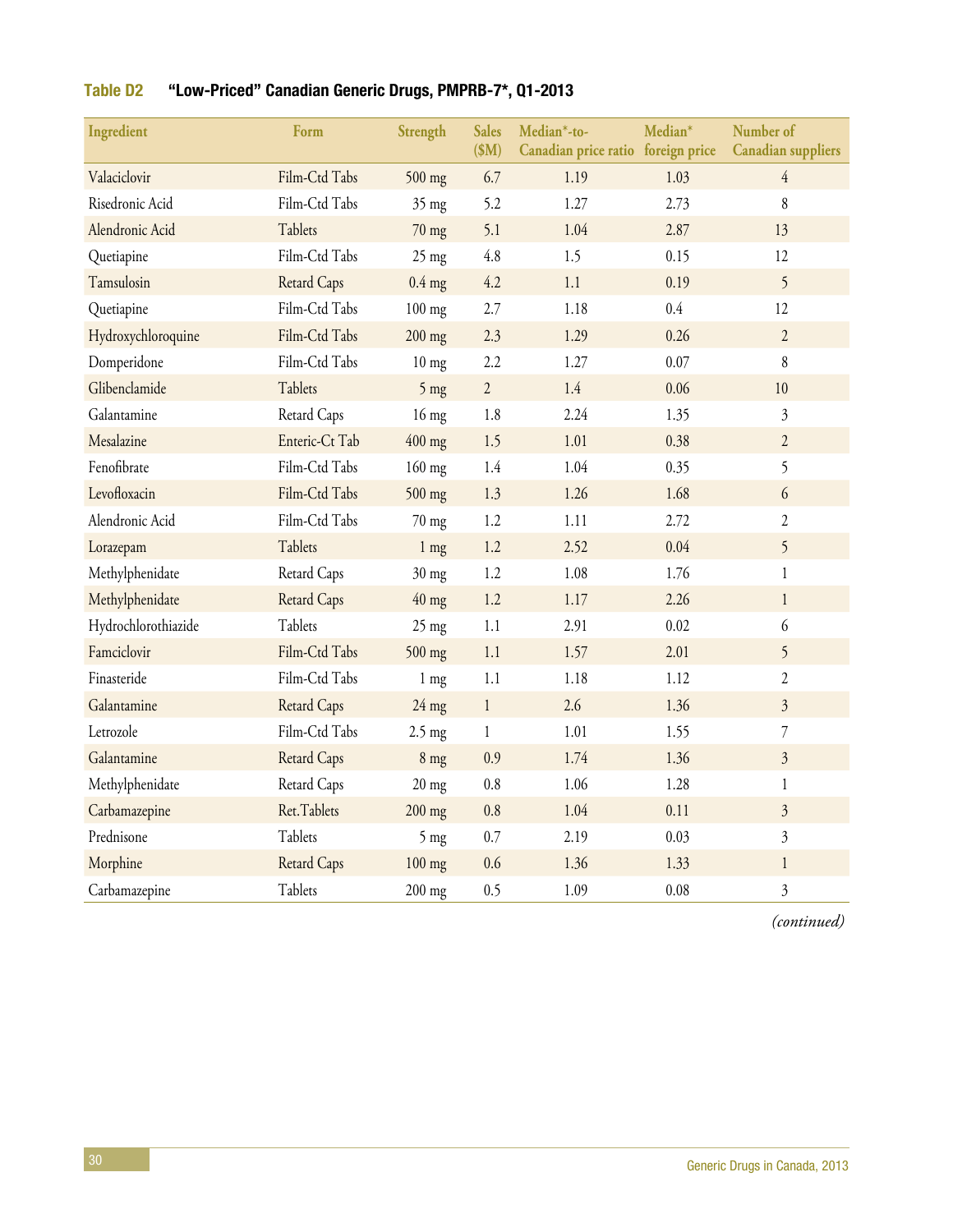### Table D2 (continued)

| Ingredient            | Form               | Strength         | <b>Sales</b><br>\$M\$ | $Median*-to-$<br>Canadian price ratio foreign price | Median* | Number of<br><b>Canadian</b> suppliers |
|-----------------------|--------------------|------------------|-----------------------|-----------------------------------------------------|---------|----------------------------------------|
| Codeine               | Tablets            | $30 \text{ mg}$  | 0.5                   | 1.81                                                | 0.1     | $\overline{4}$                         |
| Methylphenidate       | Tablets            | $10 \text{ mg}$  | 0.5                   | 3.07                                                | 0.1     | $\mathfrak{Z}$                         |
| Dexamethasone         | Tablets            | $4 \text{ mg}$   | 0.5                   | 1.91                                                | 0.36    | 5                                      |
| Morphine              | Retard Caps        | $60$ mg          | 0.5                   | 1.41                                                | 0.71    | 1                                      |
| Clindamycin           | Capsules           | $150$ mg         | 0.5                   | 1.39                                                | 0.26    | 5                                      |
| Topiramate            | Film-Ctd Tabs      | $200$ mg         | 0.5                   | 1.08                                                | 1.03    | $\overline{9}$                         |
| Spironolactone        | Tablets            | $100$ mg         | 0.5                   | 1.09                                                | 0.24    | $\mathbf{1}$                           |
| Morphine              | Retard Caps        | $30 \text{ mg}$  | 0.5                   | 1.47                                                | 0.41    | $\mathbf{1}$                           |
| Rivastigmine          | Capsules           | $3 \text{ mg}$   | 0.4                   | 1.23                                                | 0.7     | $\overline{4}$                         |
| Famotidine            | Film-Ctd Tabs      | $40$ mg          | 0.3                   | 1.04                                                | 0.54    | 5                                      |
| Methylphenidate       | Tablets            | $20 \text{ mg}$  | 0.3                   | 1.92                                                | 0.26    | $\overline{3}$                         |
| Rivastigmine          | Capsules           | $1.5 \text{ mg}$ | 0.3                   | 1.71                                                | 0.71    | $\overline{4}$                         |
| Desmopressin          | Tablets            | $0.2$ mg         | 0.3                   | 1.76                                                | 0.98    | $\overline{3}$                         |
| Metoprolol            | Film-C Tab Ret     | $100$ mg         | 0.3                   | 1.64                                                | 0.13    | $\overline{2}$                         |
| Methylphenidate       | <b>Retard Caps</b> | $10 \text{ mg}$  | 0.3                   | 1.24                                                | 0.7     | $\mathbf{1}$                           |
| Mycophenolate Mofetil | Capsules           | $250$ mg         | 0.3                   | 1.08                                                | 0.62    | 5                                      |
| Hydrocortisone        | Tablets            | $10 \text{ mg}$  | 0.3                   | 1.7                                                 | 0.15    | $\mathbf{1}$                           |
| Morphine              | Retard Caps        | $200$ mg         | 0.3                   | 1.18                                                | 3.01    | $\mathbf{1}$                           |
| Sucralfate            | Tablets            | 11 <sub>g</sub>  | 0.3                   | 1.15                                                | 0.15    | 5                                      |

Note: The analysis was restricted to generic drugs that had been on the market for at least one year.

\*The median foreign price was calculated based on the following countries: France, Germany, Italy, Sweden, Switzerland, the United Kingdom and the United States.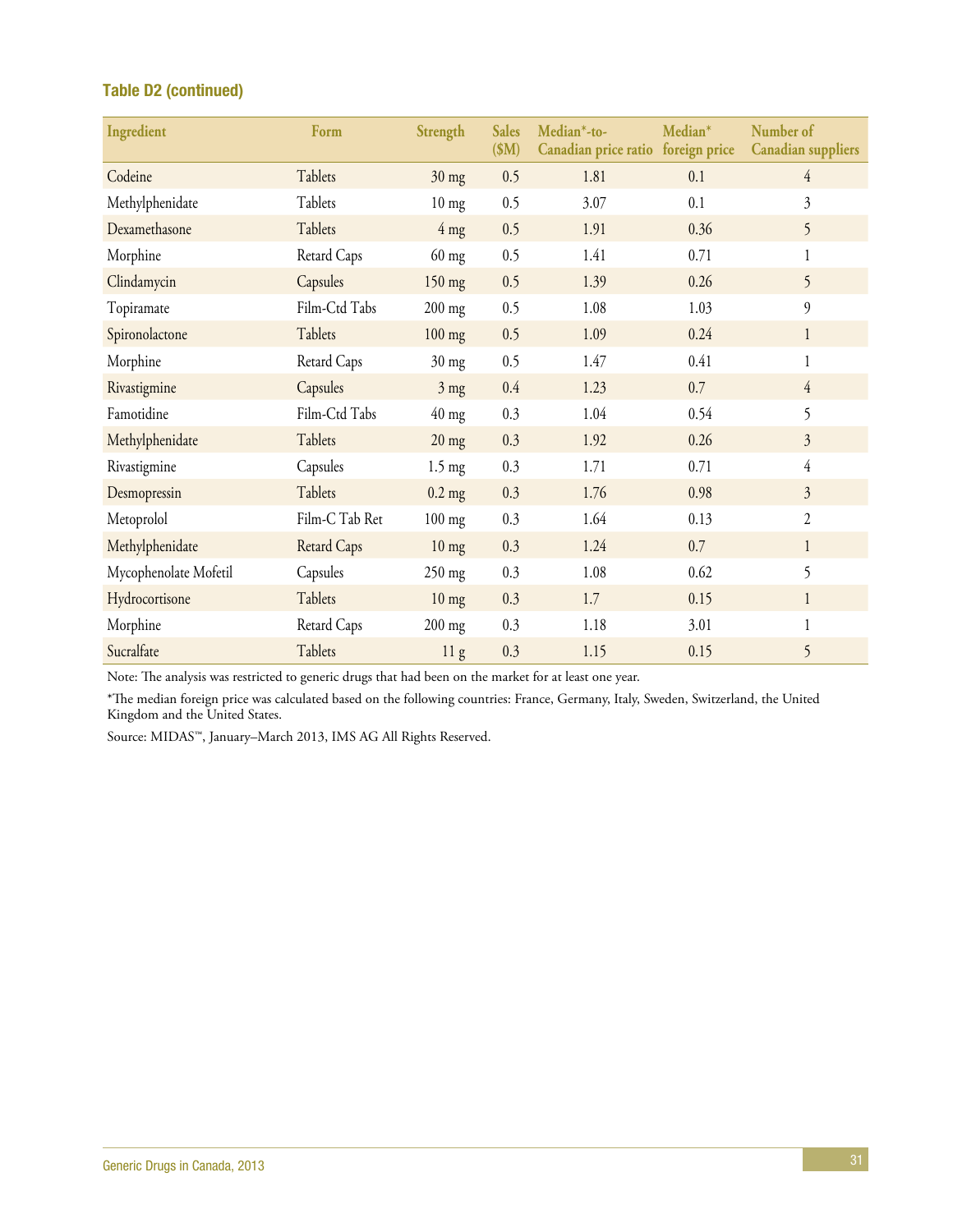# <span id="page-37-0"></span>Appendix E: "All OECD" Results

The MIDAS™ database includes data for many countries beyond the set of 11 listed in Section 1. The following table provides results similar to those reported in Figure 3.1. The multilateral price comparisons were generated using the data on the 25 countries in the Organisation for Economic Co-operation and Development (OECD) with

available data in MIDAS™. $^8$  Note that the inclusion of the 14 additional countries substantially increases the coverage of the multilateral foreign-to-Canadian ratios compared to those reported in Figure 3.1. Despite this, the foreign-to-Canadian ratios themselves are remarkably similar.

#### Table E1 Average multilateral foreign-to-Canadian price ratio for generic drugs, all OECD, Q1-2013

|                           | <b>Minimum</b><br>foreign price | <b>Maximum</b><br>foreign price | <b>Mean</b><br>foreign price | <b>Median</b><br>foreign price |
|---------------------------|---------------------------------|---------------------------------|------------------------------|--------------------------------|
| Average price ratio       | 0.22                            | 2.01                            | 0.71                         | 0.56                           |
| Products covered          | 402                             | 402                             | 372                          | 372                            |
| Products covered (%)      | 82.5                            | 82.5                            | 76.4                         | 76.4                           |
| Sales covered (\$million) | 830.1                           | 830.1                           | 801.6                        | 801.6                          |
| Sales covered (%)         | 91.9                            | 91.9                            | 88.8                         | 88.8                           |

Note: The analysis was restricted to generic drugs that had been on the market for at least one year.

<sup>8</sup> The additional 14 countries are Austria, Belgium, the Czech Republic, Finland, Greece, Hungary, Ireland, Japan, Mexico, Norway, Poland, Portugal, Slovakia and Turkey.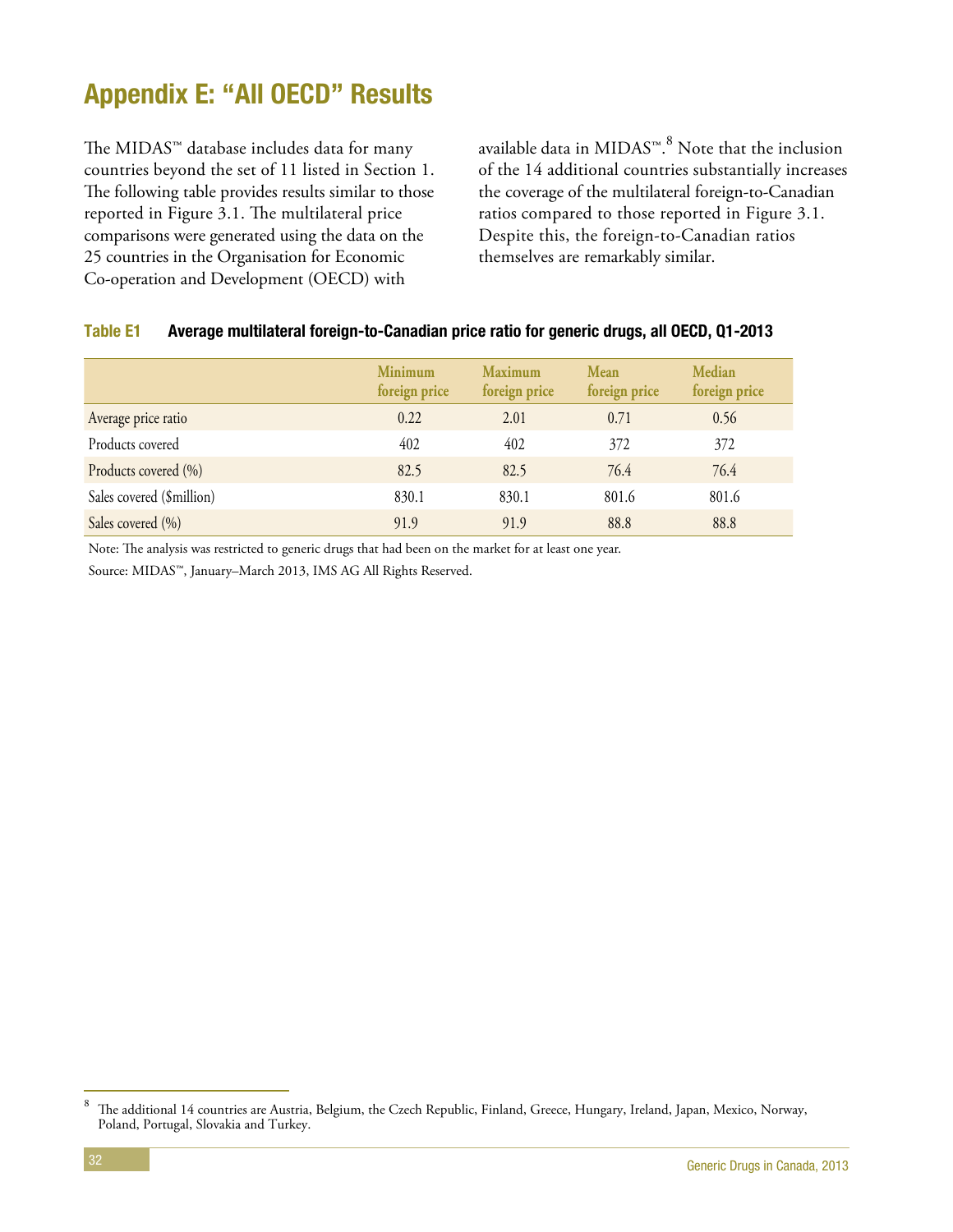# <span id="page-38-0"></span>Appendix F: Effect of Removing "Mature Market" Restriction

As noted in the introductory section, the results presented encompass drugs that have been available as generics in both Canada and relevant foreign comparator countries for at least one year. This restriction excludes very recently genericized markets where market structure, the state of competition and, hence, prices have not yet reached their long-run position.

The following tables provide bilateral and multilateral price comparison results obtained without the "mature market" market restriction. They are identical in form to Figures 3.1 and 3.3. Note that, with the possible exception of the bilateral foreign-to-Canadian ratio for the United States, the removal of the "mature market" restriction has little impact on the results. The foreign-to-Canadian ratio for the United States changes from 0.61 to 0.66.

|                           | Canada | <b>France</b> | Germany | <b>Italy</b>     | <b>Sweden</b> | Switzerland        | <b>United</b><br>Kingdom | <b>United</b><br><b>States</b> |
|---------------------------|--------|---------------|---------|------------------|---------------|--------------------|--------------------------|--------------------------------|
| Average price ratio       | 1.00   | 0.73          | 0.61    | 0.58             | 0.47          | 1.18               | 0.57                     | 0.67                           |
| Products covered          | 512    | 217           | 293     | 209              | 183           | 204                | 256                      | 319                            |
| Products covered (%)      | 100.0  | 42.4          | 57.2    | 40.8             | 35.7          | 39.8               | 50.0                     | 62.3                           |
| Sales covered (\$million) | 976.1  | 582.0         | 618.2   | 612.7            | 465.5         | 591.8              | 580.8                    | 629.9                          |
| Sales covered (%)         | 100.0  | 59.6          | 63.3    | 62.8             | 47.7          | 60.6               | 59.5                     | 64.5                           |
|                           |        | Canada        |         | <b>Australia</b> | Spain         | <b>Netherlands</b> |                          | <b>New Zealand</b>             |
| Average price ratio       |        | 1.00          |         | 1.33             | 0.66          | 0.39               |                          | 0.39                           |
| Products covered          |        | 512           |         | 231              | 225           | 219                |                          | 136                            |
| Products covered (%)      |        | 100.0         |         | 45.1             | 43.9          | 42.8               |                          | 26.6                           |
| Sales covered (\$million) |        | 976.1         |         | 591.7            | 563.6         | 457.8              |                          | 265.0                          |
| Sales covered (%)         |        | 100.0         |         | 60.6             | 57.7          | 46.9               |                          | 27.2                           |

#### Table F1 Average bilateral foreign-to-Canadian price ratio for generic drugs, all drugs, Q1-2013

Note: This analysis was **not** restricted to generic drugs that had been on the market for at least one year.

Source: MIDAS™, January–March 2013, IMS AG All Rights Reserved.

#### Table F2 Average multilateral foreign-to-Canadian price ratio for generic drugs, all drugs, PMPRB-7\*, Q1-2013

|                           | <b>Minimum</b><br>foreign price | <b>Maximum</b><br>foreign price | <b>Mean</b><br>foreign price | Median<br>foreign price |  |
|---------------------------|---------------------------------|---------------------------------|------------------------------|-------------------------|--|
| Average price ratio       | 0.25                            | 1.36                            | 0.66                         | 0.56                    |  |
| Products covered          | 350                             | 350                             | 311                          | 311                     |  |
| Products covered (%)      | 68.4                            | 68.4                            | 60.7                         | 60.7                    |  |
| Sales covered (\$million) | 772.6                           | 772.6                           | 732.4                        | 732.4                   |  |
| Sales covered (%)         | 79.2                            | 79.2                            | 75.0                         | 75.0                    |  |

\*France, Germany, Italy, Sweden, Switzerland, the United Kingdom and the United States.

Note: This analysis was **not** restricted to generic drugs that had been on the market for at least one year.